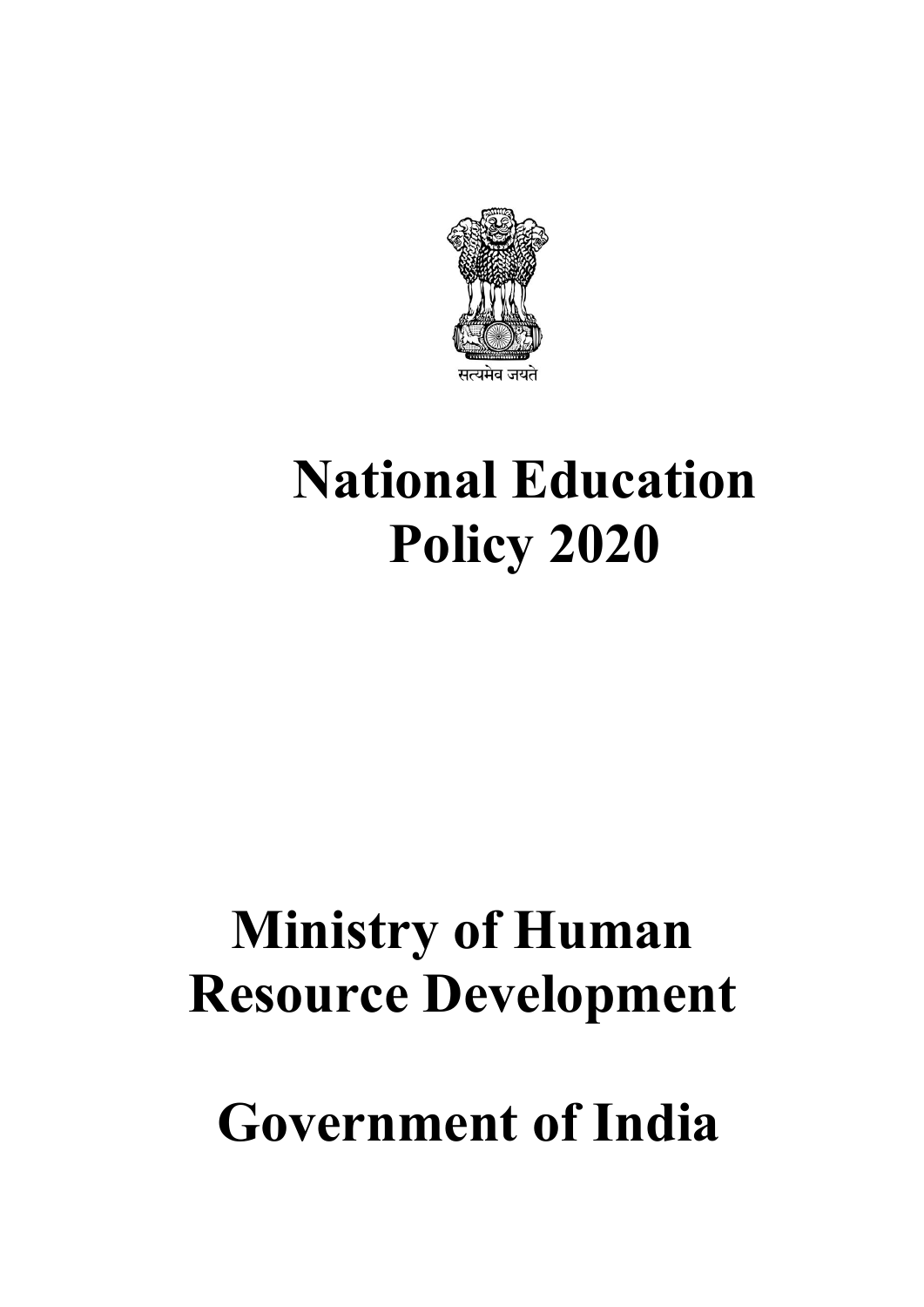

# **INDEX**

| No.                     | <b>Contents</b>                                                                                                    | Page No        |
|-------------------------|--------------------------------------------------------------------------------------------------------------------|----------------|
|                         | <b>Introduction</b>                                                                                                | 3              |
| I                       | <b>SCHOOL EDUCATION</b>                                                                                            | $6 - 30$       |
| $\mathbf{1}$            | Early Childhood Care and Education: The Foundation of Learning                                                     | 5              |
| $\overline{2}$          | Foundational Literacy and Numeracy: An Urgent & Necessary Pre-requisite to<br>Learning                             | $\overline{7}$ |
| $\overline{\mathbf{3}}$ | Curtailing Dropout Rates and Ensuring Universal Access to Education at All<br>Levels                               | 9              |
| $\overline{\mathbf{4}}$ | Curriculum and Pedagogy in Schools: Learning Should be Holistic, Integrated,<br>Inclusive, Enjoyable, and Engaging | 10             |
| 5                       | Teachers                                                                                                           | 18             |
| 6                       | Equitable and Inclusive Education: Learning for All                                                                | 23             |
| 7                       | Efficient Resourcing and Effective Governance through School Complexes/<br>Clusters                                | 26             |
| 8                       | Regulation and Accreditation of School Education                                                                   | 27             |
| $\mathbf{I}$            | <b>HIGHER EDUCATION</b>                                                                                            | 30-49          |
| 9                       | Quality Universities and Colleges: A New and Forward-looking Vision for India's<br>Higher Education System         | 30             |
| 10                      | Institutional Re-structuring and Consolidation                                                                     | 31             |
| 11                      | Towards a More Holistic Education                                                                                  | 33             |
| 12                      | Optimal Learning Environments and Support for Students                                                             | 35             |
| 13                      | Motivated, Energised, and Capable Faculty                                                                          | 38             |
| 14                      | Equity and Inclusion in Higher Education                                                                           | 39             |
| 15                      | <b>Teacher Education</b>                                                                                           | 40             |
| 16                      | Re-imagining Vocational Education                                                                                  | 41             |
| 17                      | Professional Education                                                                                             | 43             |
| 18                      | Promoting high quality research : National Research Foundation                                                     | 44             |
| 19                      | Effective Governance and Leadership for Higher Education Institutions                                              | 46             |
| 20                      | Transforming the Regulatory System of Higher Education                                                             | 47             |
| III                     | <b>OTHER KEY AREAS OF FOCUS</b>                                                                                    | 49-56          |
| 21                      | <b>Adult Education</b>                                                                                             | 49             |
| 22                      | Promotion of Indian Languages, Arts, and Culture                                                                   | 51             |
| 23                      | Technology Use and Integration                                                                                     | 54             |
| IV                      | <b>MAKING IT HAPPEN</b>                                                                                            | 56-60          |
| 24                      | Establishing an Apex Advisory Body for Indian Education                                                            | 56             |
| 25                      | Financing: Affordable and Quality Education for All                                                                | 58             |
| 26                      | Implementation                                                                                                     | 59             |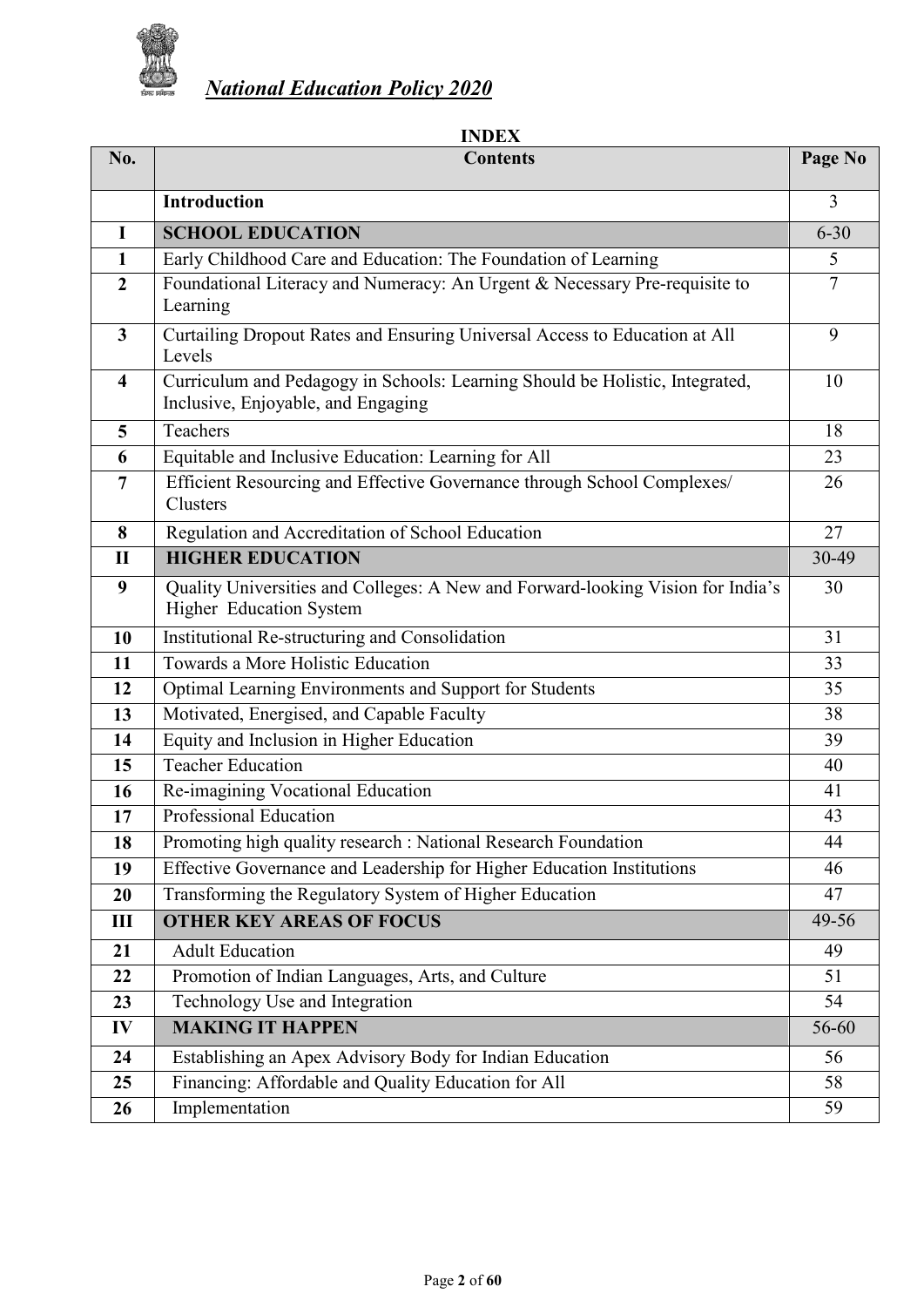

# *Introduction*

**0.1.** Education is fundamental for achieving full human potential, developing an equitable and just society, and promoting national development. Providing universal access to quality education is the key to economic growth, social justice and equality, scientific advancement, national integration and cultural preservation; and for India's continued ascent, progress, and leadership on the global stage. India will have the highest youth population in the world over the next decade, and our ability to provide high-quality educational opportunities to them will shape the future of our country.

**0.2.** The world is undergoing rapid changes in the knowledge landscape. With the rise of big data, machine learning, and artificial intelligence, many unskilled jobs worldwide may be taken over by machines, while the need for skilled labour, particularly involving mathematics, computer science and data science, in conjunction with multi-disciplinary abilities across the sciences, social sciences and humanities, will be in rapidly increasing demand. With climate change and rapid depletion of natural resources, there will be a sizable shift in how we meet the world's energy, water, and sanitation needs, again resulting in the need for new skilled labour, particularly in biology, chemistry, physics, and climate science. There will be a growing demand for humanities and art, as India moves towards becoming a developed country and among the three largest economies in the world.

**0.3.** Indeed, with the quickly changing employment and global ecosystem, it is becoming increasingly important that children not only learn but learn how to learn. Education must thus, move towards less content, and more towards learning about how to think critically and solve problems, how to be creative and multi-disciplinary, and how to innovate, adapt, and absorb new material in novel and changing fields. While learning by rote can be beneficial in specific contexts, pedagogy must evolve to make education more experiential, holistic, integrated, discovery-oriented, learner-centred, discussion-based, flexible, and, of course, enjoyable. The curriculum must include basic arts, crafts, humanities, games, sports and fitness, languages, literature, culture, and values, in addition to science and mathematics, to develop all aspects of learners' brains and make education more well-rounded, useful, and fulfilling to the learner. Education must build character, enable learners to be ethical, rational, compassionate, and caring, while at the same time prepare them for gainful, fulfilling employment.

**0.4.** The aim must be for India to have an education system that ensures equitable access to the highest-quality education for all learners regardless of social and economic background. To achieve this, actions must be taken now and with urgency.

**0.5.** The gap between the current state of learning outcomes and what is desirable must be bridged through undertaking major reforms to bring the highest quality and integrity into the system, from early childhood education through higher education.

**0.6.** This National Education Policy is the first education policy of the 21<sup>st</sup> century, and aims to address the many growing developmental imperatives of this country. This Policy proposes the revision and revamping of all aspects of the education structure, including its regulation and governance, to create a new system that is aligned with the aspirational goals of  $21<sup>st</sup>$  century education, while remaining consistent with India's traditions and value systems. The National Education Policy lays particular emphasis on the development of the creative potential of each individual, in all its richness and complexity. It is based on the principle that education must develop not only cognitive skills - both 'foundational skills' of literacy and numeracy and 'higher-order' cognitive skills such as critical thinking and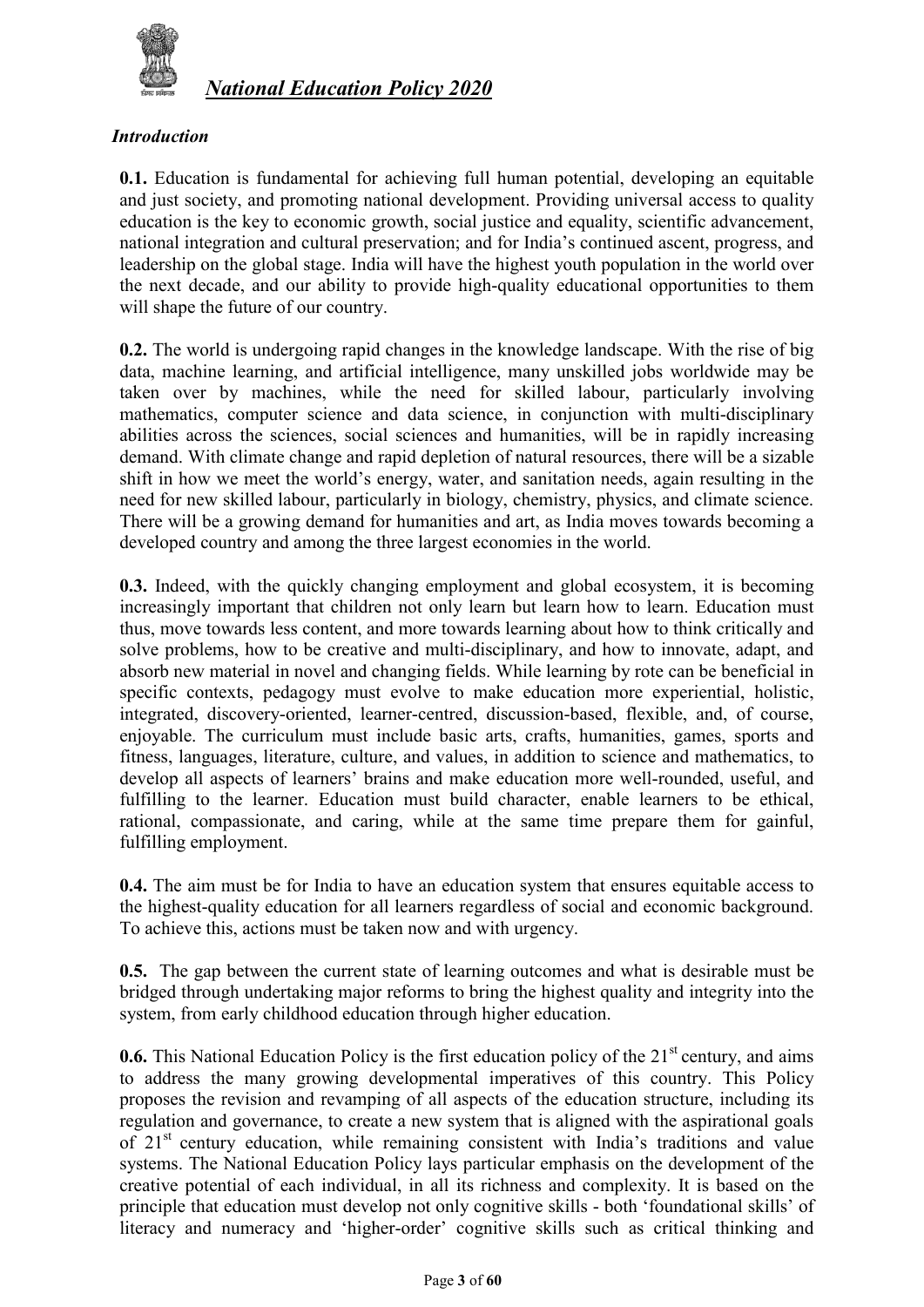

problem solving – but also social and emotional skills - also referred to as 'soft skills' including cultural awareness and empathy, perseverance and grit, teamwork, leadership, communication, among others.

**0.7.** The rich heritage of ancient Indian Knowledge has been a guiding light for this Policy. The aim of education in ancient India was not just the acquisition of knowledge, as preparation for life in this world or life beyond schooling, but for complete realisation and liberation of the self. World-class institutions of ancient India, such as Takshashila, Nalanda, Vikramshila and Vallabhi set the highest standards of multidisciplinary teaching and research and hosted scholars and students from across backgrounds and countries. The Indian education system produced scholars like Charaka and Susruta, Aryabhata, Bhaskaracharya, Chanakya, Madhava, Patanjali, Panini and Thiruvalluvar, among numerous others. They made seminal contributions to world knowledge in diverse fields, such as mathematics, astronomy, metallurgy, medical science and surgery, civil engineering and architecture, shipbuilding and navigation, yoga, fine arts, chess, and more. Indian culture and philosophy has had a strong influence on the world. These rich legacies to world heritage must not only be nurtured and preserved for posterity but also researched, enhanced and put to new uses through our education system. For instance, they can be integrated into a holistic education to help develop the creativity and originality of students and to encourage them to innovate.

**0.8.** The teacher and the teacher's condition must and will be at the centre of these changes. The new education policy must help reinstate teachers, at all levels, as the most respected and essential members of our society, because they truly shape our next generation of citizens. It must do everything to empower teachers, and help them to do their job as effectively as possible. The new education policy must help recruit the very best and brightest to enter the teaching profession at all levels, by ensuring teachers their livelihood, respect, dignity, and autonomy, while also installing in the system basic methods of quality control and accountability.

**0.9.** The new education policy must provide to all students, irrespective of their place of residence, a quality education system, with particular focus on historically marginalised, disadvantaged, and under-represented groups. Education is a great leveller and is the best tool for achieving economic and social mobility, inclusion and equality. Initiatives must be in place to ensure that all students from such groups, despite inherent obstacles, are presented with (and are made aware of) various targeted opportunities to enter and excel in the educational system.

**0.10.** These elements must, of course, be incorporated in an Indian manner and style, taking into account the local and global needs of the country, and with a respect for and deference to its rich diversity and culture. An instilling of knowledge of all of India and its varied social, cultural, and technological needs, its inimitable artistic, language, and knowledge traditions, and its strong ethics in India's young people is considered critical for purposes of national pride, self-confidence, self-knowledge, cooperation, and integration – and thus, consequently, its continued progress and ascent.

## **Previous policies**

**0.11.** The implementation of previous policies on education has focused mainly on issues of access and equity, with a lesser emphasis on quality of education. The unfinished agenda of the National Policy on Education 1986, Modified in 1992 (NPE 1986/92), is appropriately dealt with in this Policy. A major development since the last Policy of 1986/92 has been the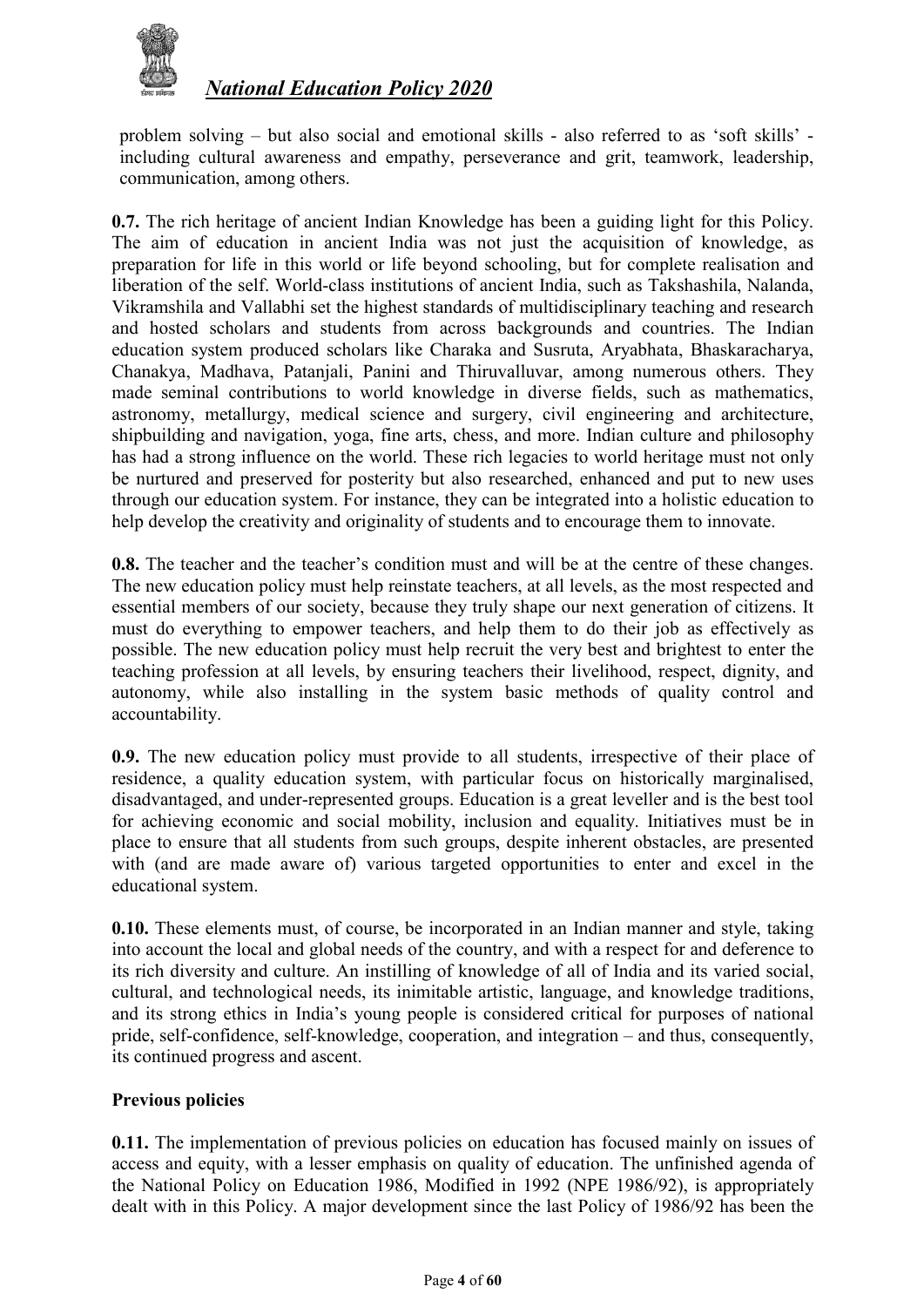

Right of Children to Free and Compulsory Education Act 2009 which laid down the legal underpinnings for achieving universal elementary education.

# **Principles of this Policy**

**0.12.** The foundational pillars of this Policy are access, equity, quality, affordability and accountability. It believes that the purpose of education is to develop good human beings capable of rational thought and action, possessing compassion and empathy, courage and resilience, scientific temper and creative imagination, with sound ethical moorings and values. It aims at producing engaged, productive, and contributing citizens for building an equitable, inclusive, and plural society as envisaged by our Constitution.

**0.13.** The principles on which this Policy is based are: **flexibility**, for learners to choose their learning trajectories and programmes, and thereby choose their paths in life according to their own talents interests; **no hard separations** between arts and sciences, between curricular and extra-curricular activities, between vocational and academic, etc., to ensure the integrity and unity of knowledge and eliminate harmful hierarchies among, and silos between, different areas of learning; **multi-disciplinary** and a holistic education (across the sciences, social sciences, arts, humanities, and sports) for a multidisciplinary world; emphasis on **conceptual understanding** (rather than rote learning and learning-for-exams), on **creativity and critical thinking** (to encourage logical decision-making and innovation), on **ethics and human & Constitutional values** (e.g., empathy, respect for others, cleanliness, etiquette, courtesy, democratic spirit, spirit of service, scientific temper, liberty, responsibility, pluralism, equality and justice), and on **life skills** (e.g., cooperation, teamwork, communication, resilience); **regular formative assessment for learning** rather than the summative assessment that encourages today's 'coaching culture'; a **respect for diversity** and **respect for the local context** in all curriculum, pedagogy, and policy, always keeping in mind that education is a concurrent subject; full **equity and inclusion** as the cornerstone of all educational decisions, to ensure all students are able to thrive in the education system; **resource efficiency** without any compromise on equity and quality; **teachers and faculty as the heart of the learning process** – their rigorous recruitment and preparation, continuous professional development, positive working environments and service conditions must be assured; a **'light but tight' oversight and regulatory system** to ensure **integrity** and **transparency** of the educational system (through audit and public disclosure) while simultaneously encouraging innovation and out-of-the-box ideas through **autonomy, good governance** and **empowerment**; **outstanding research** as a prerequisite for outstanding education and development; **continuous policy-making** based on regular assessment of realities on the ground by educational experts; a rootedness and pride in India and its rich, diverse, ancient and modern culture and knowledge systems and traditions, and its forwardlooking aspirations, to be incorporated where relevant in an accurate manner, and form an anchor and source of inspiration for all education; finally, **education is a public service** and not a commercial activity or a source of profit; access to quality education must be considered a fundamental right of every citizen; **substantial investment in a strong, vibrant public education system -** as well as the encouragement and facilitation of true philanthropic private participation.

## **The vision of this Policy**

**0.14.** This National Education Policy aims at building a global best education system rooted in Indian ethos, and aligned with the principles enunciated above, thereby transforming India into a global knowledge superpower.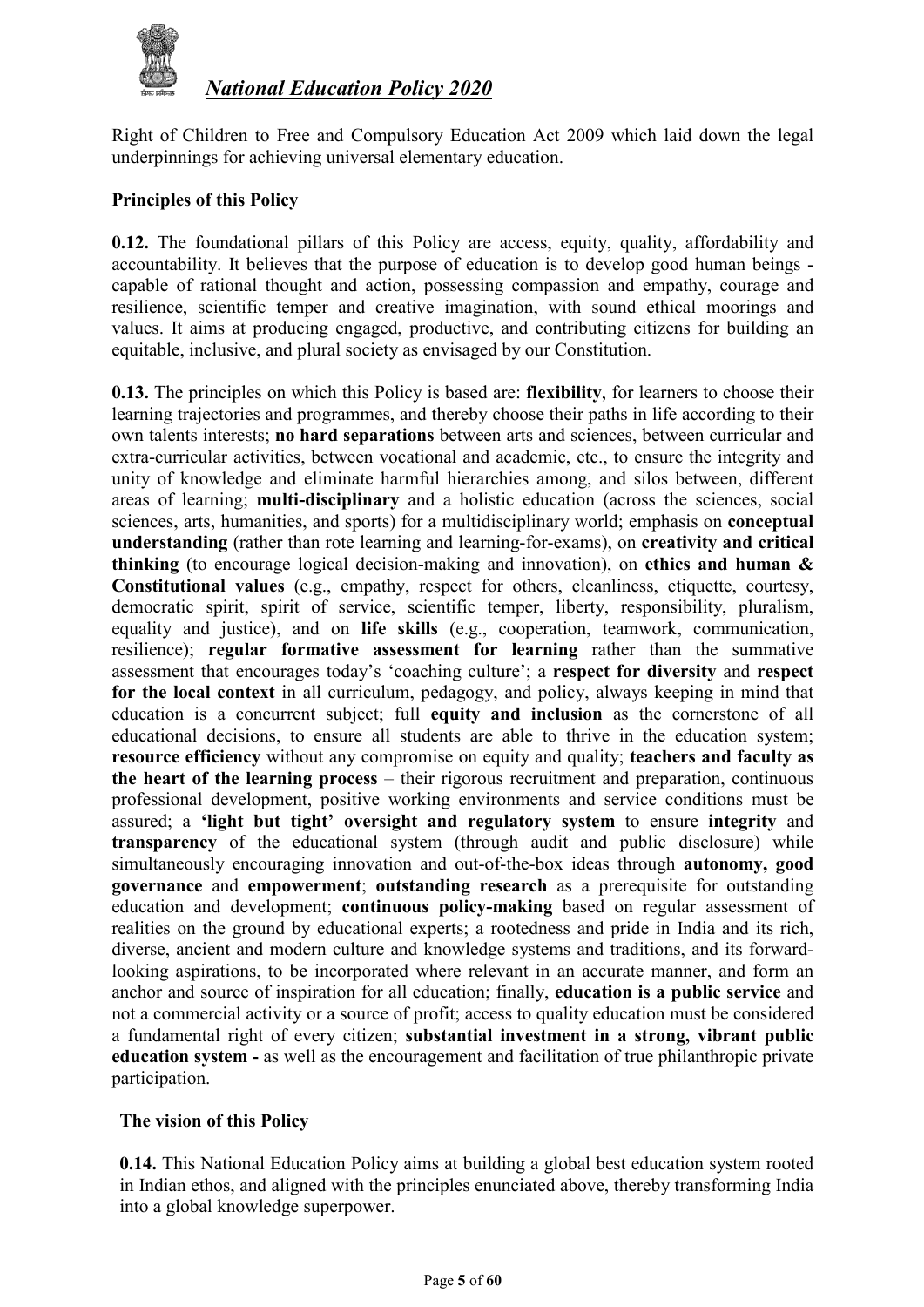

# **I. SCHOOL EDUCATION**

#### **1. Early Childhood Care and Education: The Foundation of Learning**

**1.1.** Over 85% of a child's cumulative brain development occurs prior to the age of 6, indicating the critical importance of appropriate care and stimulation of the brain in a child's early years for healthy brain development and growth. It is, therefore of the utmost importance that every child has access to quality early childhood care and education (ECCE). Presently, quality ECCE is not available to most young children, particularly children from economically disadvantaged families. Investment in ECCE has the potential to give all young children such access, enabling all children to participate and flourish in the educational system throughout their lives. ECCE would be the greatest and most powerful equaliser. Universal provisioning of quality early childhood development, care and education must be thus be achieved by 2030, to ensure that all children entering Grade 1 are school ready.

**1.2.** ECCE ideally consists of flexible, multi-faceted, multi-level, play-based, activitybased, and discovery-based learning about, e.g., alphabets, languages, numbers, counting, colours, shapes, indoor and outdoor play, puzzles and logical thinking, problem-solving, drawing, painting and other visual art, craft, drama and puppetry, music and movement. It also includes a focus on developing social capacities, sensitivity, good behaviour, courtesy, ethics, personal and public cleanliness, teamwork and cooperation. The overall aim of ECCE will be to attain optimal outcomes in the domains of physical and motor development, cognitive development, socio-emotional-ethical development, cultural/artistic development, and the development of communication and early language, literacy, and numeracy.

**1.3.** An excellent curricular and pedagogical framework for early childhood education for children up to the age of 8 will be developed by NCERT, in two parts, namely, a subframework for 0-3 year olds, and a sub-framework for 3-8 year olds, in accordance with the above guidelines, the latest research on ECCE, and national and international best practices. In particular, the numerous rich local traditions of India developed over millennia in early childhood care and education, involving art, stories, poetry, songs, and more, will also be suitably incorporated. The framework will serve as a guide both for parents as well as for early childhood education institutions.

**1.4.** The overarching goal will be to ensure universal access to high-quality early childhood care and education across the country in a phased manner. Special attention and priority will be given to districts and locations that are particularly socio-economically disadvantaged. ECCE shall be delivered through a significantly expanded and strengthened system of earlychildhood educational institutions consisting of (a) stand-alone Anganwadis; (b) Anganwadis co-located with primary schools; (c) pre-primary schools/sections covering at least age 5 to 6 years co-located with existing primary schools; and (d) stand-alone preschools - all of which would employ workers/teachers specially trained in the curriculum and pedagogy of ECCE.

<span id="page-5-0"></span>**1.5.** For universal access to Early Childhood Care and Education (ECCE), the Anganwadi Centres will be strengthened with high quality infrastructure, play equipment and welltrained Anganwadi workers/teachers. Every Anganwadi must have a well-ventilated, welldesigned, child-friendly and well-constructed building with an enriched learning environment. Funds for this programme will be provided by the Central and State governments.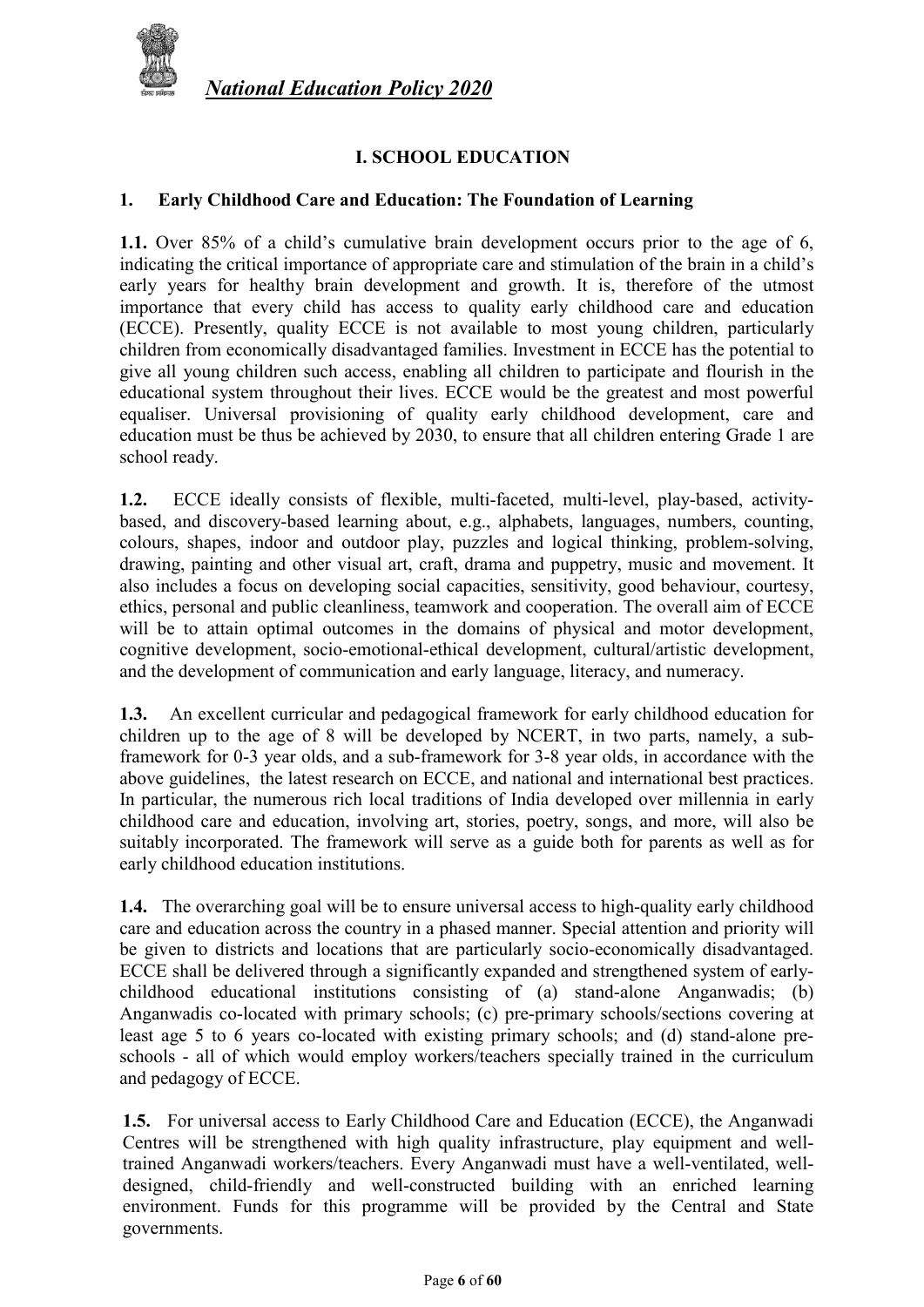

**1.6.** To prepare an initial cadre of high-quality ECE teachers, current Anganwadi workers/teachers will be trained through a systematic effort and as per the curricular/pedagogical framework developed by NCERT. Those Anganwadi workers/teachers with qualifications of  $10+2$  and above shall be given a 6-month certificate programme in ECE; and those with lower educational qualifications shall be given a one-year diploma programme covering early literacy, numeracy and other relevant aspects of ECE. These programmes may be run through digital/distance mode using DTH channels as well as smart phones, allowing teachers to acquire ECE qualifications with minimal disruption to their current work. The ECE training of the Anganwadi workers/teachers will be mentored by the Cluster Resource Centres of the School Education Department who shall have at least one monthly contact class with the Anganwadi teachers for continuous assessment.

**1.7.** On completion of education up to the age of 5 in Anganwadi, every child shall move to a "Preparatory Class" (that is, before Class 1) in the primary school which has an ECE qualified teacher, deployed by rationalising existing human resources, or specially appointed for this purpose. The learning in the Preparatory Class shall again be based primarily on playbased learning with a focus on developing cognitive, affective, and psychomotor abilities and early literacy and numeracy. The mid-day meal programme shall be extended to the Preparatory Class along with other primary school children. The health check-ups and growth monitoring that are available in the Anganwadi system shall also be made available to Preparatory Class students.

**1.8.** ECE will also be introduced in Ashramshalas in tribal-dominated areas in a phased manner. The process for integration and implementation of ECE in Ashramshalas will be similar to that detailed above.

**1.9.** The responsibility for ECCE curriculum and pedagogy will lie with the MHRD to ensure continuity of curriculum and pedagogy from pre-primary school to primary school, and to ensure due attention to the foundational aspects of education. The implementation of early childhood education will be carried out jointly by the Ministries of HRD, Women and Child Development (WCD), Health and Family Welfare (HFW) and Tribal Affairs. A special joint task force will be constituted for continuous guidance of the integration.

**1.10.** In the longer term, State Governments shall prepare cadres of professionally qualified educators for early childhood education, through stage-specific professional training, mentoring mechanisms, and career mapping. Necessary facilities will also be created for the initial professional preparation of these educators and their Continuous Professional Development (CPD). In order to generate demand for ECCE among all stakeholders-, including policymakers, parents, teachers, and community members-, large-scale advocacy shall be undertaken.

#### **2. Foundational Literacy and Numeracy: An Urgent & Necessary Prerequisite to Learning**

**2.1.** The ability to read and write, and perform basic operations with numbers, is a necessary foundation and an indispensable prerequisite for all future school and lifelong learning. However, various governmental, as well as non-governmental surveys, indicate that we are currently in a severe learning crisis: a large proportion of students currently in elementary school estimated to be over 5 crores - have not attained foundational literacy and numeracy, i.e., the ability to read and comprehend basic text and the ability to carry out basic addition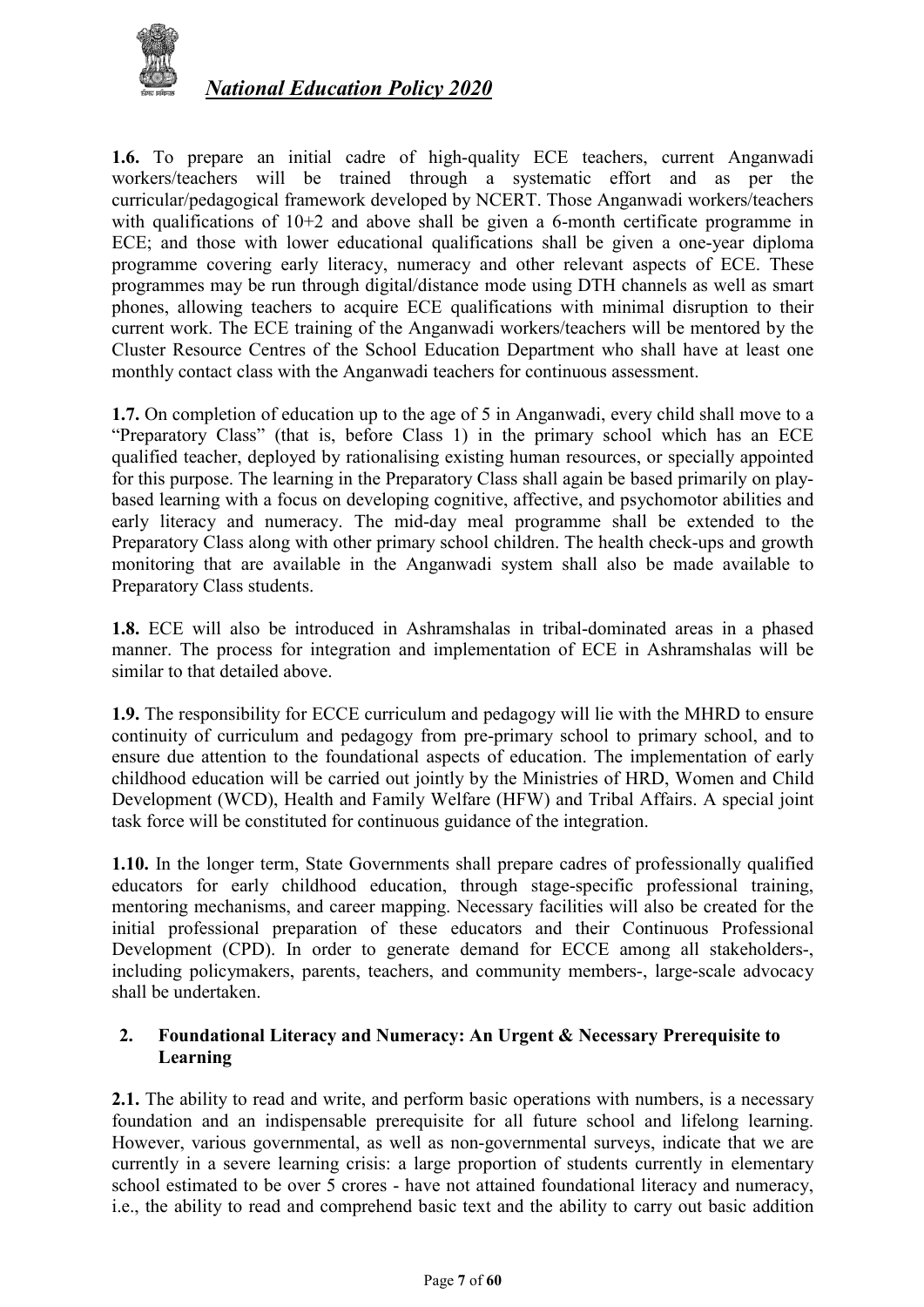

and subtraction with Indian numerals. If action is not taken soon, over the next few years, then we could lose 10 crores or more students from the learning system to illiteracy.

**2.2** Attaining foundational literacy and numeracy for all children must receive an urgent national attention, with immediate measures to be taken on many fronts and with clear goals that will be attained in the short term (including that every student must attain foundational literacy and numeracy by Grade 3). The very highest priority of the education system will be to achieve universal foundational literacy and numeracy in primary school and beyond by 2025. The rest of this Policy will be largely irrelevant for such a large portion of our students if this most basic learning requirement (i.e., reading, writing, and arithmetic at the foundational level) is not first achieved. To this end, all State/UT governments will immediately prepare an implementation plan for attaining universal foundational literacy and numeracy in all primary and middle schools, identifying stage-wise targets and goals to be achieved by 2025, and closely tracking and monitoring progress of the same.

**2.3.** Teacher vacancies will be filled as soon as possible, in a time -bound manner - especially in disadvantaged areas and areas with large pupil-to-teacher ratios, or high rates of illiteracy with special attention given to employing local teachers and female teachers. At least one teacher per class/grade and a pupil-teacher ratio (PTR) of under 30:1, will be ensured at the level of each school; socio-economically disadvantaged areas will aim for a PTR of under 25:1. Teachers will be trained, encouraged, and supported - with continuous professional development for the purpose - to impart foundational literacy and numeracy to students who have fallen behind.

**2.4.** On the curricular side, it will be extremely vital to introduce an increased focus on foundational literacy and numeracy - and generally, on reading, writing, speaking, counting, arithmetic, and mathematical thinking - throughout the primary school curriculum. The dedication of specific hours daily and regular events over the year, to activities involving these subjects, will be implemented to encourage and excite students to pursue these areas. Teacher education and the early grade school curriculum will be redesigned to have a renewed emphasis on foundational literacy and numeracy. A national repository of highquality resources on foundational literacy and numeracy will be made available on the National Teacher's Portal. Technological interventions to serve as aids to teachers will be piloted and implemented, and public and school libraries expanded to build a culture of reading and communication. Digital libraries will also be encouraged to be set up in all public and school libraries.

**2.5** Due to the scale of the current learning crisis, all viable methods will be explored to support teachers in this all-important mission. Studies around the world show one-on-one peer tutoring to be extremely effective for learning - not just for the learner, but also for the tutor. Thus, peer tutoring can be taken up as a voluntary and joyful activity for fellow students under the supervision of trained teachers and by taking due care of safety aspects. Third, it will be made far easier for trained volunteers - from both the local community and beyond - to participate in this large-scale mission of the schooling system. Trained and qualified social workers from civil society organizations/departments of Social Justices and Empowerment could be connected to the schools through various innovative mechanisms to be adopted by State/UT Governments. If every literate member of the community could commit to teaching one student/person how to read, it would change the country's landscape very quickly; this mission will be highly encouraged and supported. States may consider establishing innovative models to foster such peer-tutoring and volunteer activities, as well as launch other programmes to support teachers, in this urgent mission to promote foundational literacy and numeracy during this learning crisis.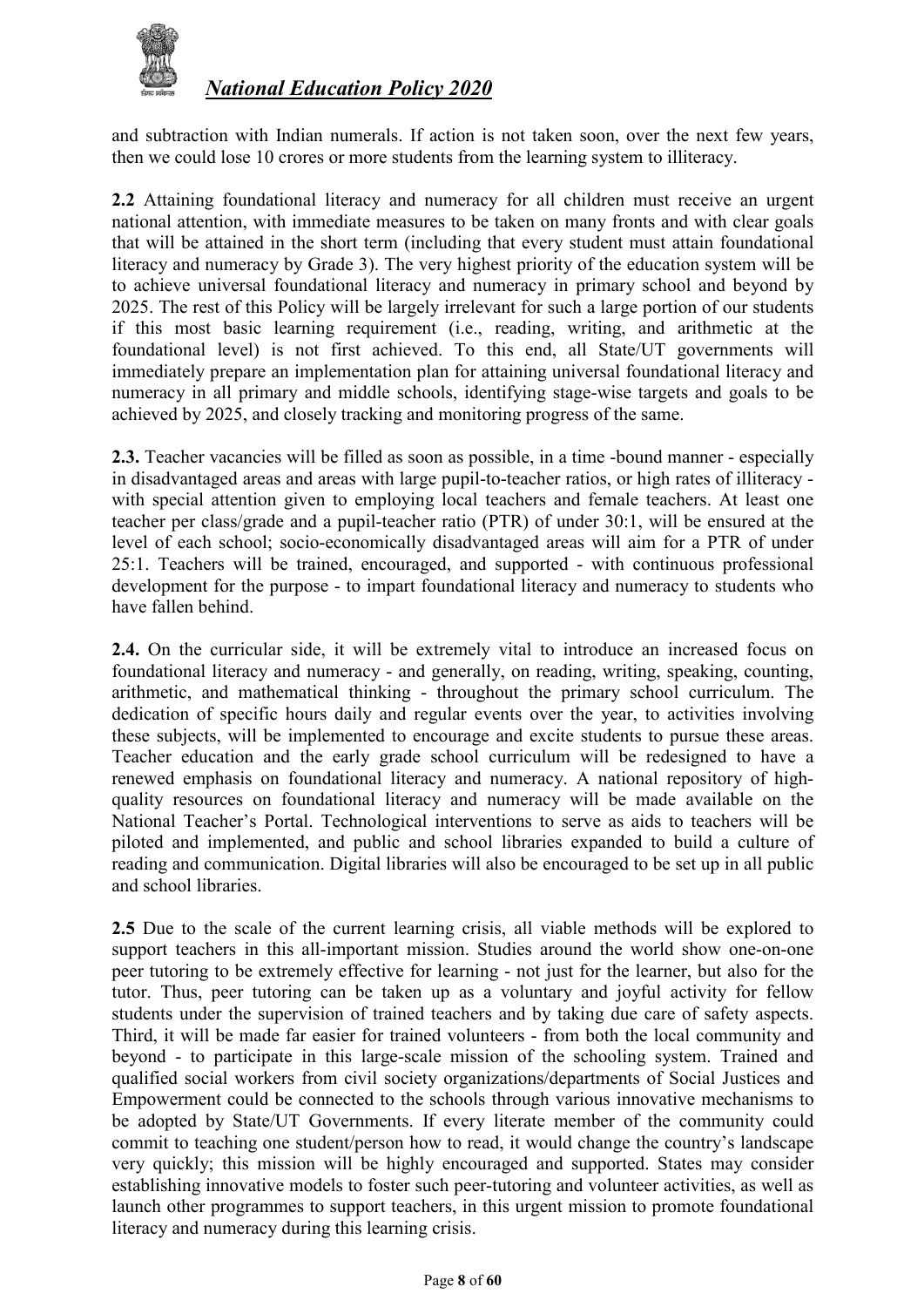

**2.6.** As, at the current time, with lack of universal access to ECCE, a large proportion of children fall behind already within the first few weeks of Grade 1, an interim 3-month playbased 'school preparation module' for all Grade 1 students, consisting of activities and workbooks around the learning of alphabets, sounds, words, colours, shapes, and numbers, and involving collaboration with peers and parents, will be developed by NCERT and SCERTs in order to ensure that all children are school-ready.

<span id="page-8-0"></span>**2.7.** Children are unable to learn optimally when they are undernourished or unwell. Hence, the nutrition and health (including mental health) of children will be addressed, through healthy meals and the introduction of well-trained social workers, counsellors and community involvement into the schooling system, as well as through various continuing measures for addressing poverty that may lie beyond the education system. All school children shall undergo regular health check-ups organised by the schools and for this health cards will be issued to them. Research shows that the hours of the morning after a nutritious breakfast can be particularly productive for the study of subjects that are cognitively more demanding; these hours may be leveraged by providing a simple but energising breakfast in addition to midday meals. Expenditure on meals will be linked to food costs and inflation in order to ensure the quality of food served and its nutritional content.

# **3. Curtailing Dropout Rates and Ensuring Universal Access to Education at All Levels**

**3.1**. One of the primary goals of the schooling system must be to ensure that children are enrolled in and attending school. Through initiatives such as the Sarva Shiksha Abhiyan and the Right to Education Act, India has made remarkable strides in recent years in attaining near-universal enrolment in elementary education. However, the data for later grades indicates some serious issues in retaining children in the schooling system. The GER for Grades 6-8 was 90.7%, while for Grades 9-10 and 11-12 it was only 79.3% and 51.3%, respectively - indicating that a significant proportion of enrolled students begin to drop out after Grade 5 and especially after Grade 8. As per the UNESCO Institute of Statistics (UIS) an estimated 6.2 crores children of school age (between 6 and 18 years) were out of school in 2013. It must be a top priority of the country to bring these children back into the educational fold as early as possible, and to prevent further students from dropping out, with a goal to achieve 100% Gross Enrolment Ratio in pre-school through secondary school by 2035. A concerted national effort by both the Centre and States/UTs will be made to ensure access and afford opportunity to all children of the country to obtain quality education from pre-school to Grade 12, including vocational education.

**3.2.** There are two overall initiatives that will be undertaken in order to bring children who have dropped out back to school and to prevent further children from dropping out. The first is to provide effective and sufficient infrastructure so that all students have access to safe and engaging school education at all levels from pre-primary school through Grade 12. This will be attained by upgrading and enlarging the schools that already exist, building additional quality schools in areas where they do not exist, and providing safe and practical conveyances, especially for the girl children, and/or hostels so that all children have the opportunity to attend a quality school of the appropriate level. Alternative and innovative education mechanisms and systems would be put in place to ensure that children who are dropping out of school will be brought back into mainstream education.

**3.3.** The second is to achieve universal participation in school by carefully tracking students, as well as their learning levels, in order to continually work towards ensuring that they a) are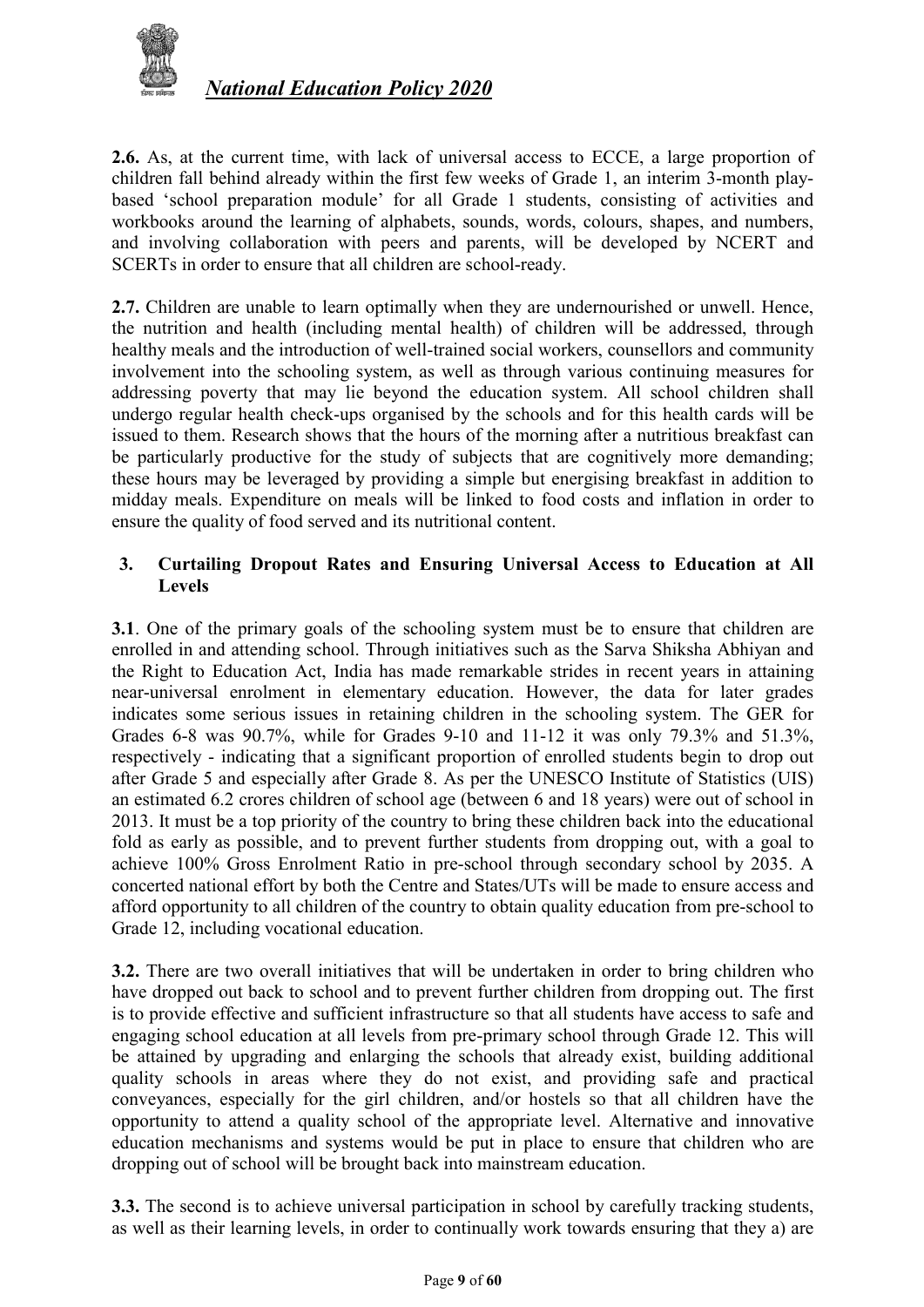

enrolled in and attending school, and b) have suitable opportunities for remediation and reentry in case they have fallen behind or dropped out. For providing equitable and quality education until Grade 12 to all children up to the age of 18, suitable facilitating systems shall be put in place. Counsellors recruited to schools/school complexes or well-trained social workers and teachers will continuously work with students and their parents, and will travel through and connect with communities to ensure that all school-age children are attending and learning in school.

<span id="page-9-0"></span>**3.4.** Once infrastructure and participation are in place, ensuring quality across the board will indeed be key in retaining students, so that students (particularly girls and under-represented groups) and their parents do not lose interest in attending school. This will require a strong channel and system of incentives for the best teachers to be deployed to areas where dropout rates are particularly high, as well as an overhaul of the curriculum to make it more engaging and useful for all students.

**3.5.** To facilitate learning for all students, with special emphasis on SEDGs, the scope of school education will be broadened to facilitate multiple pathways to learning involving formal and non-formal education modes. Open and Distance Learning (ODL) Programmes offered by the National Institute of Open Schooling (NIOS) will be expanded and strengthened for meeting the learning needs of young people in India who are not able to attend a physical school. NIOS will offer the following programmes in addition to the present programmes: education at A, B and C levels that are equivalent to Grades 3, 5, and 8 of the formal school system; secondary education programmes that are equivalent to Grades 10 and 12; vocational education courses/programmes; and adult literacy and life-enrichment programmes. States will be encouraged to develop State analogues of these offerings in regional languages by establishing State Institutes of Open Schooling (SIOS).

**3.6.** To make it easier for both governments as well as non-governmental philanthropic organisations to build schools, to encourage local variations on account of culture, geography, and demographics, and to allow alternative models of education, such as gurukulas, pathshaalas, madarasas, and home schooling, the requirements for schools will be made less restrictive. The focus will be to have less emphasis on input and greater emphasis on output potential concerning desired learning outcomes. Regulations on inputs will be limited to ensuring safety of children (both physical and psychological), access and inclusion, the nonprofit nature of schools, and minimum standards for learning outcomes. Other models for schools will also be piloted, such as philanthropic-public partnerships, public –private partnerships (PPP) etc.

## **4. Curriculum and Pedagogy in Schools: Learning Should be Holistic, Integrated, Inclusive, Enjoyable, and Engaging**

#### **Restructuring school curriculum and pedagogy in a new design 5+3+3+4**

**4.1.** The curricular and pedagogical structure of school education will be reconfigured to make them responsive and relevant to the developmental needs and interests of learners at different stages of their development, corresponding to the age ranges of 3-8, 8-11, 11-14, and 14-18 years, respectively. The curricular and pedagogical structure and the curricular framework for school education will therefore be guided by a  $5 + 3 + 3 + 4$  design, consisting of the Foundational (3 years of preschool  $+$  Grades 1-2), Preparatory (Grades 3-5), Middle (Grades 6-8), and High school (Grades 9-12 in two phases, i.e. 9 and 10 in the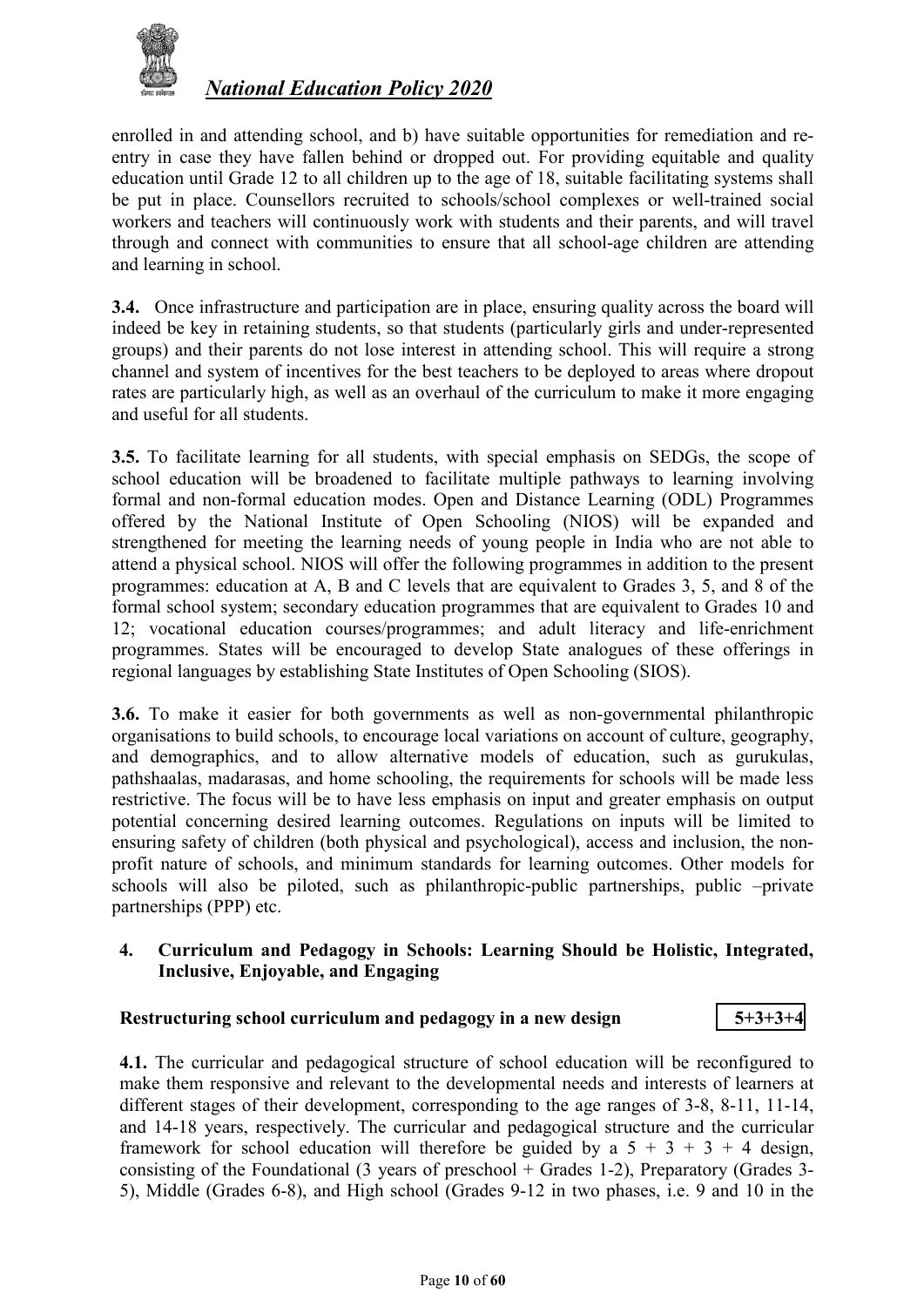

first and 11 and 12 in the second) stages respectively, with an option of exiting at Class 10 and re-entering in the next phase .

**4.2.** The Foundational Stage will consist of play/activity-based learning and the aforementioned curriculum and pedagogy of ECCE. It will also include a focus on good behaviour, courtesy, ethics, personal and public hygiene/cleanliness, teamwork and cooperation, etc. The Preparatory Stage will transition gradually from play-based learning to more formal but interactive classroom learning, with the introduction of some (light) textbooks, in order to lay a solid groundwork across subjects, including reading, writing, speaking, physical education, art, languages, science, and mathematics. The Middle Stage will see the introduction of subject teachers for learning/discussion of the more abstract concepts in each subject that students will be ready for at this stage, across the sciences, mathematics, arts, social sciences, and humanities. The High School (or Secondary) Stage will comprise of four years of multidisciplinary study, building on the subject-oriented pedagogical and curricular style of the Middle Stage, but with greater depth, greater critical thinking, greater attention to life aspirations, and greater flexibility and student choice. The High School Stage may also allow exposure to more subjects and enable greater flexibility, and more frequent assessment of modules.

**4.3.** The above-described stages are purely curricular and pedagogical, designed to optimize learning for students based on cognitive development of children; they will inform the development of national and state curricula and teaching-learning strategies at each stage, but it will not be necessary to make parallel changes to physical infrastructure.

**4.4.** All four stages, in accordance with what may be possible in different regions, may also consider moving towards a semester system, or a system that allows the inclusion of shorter modules - or courses (such as arts or sports) that are taught on alternate days - in order to allow an exposure to more subjects and enable greater flexibility with more frequent formative assessment for learning. States may look into innovative methods to achieve these aims of greater flexibility and exposure to and enjoyment of a wider range of subjects, including across the arts, sciences, humanities, languages, sports, and vocational subjects.

**4.5.** To close the gap between the current state of learning outcomes and what is truly needed, classroom transactions may shift in certain subjects, as appropriate towards competencybased learning and education. The assessment tools (including assessment "as", "of" and "for" learning) must also be aligned with the learning outcomes, capabilities and dispositions as specified for each subject of a given class. To achieve this, in all stages, experiential learning must be adopted, including arts integrated and sports integrated education, storytelling based pedagogy, among others, as standard pedagogy within each subject, with explorations of relations among different subjects.

## **Holistic development of learners**

**4.6.** The key overall thrust of curriculum and pedagogy reform across all stages will be to move the education system towards real understanding and *learning how to learn* - and away from the culture of rote learning as is present today. The goal will be to create holistic and well-rounded individuals equipped with key 21<sup>st-</sup>century skills. All aspects of curriculum and pedagogy will be reoriented and revamped to attain these critical goals.

**4.7** Curriculum content will be reduced in each subject to its core essentials, to make space for critical thinking and more holistic, discovery-based, discussion-based, and analysis-based learning. The mandated contents will focus on key concepts, ideas, applications, and problem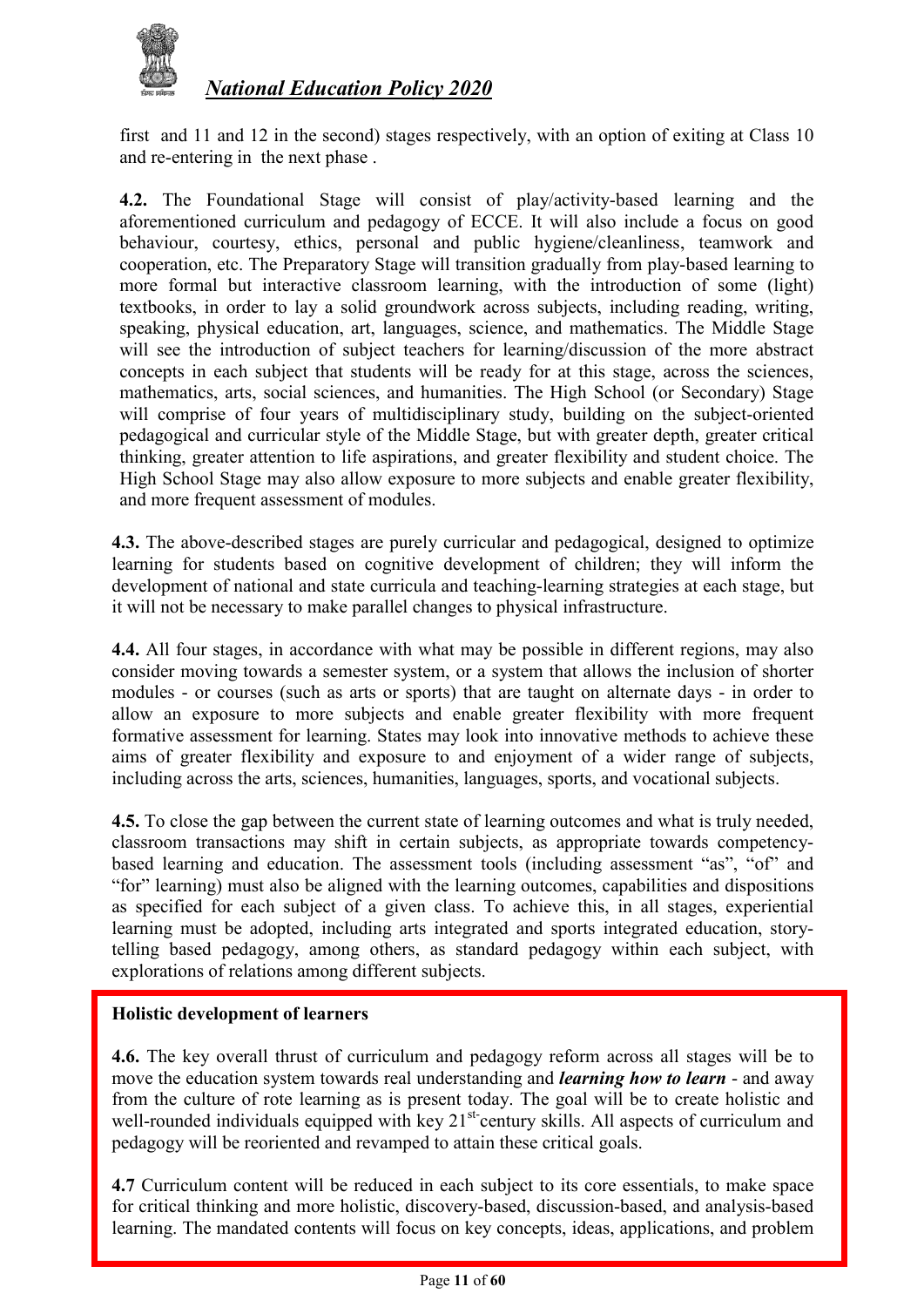

-solving. Teaching and learning will strive to be conducted more interactively; questions will be encouraged, and classroom sessions will regularly contain more fun, creative, collaborative, and exploratory activities for students for deeper and more experiential learning.

**4.8.** Students will be given increased flexibility and choice of subjects to study, particularly in secondary school - including subjects in physical education, the arts, and vocational crafts – so that they may be free to design their own paths of study and life plans. Holistic development and a wide choice of subjects and courses year to year will be the new distinguishing feature of secondary school education. There will be no hard separation among 'curricular', 'extra-curricular', or 'co-curricular' areas, among 'arts', 'humanities', and 'sciences', or between 'vocational' or 'academic' streams. Subjects such as physical education, the arts, and vocational crafts, in addition to science, humanities, and mathematics, will be seriously incorporated throughout the school curriculum, with a consideration for what is interesting and safe at each age.

## **Multilingualism and the power of language**

**4.9.** It is well-understood that young children learn and grasp non-trivial concepts more quickly in their home language/mother tongue. Wherever possible, the medium of instruction until at least Grade 5, but preferably till Grade 8 and beyond, will be the home language/mother-tongue/local language. Thereafter, the home/local language shall continue to be taught as a language wherever possible. This will be followed by both public and private schools. High-quality textbooks, including in science, will be made available in home languages. In cases where home-language textbook material is not available, the language of the transaction between teachers and students will still remain the home language wherever possible. Teachers will be encouraged to use a bilingual approach, including bilingual teaching-learning materials, with those students whose home language may be different from the medium of instruction. All languages will be taught with high quality; a language does not need to be the medium of instruction for it to be learned well.

**4.10.** As research clearly shows that children pick up languages extremely quickly between the ages of 2 and 8 and that multilingualism has great cognitive benefits to young students, children will be exposed to languages early on (but with a particular emphasis on the mother tongue), starting from the Foundational Stage onwards. All languages will be taught in an enjoyable and interactive style, with plenty of interactive conversation, and with plenty of early reading and subsequently writing in the mother tongue in the early years – with skills developed for reading and writing in the other two languages in Grade 3 and beyond. All language learning will aim to be experiential and enhanced through art, such as music, poetry, and theatre. There will be a major effort from both the Central and State governments to invest in large numbers of language teachers in all regional languages around the country, and in particular all Schedule 8 languages. States, especially states from different regions of India, may enter bilateral agreements to hire teachers in large numbers from each other, to satisfy the three-language formula in their respective states, and also to encourage the study of Indian languages across the country.

**4.11.** The three-language formula will continue to be implemented while keeping in mind the Constitutional provisions, the need to promote multilingualism and national unity while providing for greater flexibility.

**4.12.** Students whose medium of instruction is the local/home language will begin to learn science and mathematics, bilingually in Grade 6 so that by the end of Grade 9 they can speak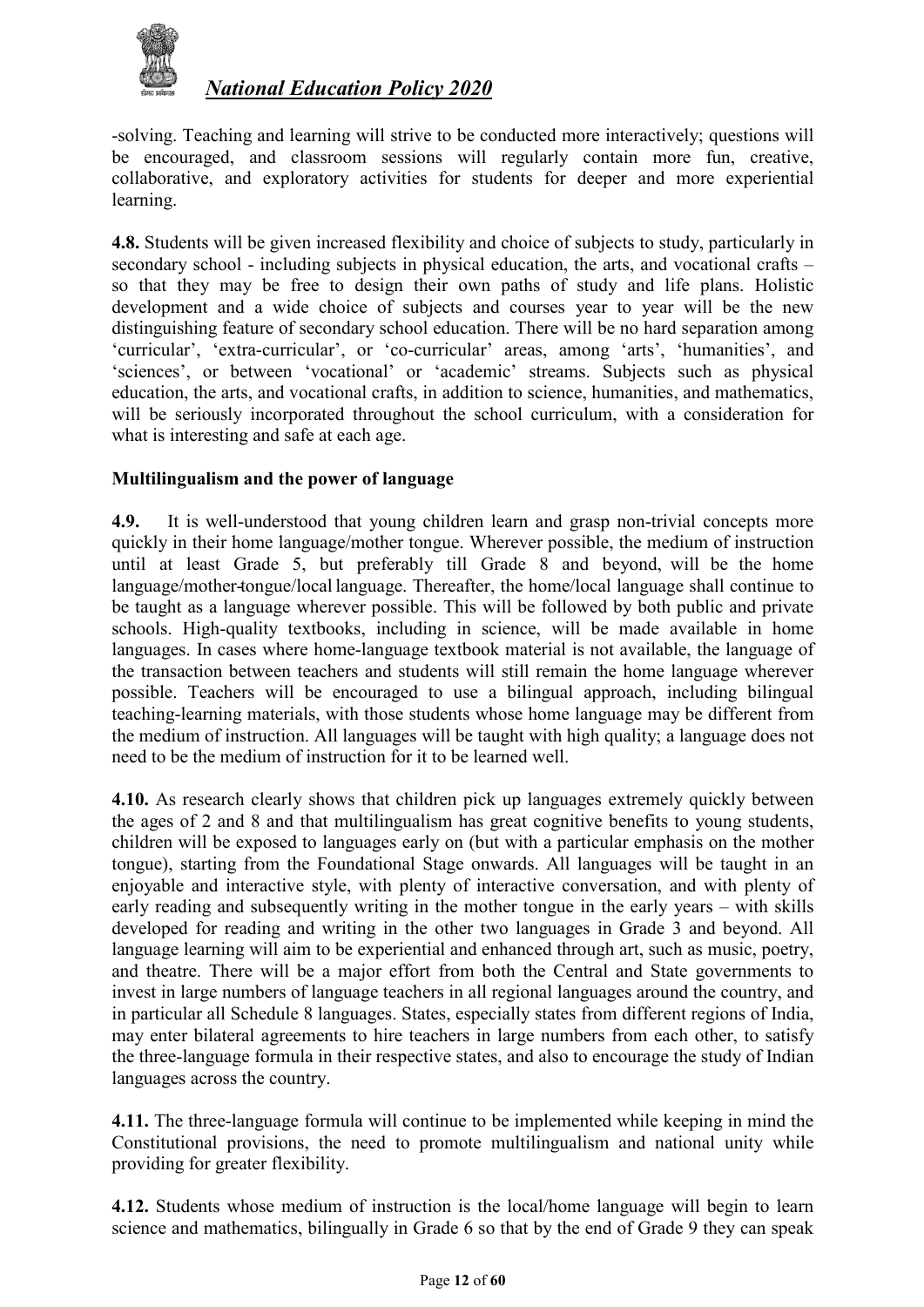

about science and other subjects both in their home language and English. In this regard, all efforts will be made in preparing high-quality bilingual textbooks and teaching-learning materials.

**4.13.** The home/local language and/or the second Indian language will be enhanced with the reading of and analysis of uplifting literature from the Indian subcontinent, ancient to modern, and by authors from all walks of life, as well as through other arts, such as by playing and discussing music or film excerpts, or engaging in theatre in these languages.

**4.14.** As so many developed countries around the world have amply demonstrated, being well educated in one's language, culture, and traditions is indeed a huge benefit to educational, social, and technological advancement. India's languages are among the richest, most scientific, most beautiful, and most expressive in the world, with a huge body of ancient as well as modern literature (both prose and poetry), film, and music written in these languages that help form India's national identity and wealth. For purposes of cultural enrichment as well as national integration, all young Indians should be aware of the rich and vast array of languages of their country, and the treasures that they and their literature contain.

**4.15.** Thus, every student in the country will participate in a fun project/activity on 'The Languages of India' sometime in Grades 6-8. In this project/activity, students will learn about the remarkable unity of most of the major Indian languages, starting with their common phonetic and scientifically-arranged alphabets and scripts, their common grammatical structures, their origins and sources of vocabularies from Sanskrit and other classical languages, as well as their rich inter-influences and differences. They will also learn what geographical areas speak which languages, get a sense of the nature and structure of tribal languages, and they would learn to say a few lines in every major language of India and a bit about the rich and uplifting literature of each. Such an activity would give them both a sense of the unity and the beautiful cultural heritage and diversity of India and would be a wonderful icebreaker their whole lives as they meet people from other parts of India. This project/activity would be a joyful activity and would not involve any form of assessment.

**4.16.** The importance, relevance, and beauty of the classical languages and literature of India also cannot be overlooked. Sanskrit, while also an important modern (Schedule 8) language, possesses a classical literature that is greater in volume than that of Latin and Greek put together, containing vast treasures of mathematics, philosophy, grammar, music, politics, medicine, architecture, metallurgy, drama, poetry, storytelling, and more, written by people of various religions as well as non-religious people, and by people from all walks of life and a wide range of socio-economic backgrounds over thousands of years. Sanskrit will thus be offered at all levels of school and higher education as an important, enriching option for students. It will be taught in ways that are interesting and experiential as well as contemporarily relevant. Sanskrit textbooks at the foundational and middle school level may be rewritten in Simple Standard Sanskrit (SSS) to teach Sanskrit through Sanskrit (STS) and make its study truly enjoyable.

**4.17.** India also has an extremely rich literature in other classical languages, including classical Tamil, as well as classical Telugu, Kannada, Malayalam, and Odia, in addition to Pali, Persian, and Prakrit; these classical languages and their works of literature too must be preserved for their richness and for the pleasure and enrichment of posterity. When India becomes a fully developed country, the next generation will want to be able to partake in and be enriched as humans by India's extensive and beautiful classical literature which contains great intellectual and cultural treasures.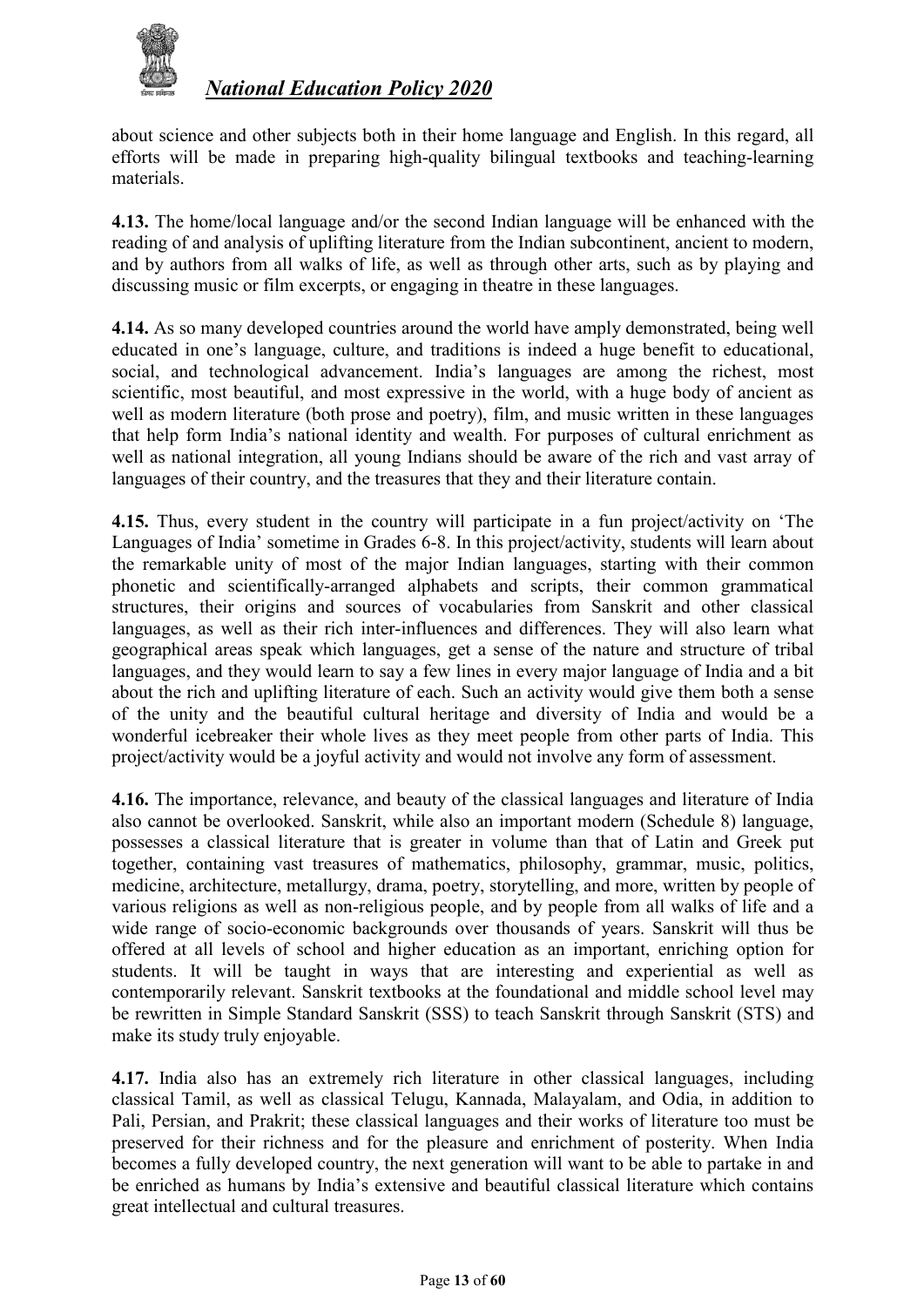

**4.18.** In addition to Sanskrit, the teaching of all other classical languages and literature of India, including Tamil, Telugu, Kannada, Malayalam, Odia, Pali, Persian, and Prakrit, will also be widely available in schools as options (possibly as online modules), through experiential and innovative approaches, including by integration of technology, to ensure that these languages and literature stay alive and vibrant, especially in those states where they may be best taught and nurtured.

**4.19.** For the enrichment of our children, and for the preservation of these rich languages and their artistic treasures, all students in all schools, public or private, may have the option of learning at least two years of a classical language of India and its associated literature, through experiential and innovative approaches including by integration of technology, in Grades 6-12, with the option to continue from middle level through secondary education and university.

**4.20.** In addition to high quality offerings in Indian languages and English, foreign languages, such as Korean, Chinese, Japanese, Thai, French, German, Spanish, or Russian will also be widely offered at the secondary level, for students to learn about the cultures of the world and to increase their global knowledge and mobility according to their own interests and aspirations.

**4.21.** The teaching of all languages will be enhanced through innovative and experiential methods, such as gamification and apps, and by weaving in the cultural aspects of the languages, with the teaching-learning of various subjects and with real-life experiences through films, theatre and storytelling, art and music, local literature, etc. Thus, the teaching of languages will also be based on experiential learning pedagogy.

**4.22.** Indian Sign Language (ISL) will be standardised across the country and National and State curriculum materials developed, for use by students with hearing impairment. Local sign languages will be respected and taught as well, where possible and relevant.

## **Curricular integration of essential subjects and skills**

**4.23.** While students must have a large amount of flexibility in choosing their individual curricula, certain subjects and skills should be learned by all students to become good, successful, innovative, adaptable, and productive human beings in today's rapidly-changing world. In addition to proficiency in languages, these skills include: scientific temper and evidence-based thinking; creativity and innovativeness; sense of aesthetics and art; oral and written communication; health and nutrition; physical education, wellness, fitness and sports; collaboration and teamwork; problem solving and logical reasoning; vocational exposure and skills; digital literacy, coding and computational thinking; ethical and moral reasoning; including knowledge and practice of human and Constitutional values (such as patriotism, sacrifice, non-violence, truth, honesty, peace, righteous conduct, forgiveness, tolerance, mercy, sympathy, helpfulness, cleanliness, courtesy, integrity, pluralism, responsibility, justice, liberty, equality, and fraternity); gender sensitisation; fundamental duties, citizenship skills and values; knowledge of India (including Indian knowledge systems); environmental awareness, water and resource conservation; current affairs and knowledge of critical issues facing local communities, states, the country, and the world. It is recognised that mathematics and mathematical thinking will be very important for India's future and India's leadership role in the numerous upcoming fields and professions that will involve artificial intelligence, machine learning and data science.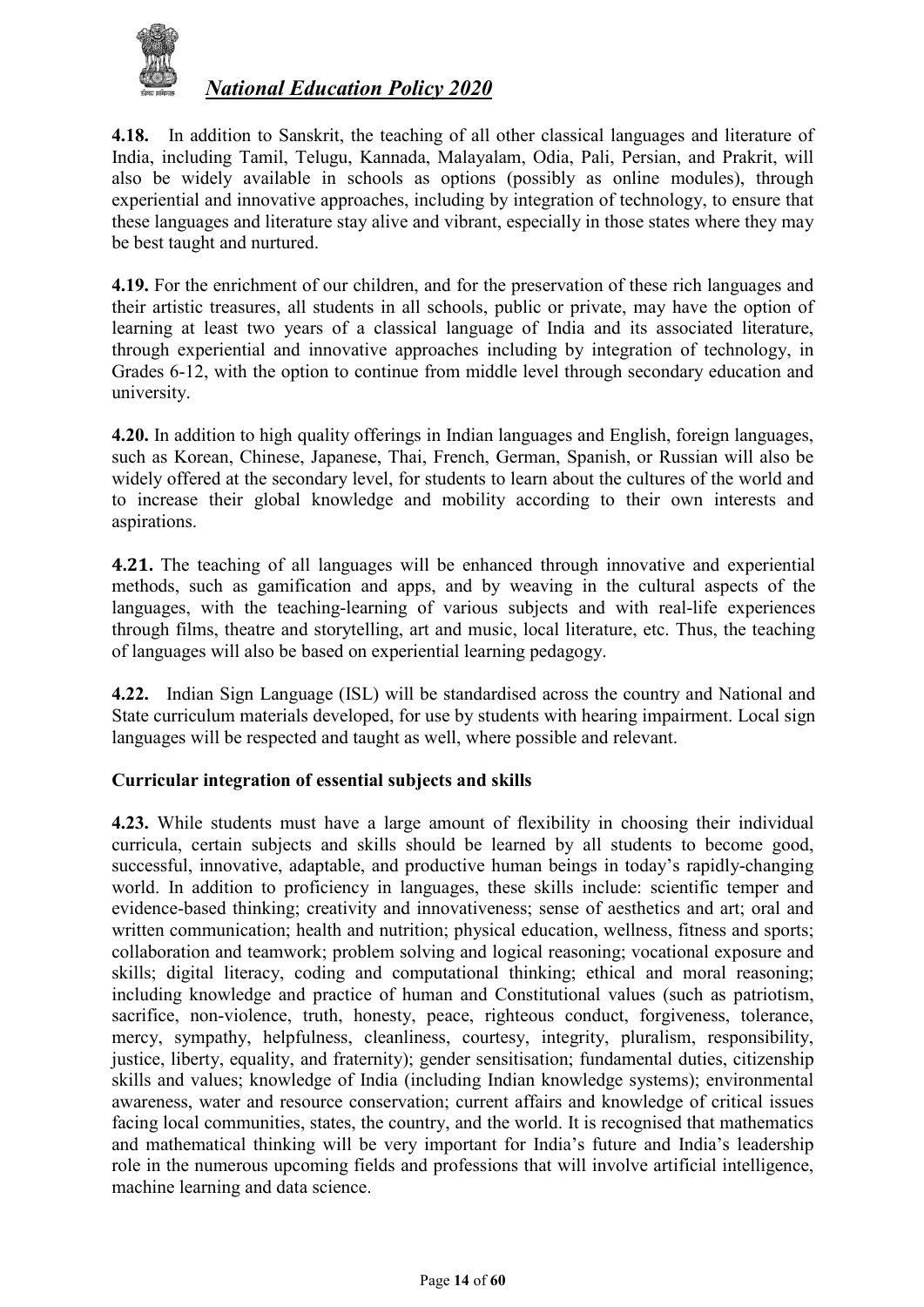

**4.24** Concerted curricular and pedagogical initiatives, including the introduction of contemporary subjects, such as Artificial Intelligence, Design Thinking, Holistic Health, Organic Living, etc. at relevant stages will be undertaken to develop these various important skills in students at all levels.

**4.25.** Every student will take a fun year-long course, during Grades 6-8, that gives a survey and hands-on experience of a sampling of important vocational crafts, such as carpentry, electric work, metal work, gardening, pottery making, etc., as decided by States and local communities and as mapped by local skilling needs.

**4.26.** Basic training in health, including preventive health, mental health, nutrition, personal and public hygiene, and first-aid will also be included in the curriculum, as will be scientific explanations of the detrimental and damaging effects of alcohol, tobacco, and other drugs.

#### **National Curriculum Framework**

**4.27**. The NCF 2005 outlines many excellent strategies that are still relevant for accomplishing a more constructivist type of learning. This document will be revisited and updated by the end of 2020, taking into account the changing context of education today and, in particular, all the above Policy points, and will be made available in all regional languages. This document shall henceforth be revisited and updated once in every five years.

#### **National textbooks with local content and flavour**

**4.28.** The reduction in, and increased flexibility of, school curriculum content - and the renewed emphasis on constructivist rather than rote learning - must be accompanied by parallel changes in school textbooks. All textbooks shall aim to contain the essential core material (together with discussion, analysis, examples, and applications) deemed important on a national level, but at the same time contain any desired nuances and supplementary material as per local contexts and needs. Where possible, teachers will also have choices in the textbooks they employ - from among a set of textbooks that contain the requisite national and local material - so that they may teach in a manner that is best suited to the achievement of learning outcomes, and their students' and communities' needs.

**4.29.** The aim will be to provide such quality textbooks at the lowest possible cost - namely, the cost of production/printing - in order to mitigate the burden of textbook prices on the students and on the educational system. This may be accomplished by using high-quality textbook materials developed by NCERT in conjunction with the SCERTs; additional textbook materials would be funded by public-private partnerships and crowd sourcing that incentivise experts to write such high-quality textbooks at-cost-price. States will prepare their own curricula (which may be based on the NCERT National Curriculum Framework to the extent possible) and prepare textbooks (which may be based on the NCERT textbook materials to the extent possible), incorporating State flavour and material as needed. The availability of such textbooks in all regional languages will be a top priority so that all students have access to high-quality learning. All efforts will be made to ensure timely availability of textbooks in schools. Access to downloadable PDF printable version of all textbooks will be provided by all States/UTs and NCERT to help for it conserve the environment and reduce the logistical burden.

**4.30.** Concerted efforts, through suitable changes in curriculum and pedagogy, will be made by NCERT, SCERTs, schools and educators, to significantly reduce the weight of school bags and textbooks that students are asked to carry to and from school on a daily basis.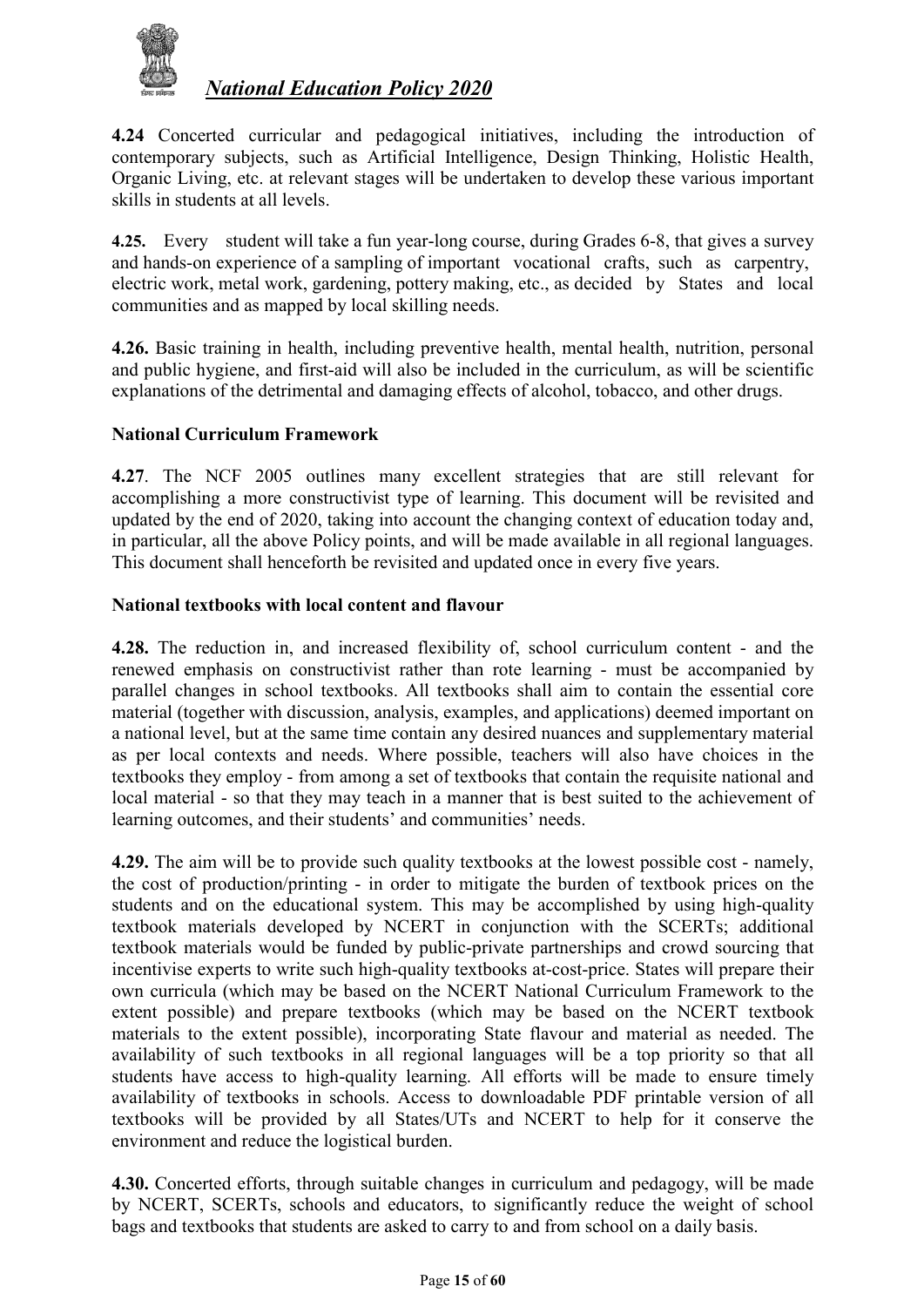

#### **Transforming assessment for student development**

**4.31.** The aim of assessment in the culture of our schooling system will shift from one that primarily tests rote memorisation skills to one that is more formative, is more competencybased, promotes learning and development for our students, and tests higher-order skills, such as analysis, critical thinking, and conceptual clarity. The primary purpose of assessment will indeed be for learning - it will help the teacher and student - and the entire schooling system continuously revise teaching-learning processes to optimise learning and development for all students. This will be the underlying principle for assessment at all levels of education.

**4.32.** The current nature of secondary school exams, including Board exams and entrance exams - and the resulting coaching culture of today - are doing much harm, especially at the secondary school level, replacing valuable time for true learning with excessive exam coaching and preparation. These exams also force students to learn a very narrow band of material in a single stream, rather than allowing the flexibility and choice that will be so important in the individualized education system of the future.

**4.33.** The existing system of entrance examinations shall be reformed to eliminate the need for undertaking coaching for 'cracking' the examination. To reverse these harmful effects of the current assessment system, Board exams will encourage holistic development; students will be able to choose many of the subjects in which they take Board exams, depending on their individualised interests. Board exams will also be made 'easier', in the sense that they will test primarily core capacities rather than months of coaching and memorisation; any student who has been regularly attending and making a basic effort in a school class will be able to pass the corresponding subject Board Exam without much additional effort. To further eliminate the 'high stakes' aspect of Board Exams, all students will be allowed to take Board Exams on up to two occasions during any given school year, one main examination and one for improvement.

**4.34.** In addition to introducing greater flexibility, student choice, and best-of-multipleattempts assessments that primarily test core capacities, Boards may over time develop further viable models and qualities of Board Exams that reduce pressure and the coaching culture, such as: annual/semester/modular Board Exams could be developed that each test far less material, so that the pressure from exams is better distributed, less intense, and less highstakes across the High School stage; as suggested by NCF 2005, all subjects, beginning with mathematics, could be offered at two levels, with students doing some of their subjects at the standard level and the remaining at a higher level; each Board exam could have two parts – one part of an objective type with multiple-choice questions and the other of a descriptive type.

**4.35.** With regard to all of the above, guidelines will be prepared by NCERT, in consultation with major stakeholders, such as Boards of Assessment (BoAs), National Assessment Centre for School Education (NACSE) etc., and teachers prepared, for a transformation in the assessment system by 2022-23 academic session, to align with the NCF 2020.

**4.36**. To track students' progress throughout their school experience, and not just at the end of Grades 10 and 12 - for the benefit of students, parents, teachers, principals, and the entire schooling system in planning improvements to schools and teaching-learning processes - all students will take State School examinations in Grades 3, 5, and 8 in addition to Board Examinations in Grades 10 and 12. Again, these examinations would test achievement of learning outcomes through assessment of core concepts and knowledge from the national and local curricula, along with relevant higher-order skills and application of knowledge in real-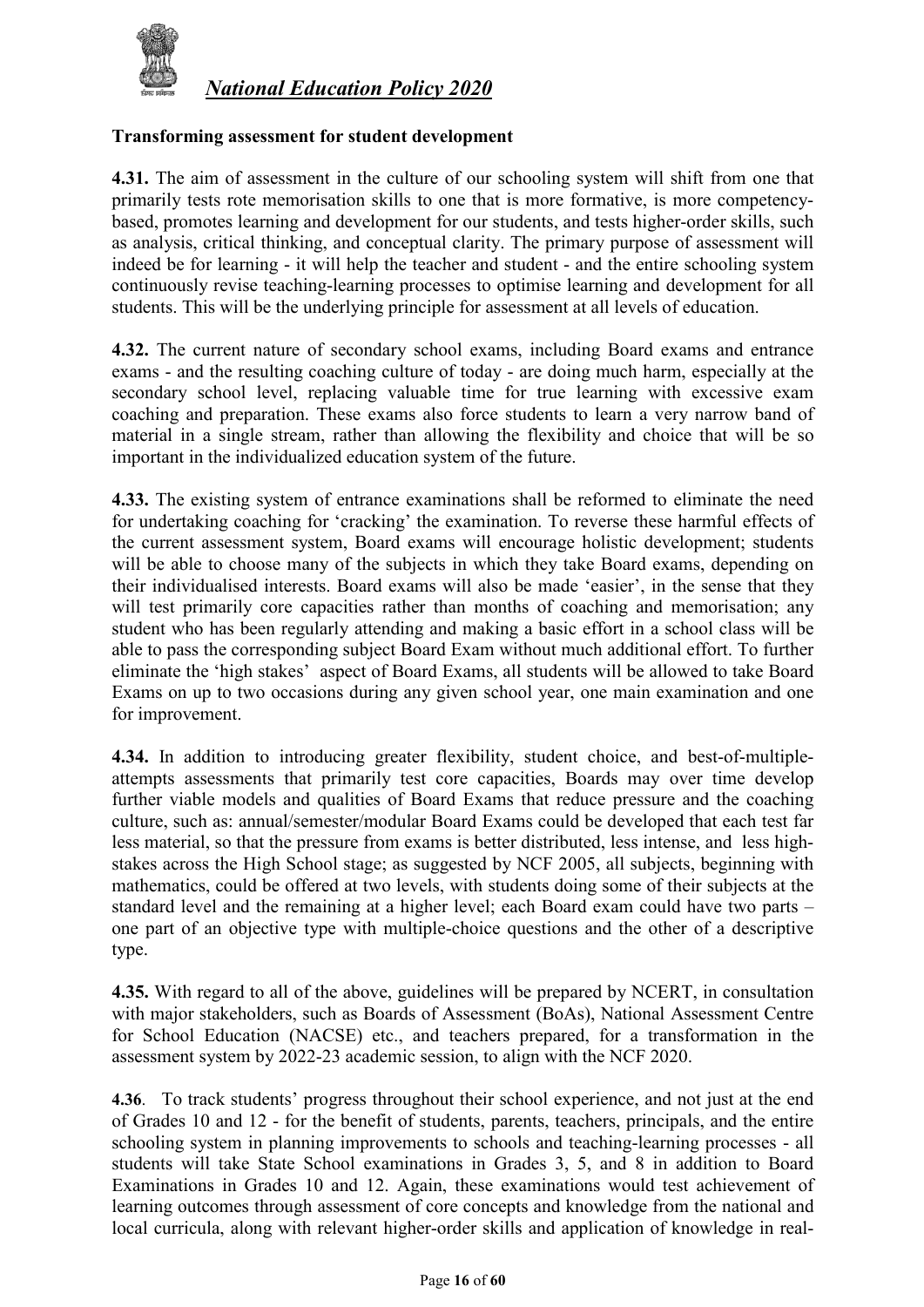

life situations, rather than rote memorisation. The Grade 3 examination, in particular, would test basic literacy, numeracy, and other foundational skills. The results of the State School examinations will be used only for developmental purposes of the school education system including for public disclosure by schools of their overall (and anonymized) student outcomes, and for continuous monitoring and improvement of the schooling system.

**4.37.** The National Assessment Centre for School Education (NACSE) shall be a standardsetting Body under the Ministry of Education (MoE), to fulfil the basic objectives of setting norms, standards and guidelines for assessment and evaluation for all recognised school boards of India, guiding the State Achievement Survey (SAS) and undertaking the National Achievement Survey (NAS), monitoring achievement of learning outcomes in the country, and encouraging and guiding school boards to shift their assessment patterns towards meeting the skill requirements of the  $21<sup>st</sup>$  century and in consonance with the stated objectives of this Policy. This Centre will also advise the school boards regarding new assessment patterns and latest researches, promote collaborations between the school boards, and become an instrument for sharing of best practices between school boards, etc.

**4.38.** The principles for university entrance exams will be similar; the National Testing Agency (NTA) will work to offer high-quality common aptitude test, as well as specialised common subject exams in the sciences, humanities, languages, arts, and vocational subjects, at least twice every year. The exams shall test conceptual understanding and abilities to apply knowledge, and shall aim to eliminate the need for taking coaching for these exams. Students will be able to choose the subjects that they are interested in having tested, and each university will be able to see each student's individual subject portfolio and admit students into their programmes based on individual interests and talents. The NTA will serve as a premier, expert, autonomous testing organisation to conduct entrance examinations for undergraduate and graduate admissions and fellowships in higher educational institutions. The high quality, range, and flexibility of the NTA testing services will enable most universities to use these common entrance exams - rather than each university conducting their own entrance exam- thereby drastically reducing the burden on students, universities and colleges, and the entire education system.

## **Support for gifted students / students with special talents**

**4.39.** Every student has innate talents, which must be discovered, nurtured, fostered, and developed. These talents may express themselves in the form of varying interests, dispositions, and capacities. Those students that show particularly high performing strong interests and capacities in a given realm must be encouraged to pursue that realm beyond the general school curriculum. Teacher education will include methods for the recognition and fostering of such student talents and interests. The NCERT and NCFTE will develop guidelines for the education of gifted children. B.Ed. programmes may also allow a specialisation in the education of gifted children.

**4.40.** Topic-centered and Project-based Clubs and Circles will be highly encouraged and supported at the levels of schools, school complexes, districts, and beyond. Examples include Science Circles, Math Circles, Music Performance Circles, Chess Circles, Poetry Circles, Language Circles, Drama Circles, Debate Circles, Sports Circles, and so on. Funds will be made available for transportation of teachers to take their students to these circles or clubs when these are not meeting at their own schools. Along these lines, high quality national residential summer programmes for secondary school students in various subjects will also be funded, with a rigorous merit-based but equitable admissions process to attract the very best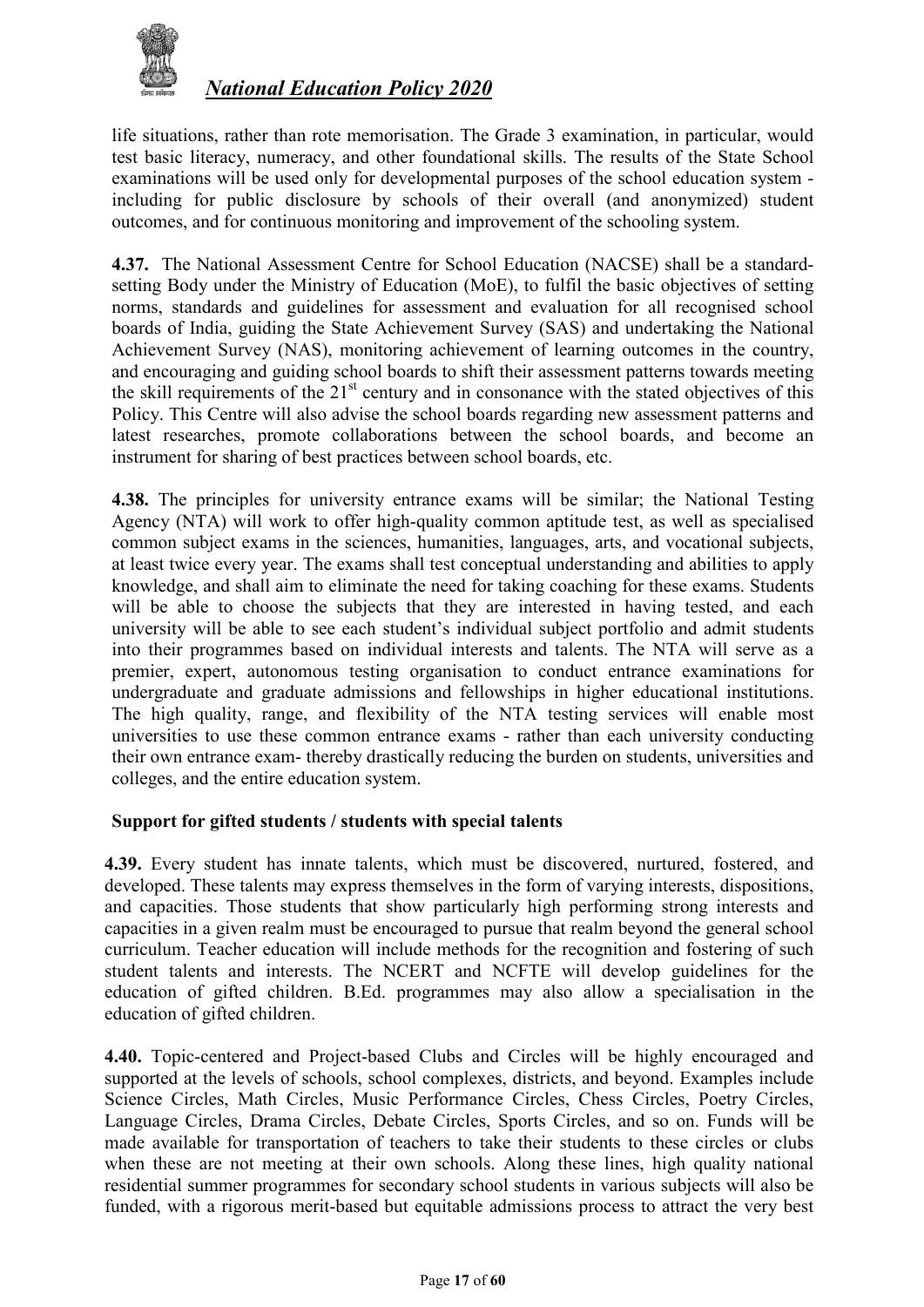

students and teachers to these programmes from across the country including from socioeconomically disadvantaged group.

**4.41.** Teachers will aim to encourage students with singular interests and/or talents in the classroom by giving them supplementary enrichment material and guidance and encouragement and will help them to organise such Topic-centered Clubs and Circles through specific funding allocated for this purpose , and will recommend them to appropriate summer programmes.

**4.42.** Olympiads and competitions in various subjects will be strengthened across the country, with clear coordination and progression from school to local to state to national levels, with the necessary funding to ensure that all students may participate at all levels for which they qualify. Efforts will be made to make available Olympiads in rural areas and in regional languages to ensure widespread participation. Public and private universities, including premier institutions like the IITs and NITs, would be encouraged to use results from Regional, National, and International Olympiads, as well as results from and work in regional and national topic-based programmes, as part of the criteria for admissions into their undergraduate programmes.

<span id="page-17-0"></span>**4.43.** Once internet-connected smart phones or tablets are available in all homes and/or schools, online apps with quizzes, competitions, assessments, enrichment materials, and online communities for shared interests will be developed, and will work to enhance all the aforementioned initiatives (as group activities for students, with appropriate supervision of parents and teachers).Every classroom will be developed into a smart classroom in a phased manner, for using digital pedagogy and thereby enriching the teaching-learning process, with online resources and collaborations.

## **5. Teachers**

**5. 1.** Teachers truly shape the future of our children - and, therefore, the future of our nation. It is because of this noblest role that the teacher in India was the most respected member of society. Only the very best and most learned became teachers. Society gave teachers, or gurus, what they needed in order to pass on their knowledge, skills, and ethics optimally to students. Today, however, the status of the teacher has undoubtedly and unfortunately dropped. The quality of training, recruitment, deployment, service conditions and empowerment of teachers is not where it should be, and consequently, the quality and motivation of teachers does not reach the standards where it could be. The high respect for teachers and the high status of the teaching profession must be revived and restored for the very best to be inspired to enter the profession, for teachers to be well-motivated and empowered to innovate, and for education to therefore reach the heights and levels that are truly required to ensure the best possible future for our children and our nation.

## **Recruitment and deployment**

**5.2.** To ensure that truly excellent students enter the teaching profession - especially from rural areas - a large number of merit-based scholarships shall be instituted across the country for study at outstanding 4-year integrated B.Ed. programmes. In rural areas, special meritbased scholarships will be established that also include preferential employment in their local areas upon successful completion of their B.Ed. programmes. Such scholarships will provide local job opportunities to outstanding local students (especially female students), so that these students may serve as local-area role models and as highly-qualified teachers who speak the local language. Incentives will be provided for outstanding teachers to take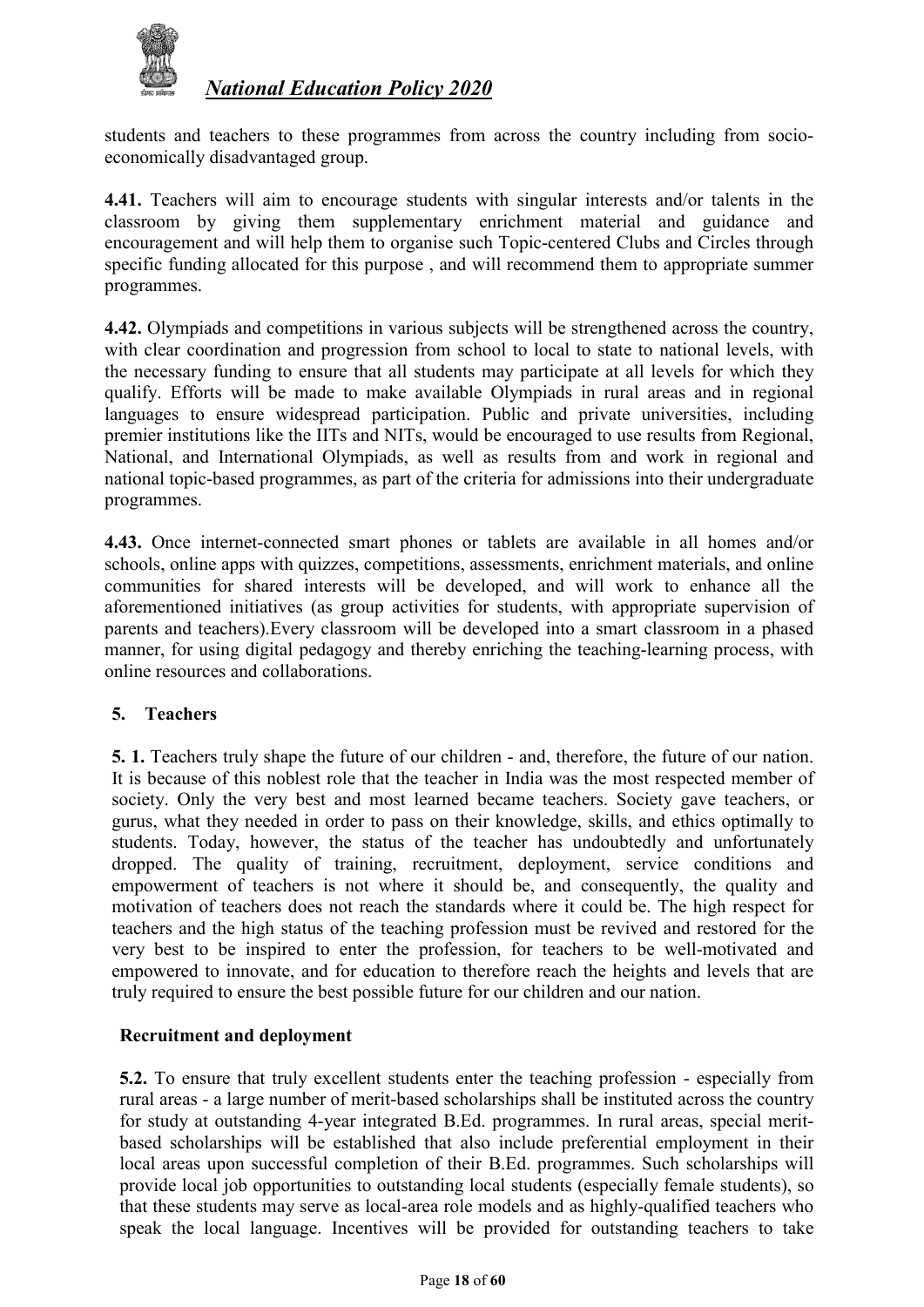

teaching jobs in rural areas, especially in areas that are currently facing the greatest teacher shortages and the greatest needs for outstanding teachers. A key incentive for teaching in rural schools will be the provision of local housing near or on the school premises or increased housing allowances to help in procuring local housing in rural areas.

**5.3.** The harmful practice of excessive teacher transfers will be halted, to ensure that teachers can build relationships with and become invested in their communities so that students have continuity in their role models and educational environments. Transfers will occur in very special circumstances, e.g., for promotions of outstanding teachers and administrators to leadership positions, as suitably laid down in a structured manner by State/UT governments.

**5.4.** Teacher Eligibility Tests (TETs) will be strengthened to better test material correlated to being outstanding teachers, both in terms of content and pedagogy. The TETs will also be extended to cover teachers across all stages (Foundational, Preparatory, Middle and Secondary) of school education. For subject teachers, suitable TET or NTA test scores in the corresponding subjects will also be taken into account for recruitment. To gauge passion and motivation for teaching, a classroom demonstration or interview will become an integral part of teacher hiring at schools and school complexes; these interviews would also be used to assess comfort and proficiency in teaching in the local language, so that every school/school complex has at least some teachers who can converse with students in the local language.

**5.5.** To ensure an adequate number of teachers across subjects - particularly in subjects, such as art, physical education, vocational education, and languages - teachers could be hired to a school/school complex and sharing of teachers across schools can be considered in accordance with the grouping of schools format adopted by State/UT governments.

**5.6.** To promote local knowledge and expertise, schools/school complexes will be encouraged and indeed will be supported with suitable resources to hire local eminent persons or experts as 'specialised instructors' in various subjects, such as in traditional local arts, vocational crafts, entrepreneurship, agriculture, or any other subject where local expertise exists and would benefit students and help preserve and promote local knowledge.

**5.7.** A comprehensive teacher-requirement planning exercise will be conducted across India and in each State to assess expected teacher and subject vacancies over the next two decades. All the above-described initiatives in recruitment and deployment will be scaled as needed over time, with the aim to fill all vacancies with outstanding teachers, including outstanding local teachers. The practice of hiring new 'para-teachers' (teachers on short-term contracts) will eventually be phased out.

## **Service environment and culture**

**5.8.** The primary goal of overhauling the service environments and cultures of schools will be to maximise the abilities of teachers to do their jobs effectively, and to ensure that they are part of vibrant, caring, and inclusive communities of teachers, students, parents, principals, and other supporting staff, all of whom share a common goal: to ensure that our children are learning.

**5.9.** A very first requirement in this direction will be to ensure decent and pleasant service conditions at schools. Adequate and safe infrastructure, including working toilets, clean drinking water, clean and attractive spaces conducive to learning, electricity, computing devices, and internet, library and sports and recreational resources will be important to provide to all schools in order to ensure that teachers and students including children of all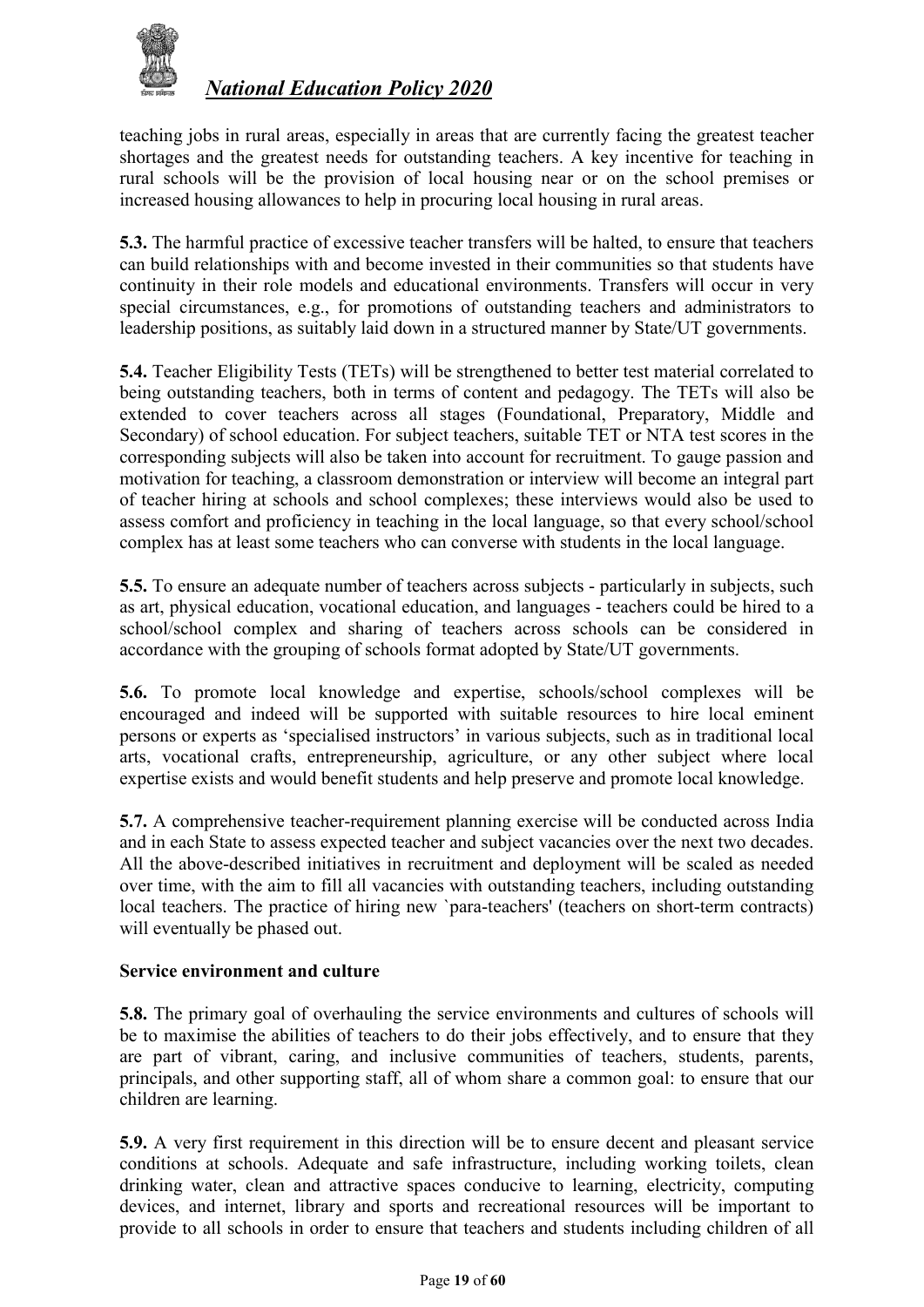

genders and children with disabilities, receive a safe, non-violent, inclusive and effective learning environment and are comfortable and inspired to teach and learn in their schools.

**5.10.** The State/UT Government may adopt innovative formats, such as school complexes, rationalization of schools, (without in any way reducing accessibility for children) etc. for effective school governance, resource sharing and community building. The creation of school complexes, for example, could go a long way towards building vibrant teacher communities. The hiring of teachers to school complexes could automatically create relationships between schools across the school complex; it would also help ensure optimal subject-wise distribution of teachers, creating a more vibrant teacher knowledge base. Teachers at very small schools may not remain isolated any longer and may become part of and work with larger school complex communities, sharing community best practices with each other and working collectively and collaboratively to ensure that all children in the system are learning. School complexes could also share counsellors, technical and maintenance staff etc. to further support teachers and help create an effective community environment for learning.

**5.11.** In collaboration with parents and other key local stakeholders, teachers will also be more involved in the governance of schools/ school complexes, including as members of the School Management Committees/School Complex Management Committees.

**5.12.** To prevent the large amounts of time spent currently by teachers on non-teaching activities, teachers will not be engaged any longer in work that is not directly related to teaching in particular, teachers will not be involved in electioneering, cooking of midday meals, and other strenuous administrative tasks, so that they may fully concentrate on their teaching-learning duties.

**5.13.** To help ensure that schools have positive learning environments, the role expectations of principals and teachers will explicitly include developing a caring and inclusive culture at their schools, for more effective learning for all, and for the benefit of all in their communities.

**5.14.** Teachers will be given more autonomy in choosing finer aspects of pedagogy, so that they may teach in the manner that they find most effective for the students in their classrooms and communities. Teachers will focus on socio-emotional learning, which is a critical factor in any student's holistic development. Teachers will be recognised for novel approaches to teaching that improve learning outcomes in their classrooms.

#### **Continuous Professional Development (CPD)**

**5.15.** Teachers will be given constant opportunities for self-improvement and to learn the latest innovations and advances in their profession. To ensure that every teacher has the flexibility to optimise their own development as teachers, a modular approach to continuous teacher development will be adopted. Developmental opportunities, in the form of local, state, national, and international teaching, and subject workshops, as well as online teacher development modules, will be available to all teachers so that each teacher may choose what is most useful for their own development. Platforms (especially online platforms) will be developed so that teachers may share ideas and best practices. Each teacher will be expected to participate in, say, 50 hours of CPD opportunities every year for their own professional development, driven by their own needs and choice. CPD opportunities will, in particular, systematically cover the latest pedagogies regarding foundational literacy and numeracy, formative and adaptive assessment of learning outcomes, individualised and competency-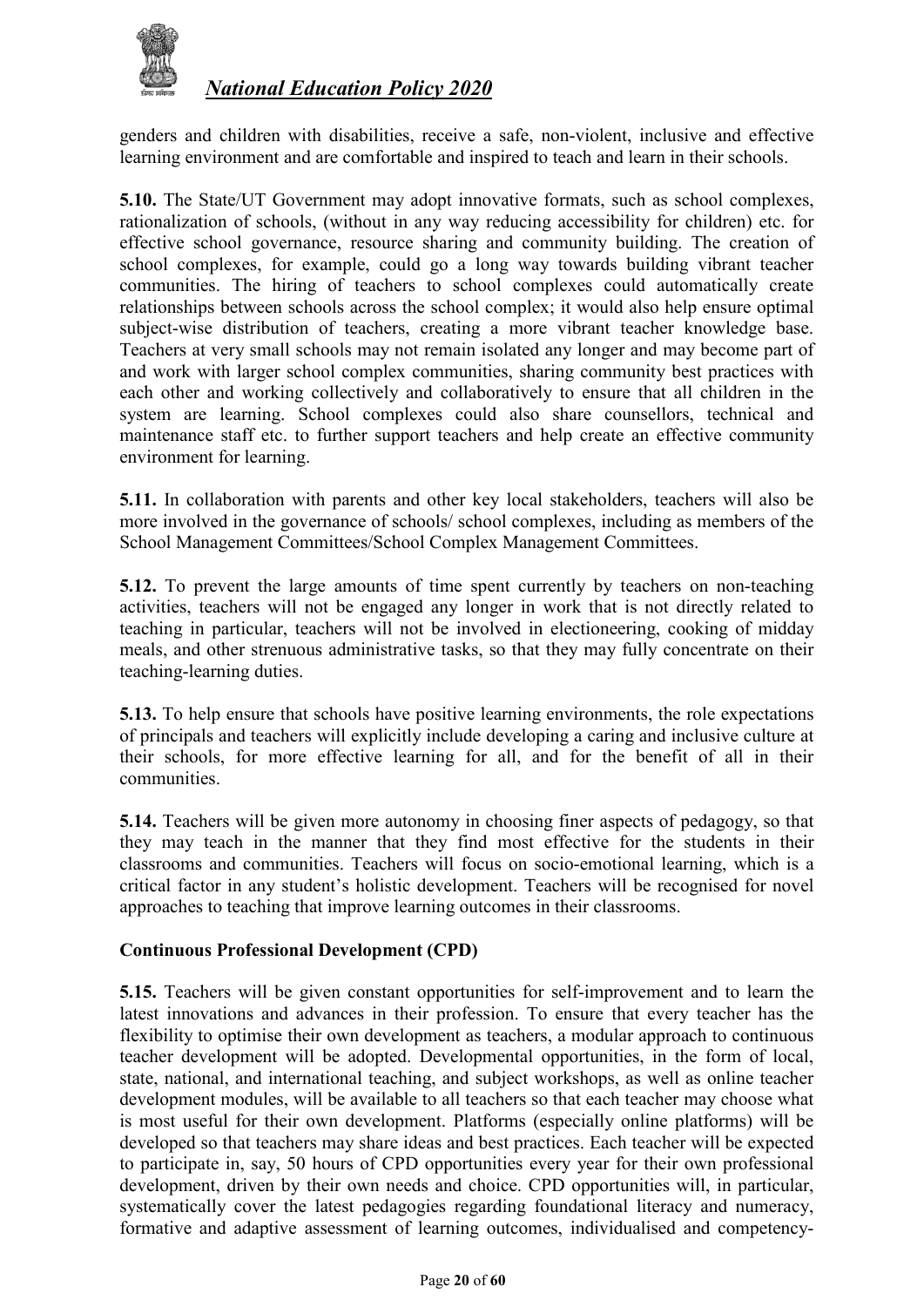

based learning and related pedagogies, such as experiential learning, arts-integrated, sportsintegrated, and storytelling-based approaches, etc.

**5.16.** Leaders such as school principals and school complex leaders will have similar modular leadership/management workshops and online development opportunities and platforms to continuously improve their own leadership and management skills, and so that they too may share best practices with each other. Such leaders will also be expected to participate in at least 50 hours of CPD modules per year, covering leadership and management, as well as content and pedagogy for the teaching and pedagogy-leadership aspects of their jobs with a focus on preparing and implementing pedagogical plans based on competency and outcome-based education.

#### **Career management and progression**

**5.17.** Teachers doing outstanding work must be recognised, promoted, and given salary raises, to incentivise all teachers to do their best work. Therefore, a robust merit-based tenure (i.e., confirmed employment following probation), promotion and salary structure will be developed, with multiple levels within each teacher rank that incentivises and recognises excellent and committed teachers through tenure, promotions, and salary increases. A system of multiple parameters for proper assessment of performance will be developed for the same by the State/UT Government based on peer reviews, attendance, commitment, hours of CPD, and other forms of service to the school and the community, etc. Such merit-based assessments would be used to determine tenure decisions and the rate of promotions and salary increases for each teacher.

**5.18.** There will be parity in-service conditions across all stages of school education. The approach will be to ensure that growth in one's career (in terms of tenure, promotions, salary increases, etc.) is available to teachers within a single school stage (i.e., Foundational, Preparatory, Middle, or Secondary), and that there is no career progression-related incentive to move from being teachers in early stages to later stages or vice versa (though such career moves across stages will be allowed, provided the teacher has the desire and qualifications for such a move). This is to support the fact that all stages of school education will require the highest-quality teachers, and no stage will be considered more important than any other.

**5.19.** Vertical mobility of teachers based on merit will also be paramount; outstanding teachers with demonstrated leadership and management skills would be trained over time to take on academic leadership positions in schools, school complexes, and BRCs, CRCs, BITEs, DIETs as well as relevant government departments and ministries.

## **Professional standards for teachers:**

**5.20** A common guiding set of National Professional Standards for Teachers (NPST) will be developed by 2022, by the National Council for Teacher Education in consultation with NCERT and coordinated by the NCERT, SCERTs, teachers from across levels and regions, expert organisations in teacher preparation and development, and higher educational institutions. The standards would cover expectations of the role of the teacher at different levels of expertise/ rank, and the competencies required for that rank. It will also comprise standards for performance appraisal, for each rank, that would be carried out on a periodic basis. The NPST will also inform the design of pre-service teacher education programmes. This could be then adopted by the States and determine all teacher career management, including tenure (after the probationary/ tenure track period), professional development efforts, salary increases, promotions, and other recognitions. Promotions and salary increases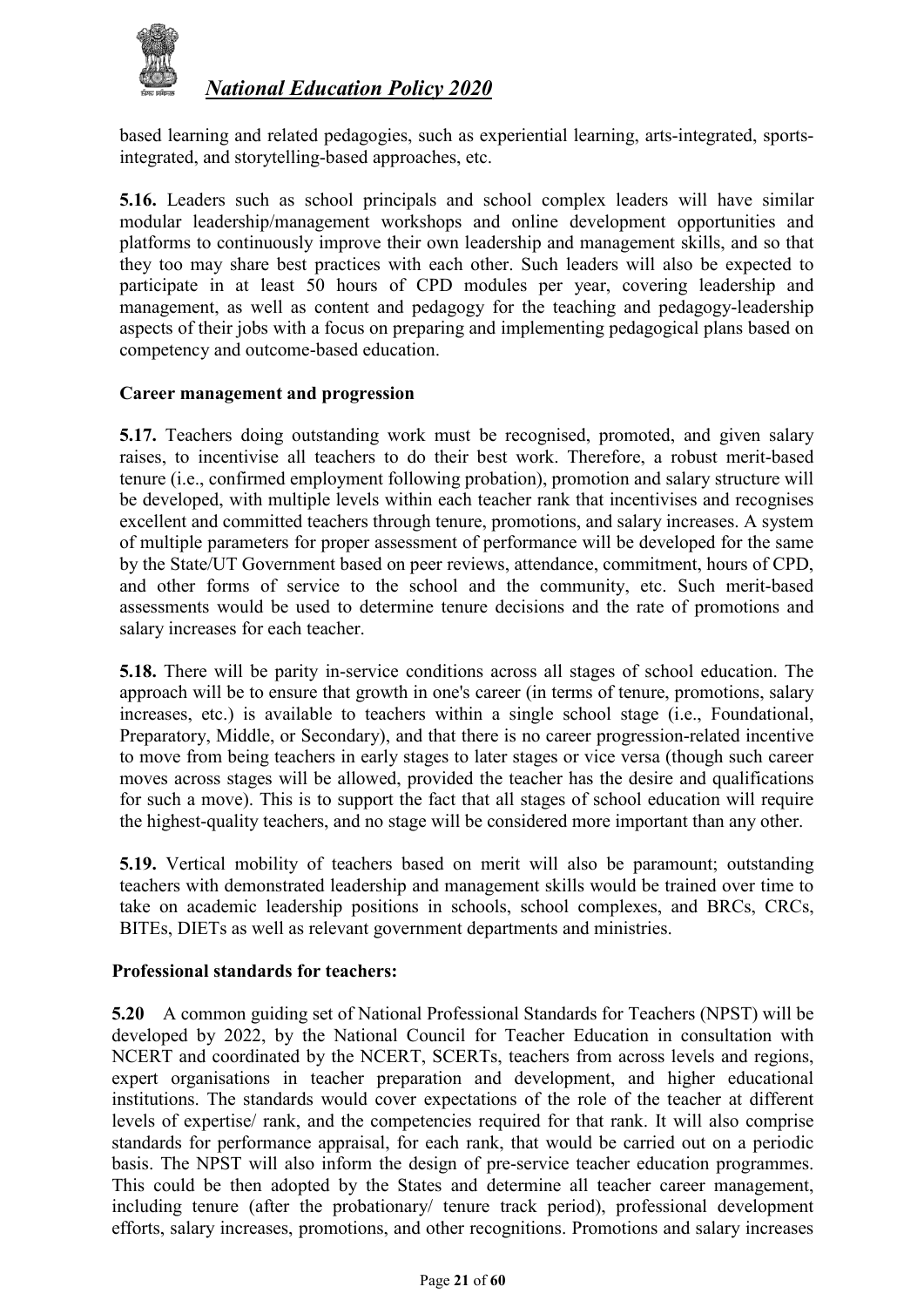

will not occur based on the length of tenure or seniority, but only on the basis of such appraisal. The professional standards will be reviewed and revised nationally in 2030, and thereafter every ten years, on the basis of rigorous empirical analysis of the efficacy of the system.

#### **Special educators**

**5.21.** There is an urgent need for additional special educators for certain areas of school education. Some examples of such specialist requirements include subject teaching for children with disabilities / divyang children at the Middle and Secondary school level, including teaching for specific learning disabilities. Such teachers would require not only subject-teaching knowledge and understanding of subject-related aims of education, but also the relevant skills for and understanding of such special requirements of children. Therefore, such areas could be developed as secondary specialisations for subject teachers or generalist teachers, during or after pre-service teacher preparation. They will be offered as certificate courses, in the pre-service as well as in-service mode, either full time or as part-time/blended courses - again, necessarily, at multidisciplinary colleges or universities.

#### **Approach to teacher education**

**5.22.** Recognising that the best teachers will require training in high-quality content as well as pedagogy, teacher education will gradually be moved by 2030 into multidisciplinary colleges and universities. As colleges and universities all move towards becoming multidisciplinary, they will also aim to house outstanding education departments that offer B.Ed. M.Ed. and Ph.D. degrees in education.

**5.23.** By 2030, the minimum degree qualification for teaching will be a 4 -year integrated B.Ed. degree that teaches a range of knowledge content and pedagogy, and includes strong practicum training in the form of student-teaching at local schools. The 2-year B.Ed. programmes will also be offered, by the same multidisciplinary institutions offering the 4 year integrated B.Ed., and will be intended only for those who have already obtained Bachelor's Degrees in other specialised subjects. These B.Ed. programmes may also be replaced by suitably adapted 1-year B.Ed. programmes, and will be offered only to those who have completed the equivalent of 4-year multidisciplinary Bachelor's Degrees or who have obtained a Master's degree in a speciality and wish to become a subject teacher in that speciality. All such B.Ed. degrees would be offered only by accredited multidisciplinary higher educational institutions offering 4-year integrated B.Ed. programmes.

**5.24.** All B.Ed. programmes will include training in time-tested as well as the most recent techniques in pedagogy, including pedagogy with respect to foundational literacy and numeracy, multilevel teaching and evaluation, teaching children with disabilities, teaching children with special interests or talents, use of educational technology, and learner-centred and collaborative learning. All B.Ed. programmes will also include strong practicum training in the form of in-classroom teaching at local schools. All B.Ed. programmes will emphasise the inclusion of Fundamental Duties (Article 51 A) of the Indian Constitution while teaching any subject or performing any activity.

**5.25.** Special shorter local teacher education programmes will also be available at BITEs, DIETs, or at school complexes themselves, so that eminent local persons can be hired to teach at schools or school complexes as 'specialised instructors', for the purpose of promoting local knowledge and skills, e.g., local art, music, agriculture, business, sports,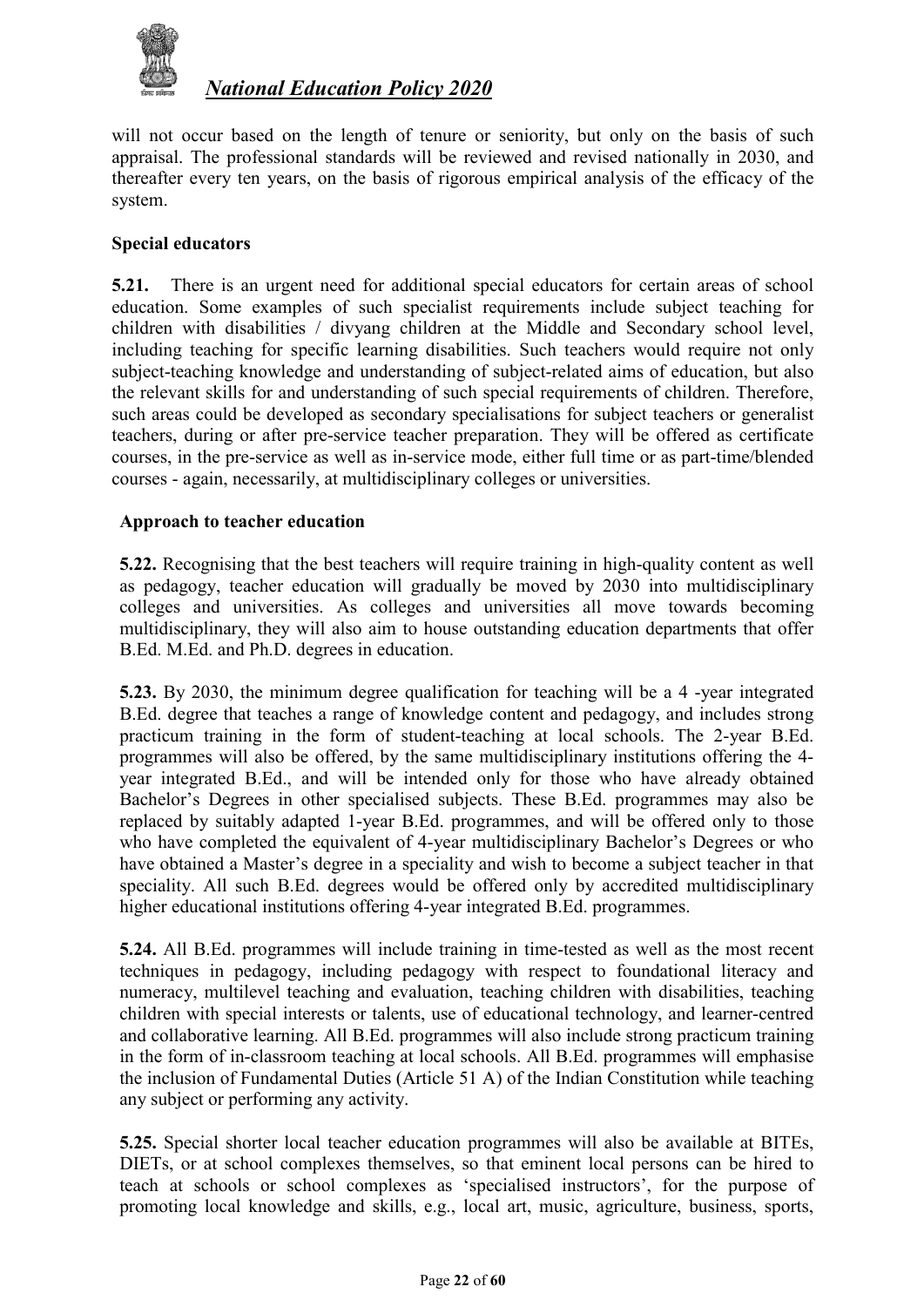

carpentry and other vocational crafts. This programme will be suitably supported by Central and State governments.

**5.26.** Shorter post-B.Ed. certification courses will also be made widely available, at multidisciplinary colleges and universities, to teachers who may wish to move into more specialised areas of teaching, such as the teaching of students with disabilities, or into leadership and management positions in the schooling system, or to move to one stage to another between foundational, preparatory, middle and secondary stages.

**5.27.** Finally, in order to fully restore the integrity of the teacher education system, the thousands of substandard standalone Teacher Education Institutions (TEIs) across the country will be shut down as soon as possible.

**5.28.** The NCF for Teacher Education, 2009 (NCFTE 2009) outlines many excellent approaches that are still relevant for accomplishing effective teacher education. This document will be revisited and updated by NCTE by the end of 2021, taking into account the new NCF 2020, the changing context of teacher education today and, in particular, all the above Policy points, and will be made available in all regional languages. NCFTE will thereafter be revised and adapted once in every five years by reflecting the changes in revised NCFs and emerging needs in Teacher Education.

## **6. Equitable and Inclusive Education: Learning for All**

**6.1.** Education is the single greatest tool for achieving social justice and equality. Inclusive and equitable education - while indeed an essential goal in its own right - is also critical to achieving an inclusive and equitable society in which every citizen has the opportunity to dream, thrive, and contribute to the nation. Unfortunately, prejudice and bias, based on gender, social and economic status, and disabilities, among other factors, often affect people's capacity to benefit from the education system, compounding social cleavages that hold the nation back from growth, innovation, and progress. The education system must aim to benefit all of India's children so that no child loses any opportunity to learn and excel because of the circumstances of birth or background.

**6.2.** While the Indian education system and successive government policies have made steady progress towards bridging gender and social category gaps in all levels of school education, large disparities still remain - especially at the secondary level - particularly for groups that have been historically underrepresented in education. The Socially and Economically Disadvantaged Groups (SEDGs) can be broadly categorised based on gender identities, socio-cultural identities, geographical identities, disabilities, and socio-economic conditions (such as children of migrants, children from low income households, children in vulnerable situations, victims of or children of victims of trafficking, orphans including child beggars in urban areas and the urban poor). While overall enrolments in schools decline steadily from Grade 1 to Grade 12 - a problem which must be addressed across the country among all groups as discussed in Chapter 3 - this decline in enrolments is considerably more pronounced for many of these SEDGs. According to U-DISE 2016–17 data, about 19.6% of students belong to Scheduled Castes (SC) at the primary school level, but this proportion falls to 17.3% at the higher secondary level. These enrolment drop-offs are even more severe for ST students (10.6% to 6.8%), Muslim students (15% to 7.9%), and children with disabilities (1.1% to 0.25%), with even greater declines for female students within each of these SEDGs. The decline in SEDGs' enrolment in higher education is even steeper.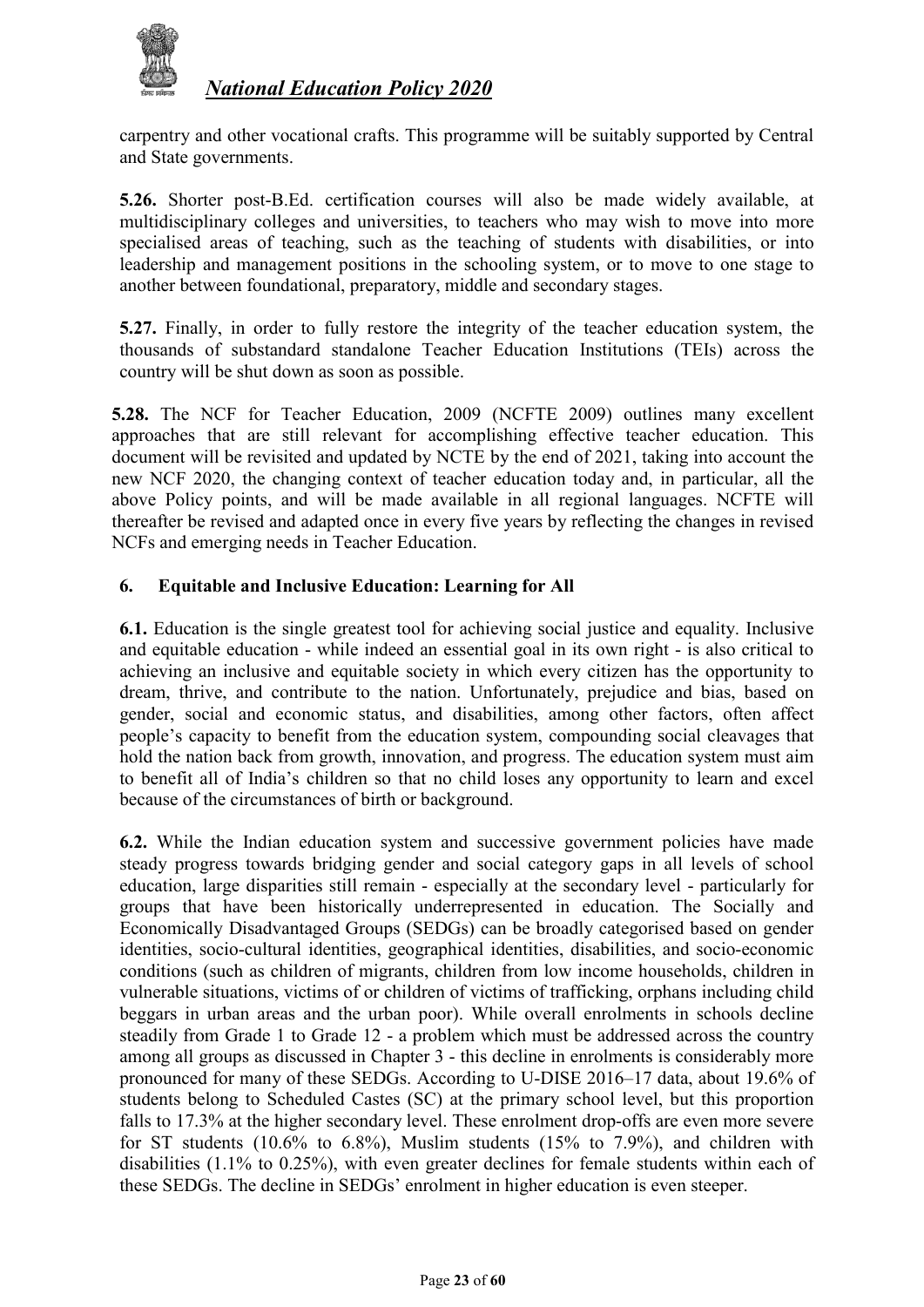

**6.3.** The critical problems and recommendations regarding early childhood education, foundational literacy/numeracy, and access/enrolment/attendance discussed in Chapters 1–3, respectively, are particularly relevant and important for under-represented and disadvantaged groups; therefore, the measures from Chapters 1–3 will be targeted in a concerted way for SEDGs especially.

**6.4.** In addition, there have been various successful policies and schemes implemented over the past several years (such as targeted scholarships, conditional cash transfers to incentivise parents to send their children to school, providing bicycles for transport, etc.) that have significantly increased participation of SEDGs in the schooling system in certain areas. These successful policies and schemes of past years must be renewed and significantly strengthened across the country.

**6.5** In particular, this Policy is in consonance with and fully endorses the recommendations of the Rights of People with Disabilities Act, 2016.

**6.6.** It will also be essential to take into account research that ascertains which measures are particularly effective for certain under-represented groups. For example, providing bicycles and organising cycling and walking groups to provide access to school have been shown to be particularly powerful methods in increasing participation of female students - even at lesser distances - because of the safety benefits and comfort to parents that they provide. Peer tutoring, open schooling and appropriate infrastructure to ensure access can be particularly effective for certain children with disabilities. Schools having quality early childhood care and education reap the greatest dividends for children who come from families that are socially or economically disadvantaged. Meanwhile, the hiring of counsellors and teachers that work with and connect students, parents, schools, and teachers in order to improve attendance and learning outcomes have been found to be especially effective for children in urban poor areas.

**6.7.** Data shows that certain geographical areas contain significantly larger proportions of SEDGs. Also, there are geographical locations which have been identified as aspirational districts, which require special interventions for promoting their educational development. Hence, it is recommended that certain regions of the country with large populations from SEDGs should be declared Special Education Zones (SEZs), where all the above schemes and policies are implemented to the maximum through additional concerted efforts and funding from the Centre and States in order to truly change the educational landscape of these Zones.

**6.8.** It must be noted that women cut across all under-represented groups, making up about one half of all other SEDGs - unfortunately, the exclusion and inequity that SEDGs face is only amplified for the women in those SEDGs. The policy additionally recognises the special and critical role that women play in society and in shaping social mores - not only in their own generation but in the next one; therefore, providing a quality education to girls is the best way to increase the education levels for these SEDGs not just in the present but also in future generations. The policy thus recommends that the policies and schemes designed to uplift students from SEDGs should be especially targeted towards girls in these SEDGs.

**6.9.** In addition, the Government of India will constitute a 'Gender-Inclusion Fund' to build the nation's capacity to provide a quality and equitable education for all girls as well as transgender students. The fund will be available to States to implement priorities determined by the central government critical for assisting women and girls and transgender students in gaining access to education (such as the provisions of sanitation and toilets, bicycles,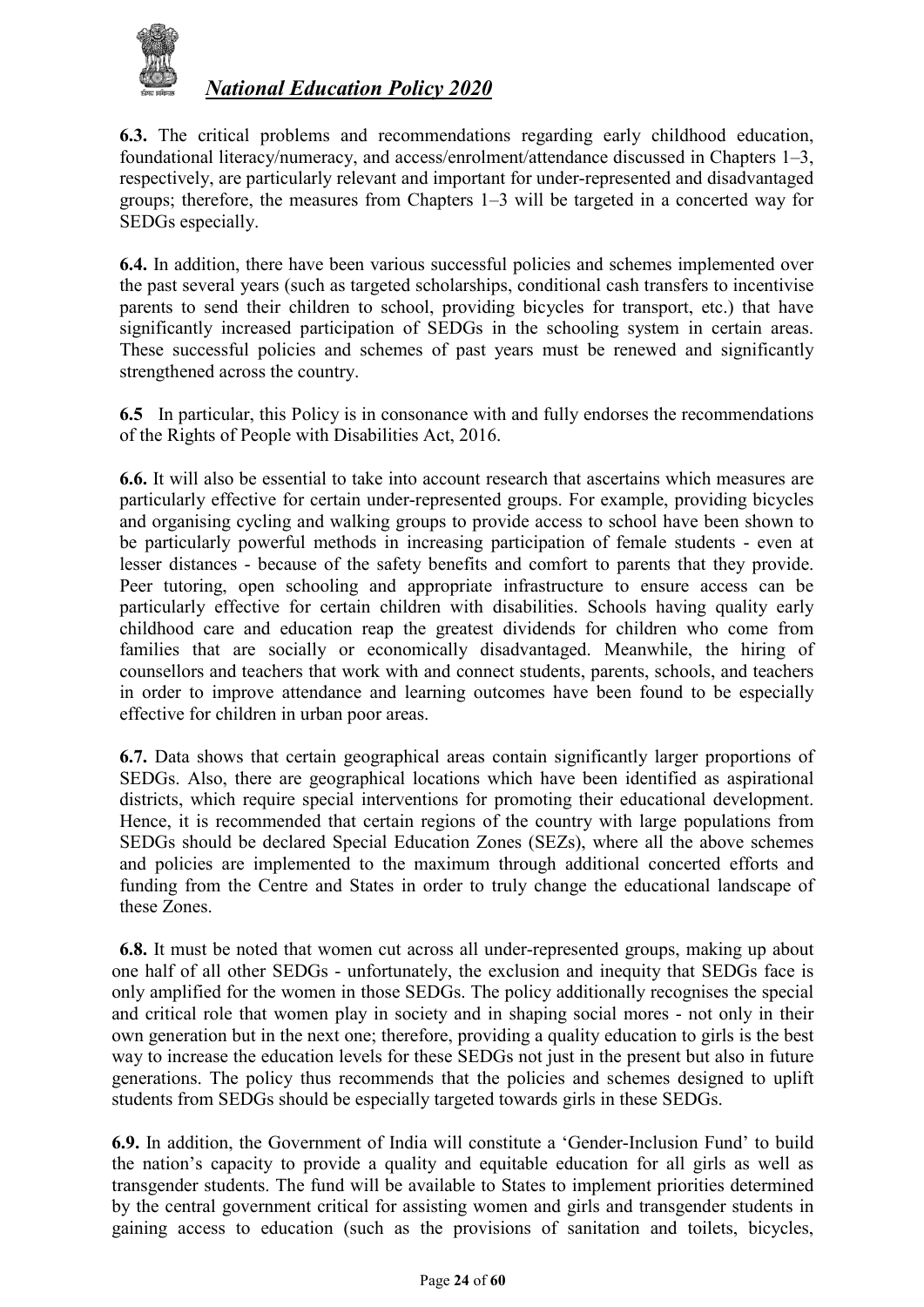

conditional cash transfers etc.); funds will also enable states to support and scale effective community-based interventions that address local context-specific barriers to girls and transgender students' access to and participation in a quality education. Similar 'Inclusion Fund' schemes will also be developed to address analogous access issues for other SEDGs. In essence, this policy aims to eliminate any remaining disparity in access to education and vocational training for children from any gender or any under-represented group.

<span id="page-24-0"></span>**6.10.** Free boarding facilities in the form of hostels will be built – matching the standard of Jawahar Navodaya Vidyalayas – in school locations where students may have to come from particularly far, and/or for students who come from disadvantaged economic backgrounds, with suitable arrangements for the safety of all children, especially girls (e.g., girls' hostels would be separate and secure and have female wardens, security guards, and boundary walls). Kasturba Gandhi Balika Vidyalayas will be strengthened and expanded to increase the participation in quality schools (up to Grade 12) of girls from socio-economically disadvantaged backgrounds. Additional Jawahar Navodaya Vidyalayas and Kendriya Vidyalayas will be built around the country, especially in aspirational districts, Special Education Zones and disadvantaged areas, to increase high -quality educational opportunities in every area of India. Pre-school sections will be added to Kendriya Vidyalayas and other primary schools around the nation, particularly in disadvantaged areas.

**6.11.** All the above policies and measures are absolutely critical to attaining full inclusion and equity for all SEDGs - but they are not sufficient. What is also required is a change in school culture. All participants in the school education system, including teachers, principals, administrators, counsellors, and students, will be sensitised to the requirements of all students, the notions of inclusion and equity, and the respect and dignity of all persons. Such an educational culture will be the best tool to help students become empowered individuals who, in turn, will enable society to transform into one that is responsible for its most vulnerable citizens. Inclusion and equity will become a key aspect of teacher education (and training for all leadership, administrative, and other positions in schools); efforts will be made to recruit more high-quality teachers and leaders from SEDGs in order to bring in excellent role models for all students.

**6.12.** Students will also be sensitised through this new school culture brought in by teachers and counsellors, and also through corresponding changes in the school curriculum. The school curriculum will include, early on, the material on human values such as respect for all persons, empathy, tolerance, human rights, gender equality, non-violence, global citizenship, contribution of culture in sustainable development and sustainable lifestyle, inclusion, and equity. It would also include more detailed knowledge of various cultures, religions, languages, gender identities etc to sensitise and develop respect for diversity. Any biases in school curriculum will be removed, and more material will be included that is relevant and relatable to all communities, and which develops these human values.

**6.13.** Children shall learn the basic philosophy of ancient Indian civilisation and the inherent acceptance of diversity. In this direction, new education initiatives will be taken so that children are made aware of the basics of all religions of the people of India and thereby know the commonalities while learning to respect differences. No sectarian rituals, dogmas or practices shall be taken up in schools. This shall strengthen the age-old practice of 'equal respect for all religions' that has sustained the social cohesion and amity in the multi-religious Indian society for over two millennia.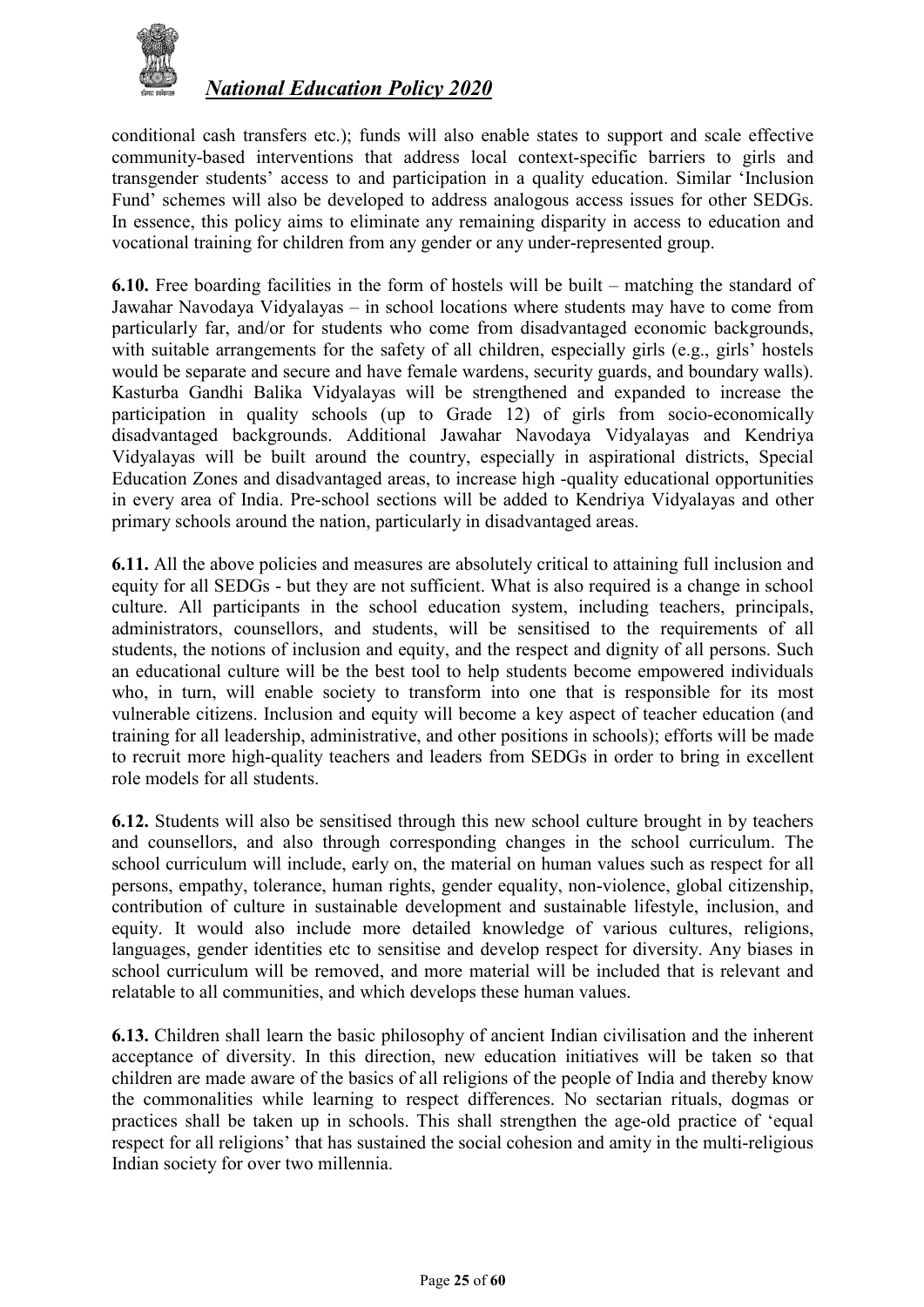

# **7. Efficient Resourcing and Effective Governance through School Complexes/Clusters**

**7.1.** While the establishment of primary schools in every habitation across the country driven by the Sarva Shiksha Abhiyan (SSA) and other important efforts across the states - has helped to ensure near-universal access to primary schools, it has also led to the development of numerous very small schools. According to U-DISE 2016–17 data, nearly 28% of India's public primary schools and 14.8% of India's upper primary schools have less than 30 students. The average number of students per grade in the elementary schooling system (primary and upper primary, i.e., Grades 1–8) is about 14, with a notable proportion having below 6; during the year 2016–17, there were 1,19,303 single-teacher schools, the majority of them (94,028) being primary schools serving Grades 1–5.

**7.2.** These small school sizes have made it economically suboptimal and operationally complex to run good schools, in terms of deployment of teachers as well as the provision of critical physical resources. Teachers often must teach multiple grades at a time, and teach multiple subjects, including subjects in which they may have no prior background; key areas such as music, arts, and sports are too often simply not taught; and physical resources, such as lab and sports equipment and library books, are simply not available across schools.

**7.3.** The isolation of small schools also has a negative effect on education and the teachinglearning process. Teachers function best in communities and teams, and so do students. Small schools also present a systemic challenge for governance and management. The geographical dispersion, challenging access conditions, and the very large numbers of schools make it difficult to reach all schools equally. Administrative structures have not been expanded in accordance with the increases in the number of schools.

**7.4.** Although consolidation of schools is an option that is often discussed, it must be carried out very judiciously, and only when it is ensured that there is genuinely no impact on access (e.g., through the construction of quality roads and provision of appropriate bus services/ transportation). Such measures are nevertheless likely to result only in limited consolidation, and would not solve the overall structural problem and challenges presented by the large numbers of small schools.

**7.5.** These challenges will, by 2025, be addressed by State/UT governments by adopting innovative mechanisms to group or rationalise schools. The objective behind this intervention would be to ensure that: every school has adequate number of counsellors and teachers (shared or otherwise) for teaching all subjects including art, music science, sports, languages, vocational subjects, etc; ensuring that every school has adequate resources (shared or otherwise), such as a library, science labs, computer labs, skill labs, playgrounds, sports equipment and facilities, etc.; building a sense of community is built to overcome the isolation of teachers and schools, through joint professional development programmes, sharing of teaching-learning content and joint content development, holding joint activities, such as art and science exhibitions, sports meets, quizzes and debates, fairs; and there is cooperation and support across schools for the education of children with disabilities, etc.

<span id="page-25-0"></span>**7.6.** One possible mechanism for accomplishing the above would be the establishment of school complexes/clusters, consisting of one secondary school together with all other schools offering lower grades in its neighbourhood, in a radius of five to ten miles, as was first enunciated by the Education Commission (1964–66) but was left unimplemented. This Policy strongly endorses the idea of the school complex/cluster, wherever possible.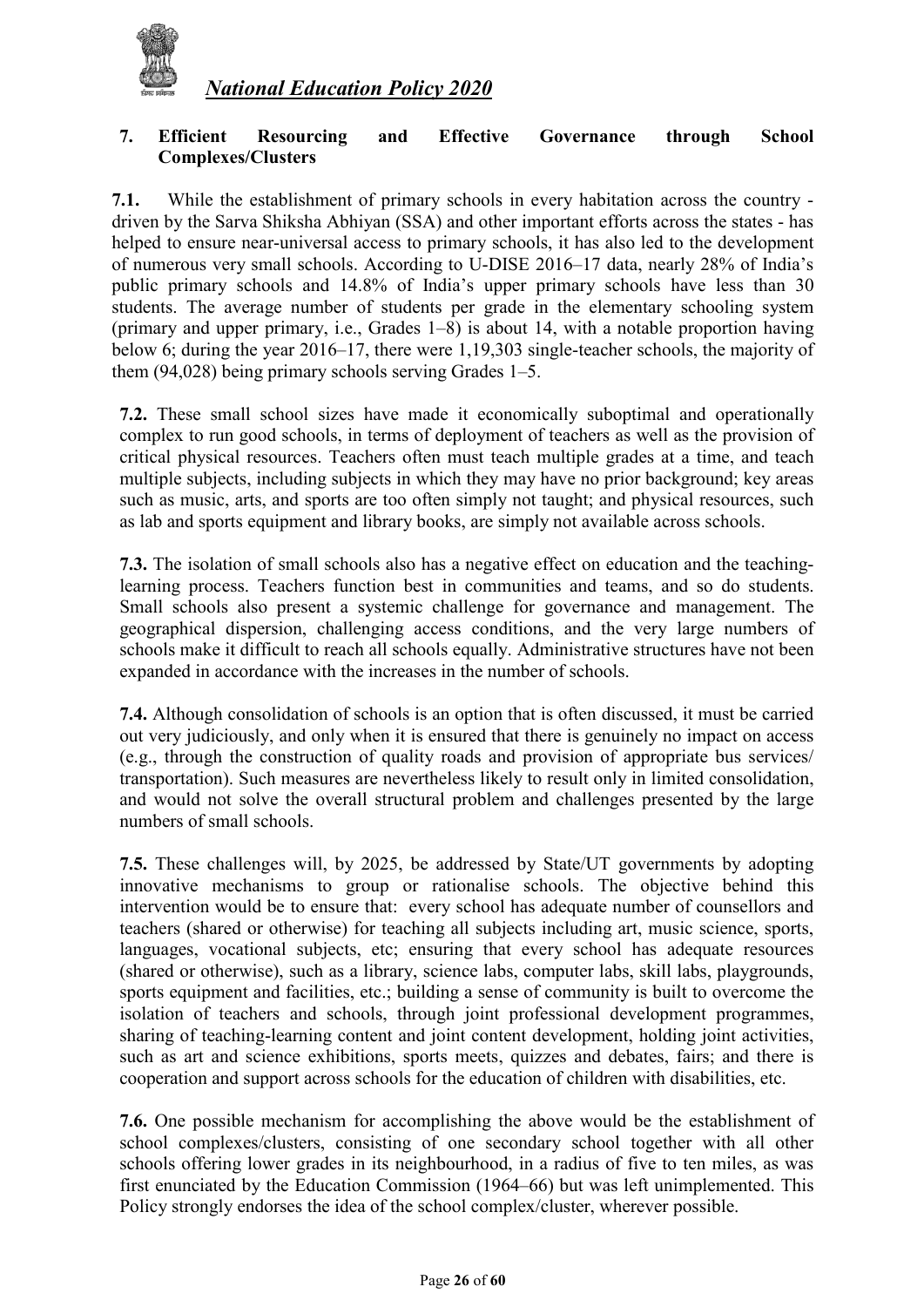

**7.7.** The aim of the school complex/cluster will be to a) build vibrant communities of teachers, school leaders, and other supporting staff; b) better integrate education across all school levels, from early childhood education through Grade 12, as well as vocational and adult education; c) share key material resources, such as libraries, science laboratories and equipment, computer labs, sports facilities and equipment, as well as human resources, such as social workers, counsellors, and specialised subject teachers - including teachers for music, art, languages, and physical education - across schools in the complex; and d) develop a critical mass of teachers, students, supporting staff, as well as equipment, infrastructure, etc. resulting in greater resource efficiency and more effective functioning, coordination, leadership, governance, and management of schools in the schooling system.

7.8 The establishment of school complexes/clusters and the sharing of resources across complexes will have a number of other benefits as a consequence, such as significantly improved support for children with disabilities, more topic-centred clubs and academic / sports / arts / crafts events across school complexes, better incorporation of art, music, language, physical education, and other subjects in the classroom through the sharing of teachers in these subjects, better student support, enrolment, attendance, and performance through the sharing of social workers and counsellors, and School Complex Management Committees (rather than simply School Management Committees) for more robust and improved governance, monitoring, oversight, innovations, and initiatives by local stakeholders. Building such larger communities of schools, school leaders, teachers, students, supporting staff, parents, and local citizens would energise and enable the schooling system, and in a resource-efficient manner.

# **8. Standard-setting and Accreditation for School Education**

**8.1.** The school education regulatory system must focus on developing and improving parameters which lead to better educational outcomes; it must *not* overly restrict schools, prevent innovation, or demoralise teachers, principals, and students. All in all, regulation must aim to empower schools and teachers with trust in order to aim for excellence, enabling them to perform at their very best, while ensuring the integrity of the system through the enforcement of complete transparency and full public disclosure of all finances, procedures, and educational outcomes.

**8.2.** At present, all main functions of governance and regulation of the school education system - namely, the provision of public education, the standard-setting for educational institutions, and policymaking - are handled by a single body, i.e., the Department of School Education or its arms (e.g., the offices of the DEO, BEO). This leads to harmful conflicts of interest and excessive centralised concentrations of power; it also leads to ineffective management of the school system, as efforts towards quality educational provision are often diluted by the focus on the other roles, particularly regulation, that the Departments of School Education also perform.

**8.3.** The current regulatory regime also has not been able to curb the rampant commercialisation and economic exploitation of parents by many for-profit private schools, yet at the same time; it has all too often inadvertently discouraged public-spirited private/philanthropic schools. There has been far too much asymmetry between the regulatory approaches to public and private schools, even though the goals of both types of schools should be the same: to provide quality education.

**8.4.** The public education system is the foundation of a vibrant democratic society, and the way it is run must be transformed and invigorated in order to achieve the highest levels of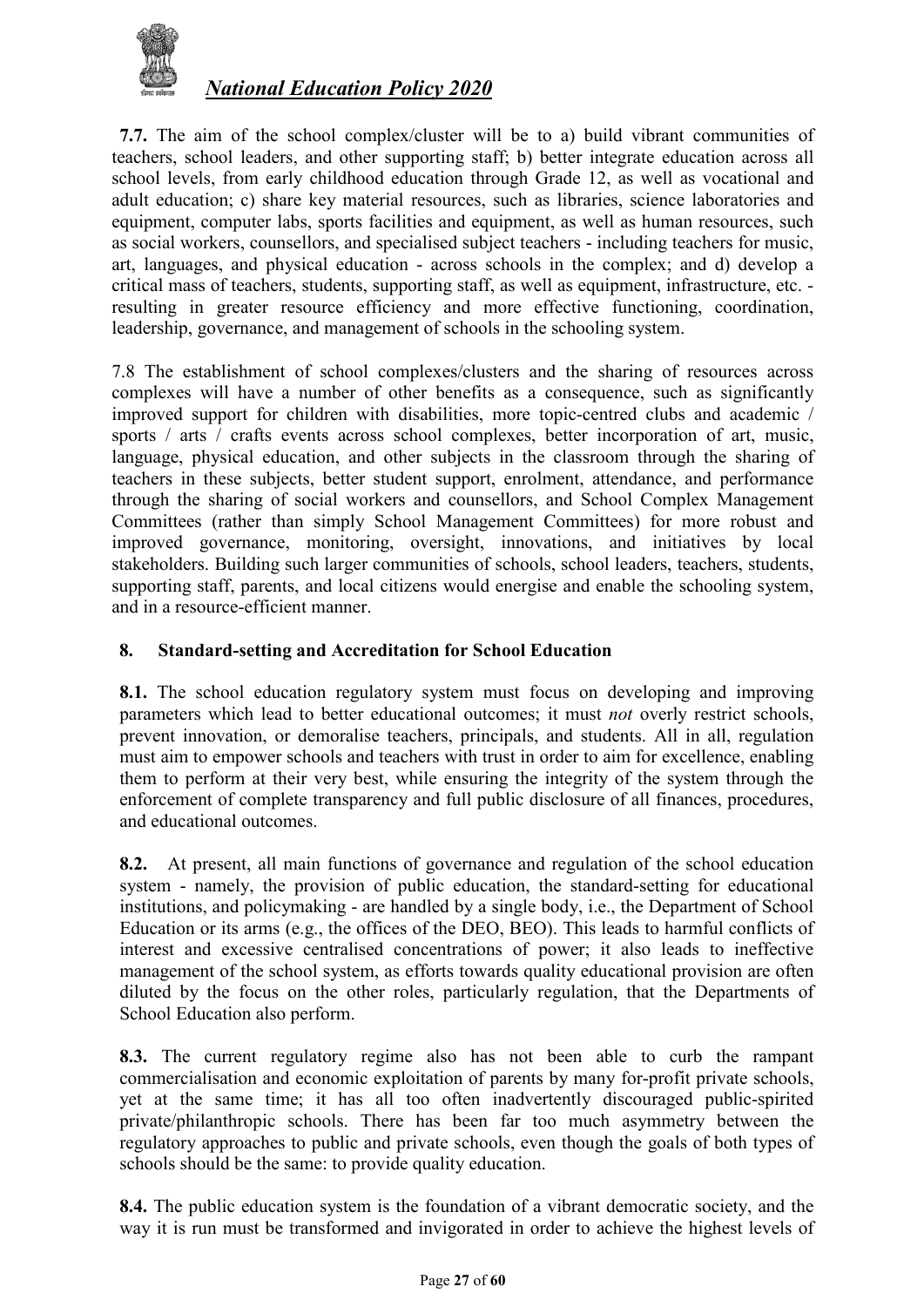

educational outcomes for the nation. At the same time, the private philanthropic school sector must also be encouraged and enabled to play a significant and beneficial role.

**8.5.** The key principles and recommendations of this Policy regarding the State school education system, the responsibilities within that system, and the approach to its regulation are thus as follows.

**8.6.** The four distinct roles of governance and regulation, namely (a) policymaking (b) the provision/operation of education, (c) ensuring professional and quality standards in the education system and (d) academic work will be conducted by separate independent bodies, in order to avoid conflicts of interest and concentrations of power, and to ensure due and quality focus on each role. Specifically:

- a) The Department of School Education which is the apex state-level body in school education will be responsible for overall monitoring and policymaking for continual improvement of the system; however, it will not be involved with the provision and operation of schools or with the regulation of the system, in order to eliminate conflicts of interest.
- b) The educational operations and service provision for the public schooling system of the whole state will be handled by the Directorate of School Education (DSE); it will work to implement policies regarding educational operations and provision, but otherwise will be separated from and work independently of the apex body above.
- c) To ensure that all schools follow certain minimal professional and quality standards, states/UTs will set up an independent, state-wide, body called the State School Standards Authority (SSSA) for the State/UT. The SSSA will establish a minimal set of standards based on basic parameters (namely, safety, security, basic infrastructure, number of teachers across subjects and grades, probity, and sound processes of governance), which shall be followed by all schools. This will bring down significantly the heavy load of regulatory mandates currently borne by schools. The framework for these parameters will be created by the SCERT for each state in consultation with various stakeholders, especially teachers and schools. Accreditation and self-audit will be used by the SSSA to implement these frameworks.

Transparent public disclosure of all regulatory information, as laid down by the SSSA, will be used extensively for public oversight and accountability. The dimensions on which information has to be disclosed, and the format of disclosure, will be decided by the SSSA. It will have to be made available and kept updated by all schools, on the aforementioned public website maintained by the SSSA and on the schools' websites. Any complaints or grievances arising out of the information on the public domain shall be adjudicated by the SSSA.

An effective quality self-regulation or accreditation system will be instituted for all stages of education. This regulatory system will also cover all pre-school education private, public, and philanthropic - to ensure compliance with essential quality standards.

New private schools will have to obtain a License to Start a School (LSS) from SSSA this will be on the basis of a transparent self-declaration on the requirements and criteria set up by the SSSA.

d) Academic matters, including academic standards and curricula in the State, will be led by the SCERT (with close consultation and collaboration with the NCERT), which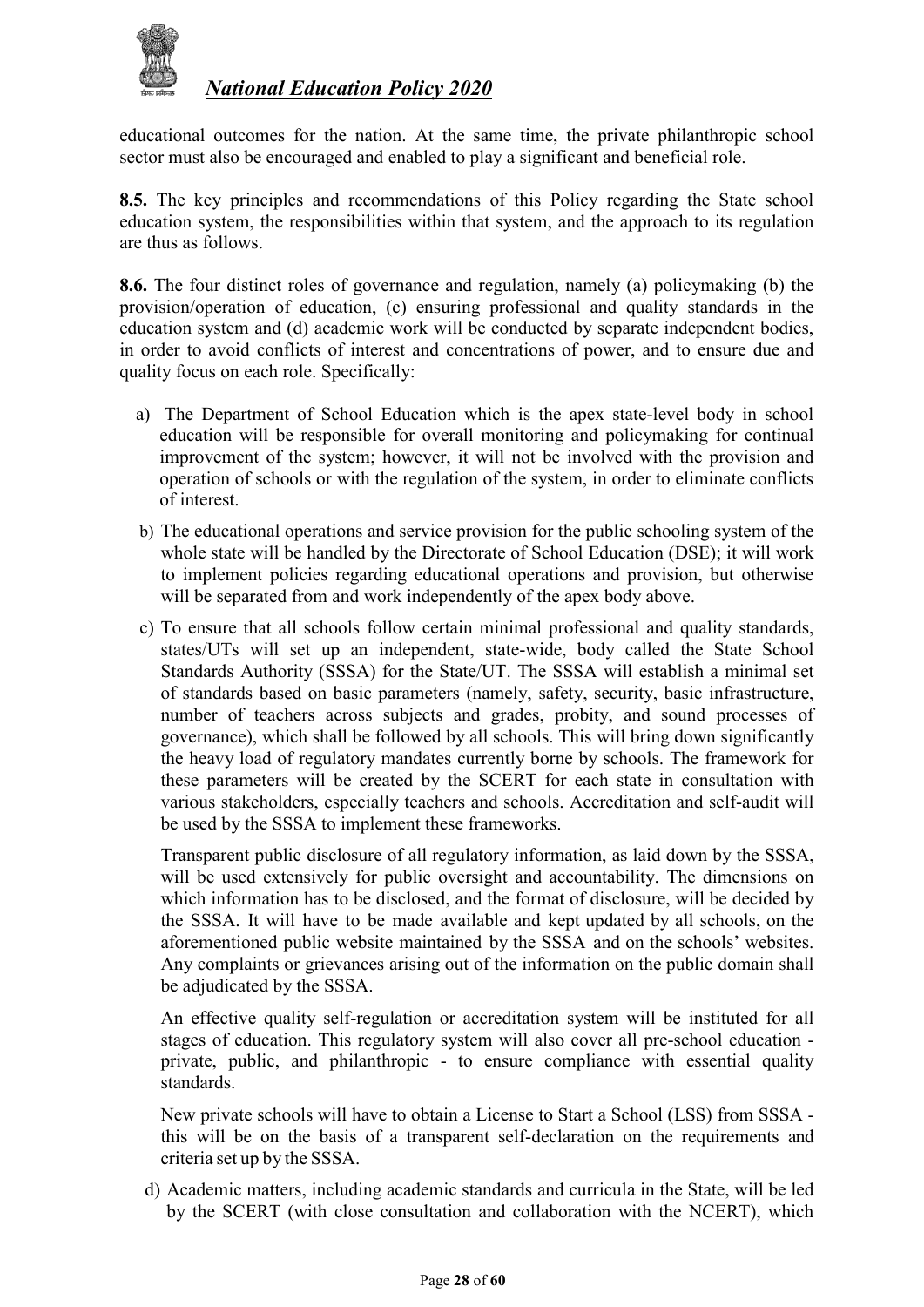

will be reinvigorated as an institution along with the other academic support structures such as the BRCs, BITEs, and DIETs. The SCERT will develop a School Quality Assessment and Accreditation Framework (SQAAF) with wide consultations with all stakeholders. The SCERT will also lead a "change management process" for the reinvigoration of CRCs, BRCs and DIETs which must change the capacity and work culture of these institutions in 3 years, developing them into vibrant institutions of excellence. Meanwhile, certification of competencies of students at the school-leaving stage will be handled by the Boards of Certification/Examination in each State.

## **Stopping commercialisation of education**

**8.7.** Public and private schools (except the schools that are managed/ aided/ controlled by the central government) will be assessed and accredited on the same criteria, benchmarks, and processes, emphasising online and offline public disclosure and transparency rather than mandates by the SSSA, so as to ensure that public-spirited private schools are encouraged and not stifled in any way. Private philanthropic efforts for quality education will be encouraged thereby affirming the public-good nature of education - while protecting parents and communities from usurious commercial practices, including arbitrary increases in tuition fees. Public disclosure on the school website and on the SSSA website - for both public and private schools - would include (at the very least) information on the numbers of classrooms, students, and teachers, subjects taught, any fees, and overall student outcomes on standardised evaluations such as the NAS and SAS. For schools controlled/managed/aided by the central government, the CBSE and NCERT in consultation with the MHRD shall prepare a regulatory framework. Building a robust educational system has to be a national effort, with both public and private sectors participating with no scope for commercialisation or profiteering. Schools must be held to similar disclosure standards as for Section 8 companies. Multiple mechanisms with checks and balances, as below, will combat and stop commercialisation of education. This will be a key priority of the regulatory system.

**8.8.** The standard-setting/regulatory framework and the facilitating systems for school regulation, accreditation and governance shall be reviewed to enable improvements on the basis of the learnings and experiences gained in the last decade. The RTE Act, 2009 will be reviewed to enable this Policy and to ensure that all students, particularly students from underprivileged and disadvantaged sections, shall have free and compulsory access to high quality and equitable schooling from early childhood education (age 3 onwards) through higher secondary education (i.e., until Grade 12). The RTE Act will also be reviewed comprehensively in light of this policy, to enable the policy, and at the same time to improve it on the basis of the experiences and learnings of the past decade. The overemphasis on inputs, and the mechanistic nature of their specifications – physical and infrastructural – will be changed and the requirements be made more responsive to realities on the ground, e.g. regarding land areas and room sizes, practicalities of playgrounds in urban areas, etc. These mandates will be adjusted and loosened, leaving suitable flexibility for each school to make its own decisions based on local needs and constraints, but without in any way compromising on the requirements of safety, security, and a pleasant and productive learning space. Educational outcomes will be given due importance and will be added adequately in the assessment of schools. This will further improve India's progress towards achieving Sustainable Development Goal (SDG 4) of ensuring free, equitable and quality primary and secondary education for all children.

**8.10.** For a periodic 'health check-up' of the overall system, a sample-based National Achievement Survey (NAS) of student learning levels will continue to be carried out by the National Assessment Centre for School Education (NACSE) with suitable cooperation with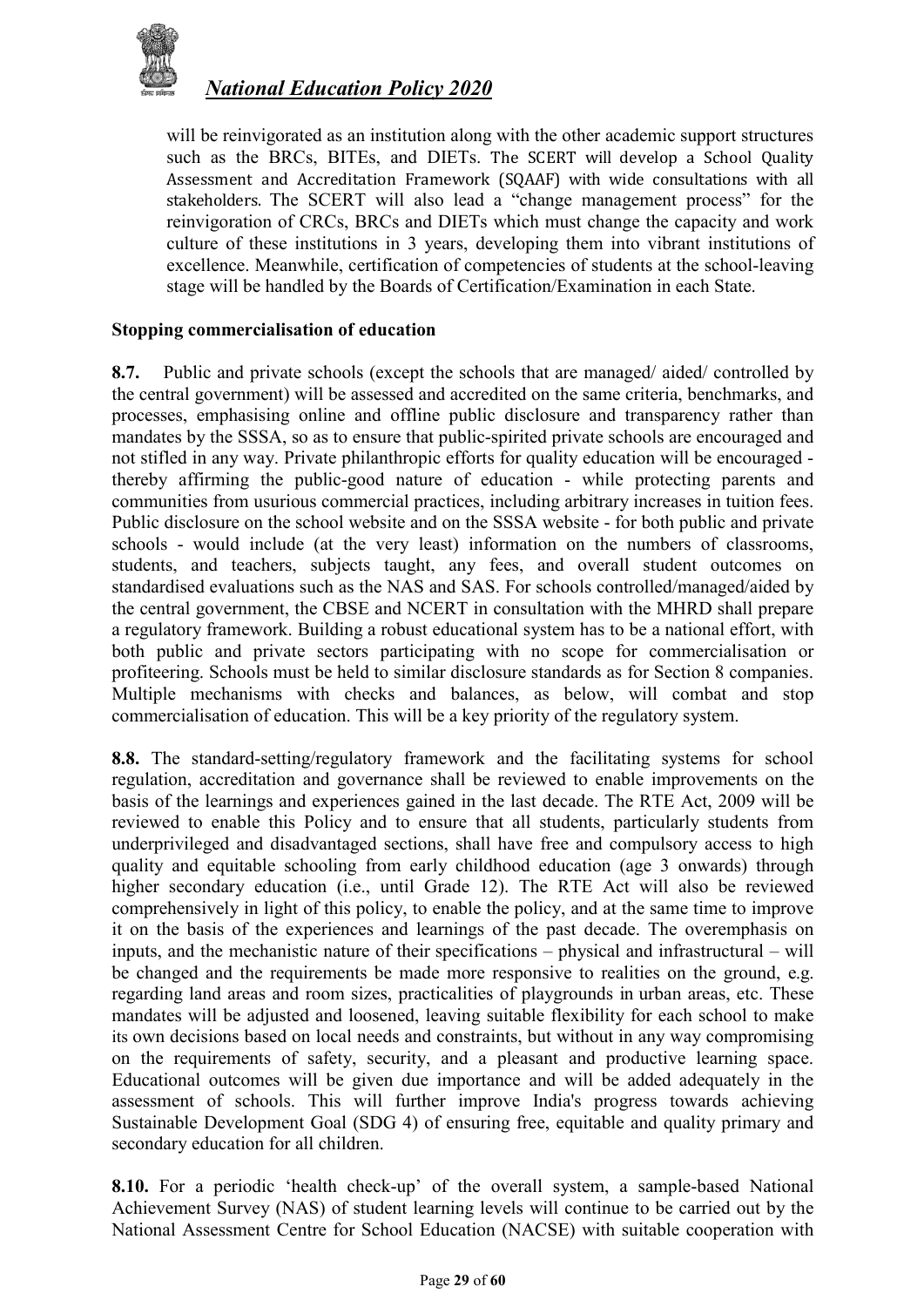

other governmental bodies- such as the NCERT– that may assist in e.g. assessment procedures as well as data analysis. The assessment will cover students across government as well as private schools. States will also be encouraged to conduct their own census-based State Assessment Survey (SAS), the results of which will be used only for developmental purposes, public disclosure by schools of their overall and anonymised student outcomes, and for continuous improvement of the school education system. Until the establishment of NACSE, NCERT may continue to carry out NAS.

**8.12.** Finally, the children and adolescents enrolled in schools must not be forgotten in this whole process; after all, the school system is designed for them. Careful attention to their safety and rights- particularly girl children -, and the various difficult issues faced by adolescents especially the girl children, issues such as substance or drug abuse and forms of discrimination and harassment, must be provided with the highest importance by the system, with clear, safe, and efficient mechanisms for reporting and for due process on any infractions against children's/adolescents' rights or safety. The development of such mechanisms that are effective, timely, and well-known to all students will be accorded high priority.

# <span id="page-29-0"></span>**II. HIGHER EDUCATION**

#### **9. Quality Universities and Colleges: A New and Forward looking Vision for India's Higher Education System**

**9.1.** As India moves towards becoming a knowledge society and economy - and keeping in view the requirements of the fourth industrial revolution, characterised by increasing proportion of employment opportunities for creative, multidisciplinary and highly skilled workforce - the higher education system must, at the earliest, be re-adjusted, re-vamped, and re-energised to meet these requirements.

**9.2.** Given these requirements of the  $21<sup>st</sup>$  century, the aim of a quality university or college education must be to develop good, well-rounded, and creative individuals. It must enable an individual to study one or more specialised areas of interest at a deeper level, while at the same time build character, ethical and Constitutional values, intellectual curiosity, scientific temper, creativity, spirit of service, and 21<sup>st</sup> century capabilities across a range of disciplines including the sciences, social sciences, arts, humanities, languages, as well as professional, technical, and vocational crafts. A quality higher education must enable personal accomplishment and enlightenment, constructive public engagement, and productive contribution to society. It must prepare students for more meaningful and satisfying lives and work roles, and enable economic independence. Quality university and college education must, therefore, aim to be both a joy and an opportunity, to which all citizens must have access if they so desire.

**9.3.** At the level of society, the aim of higher education must be to enable the development of an enlightened, socially-conscious, knowledgeable, and skilled nation that can uplift its people and construct and implement robust solutions to its own problems. Higher education must thus form the basis for knowledge creation and innovation in the nation and thereby contribute deeply to a growing national economy. The purpose of quality higher education is, therefore, more than simply the creation of greater opportunities for individual employment; it represents the key to more vibrant, socially-engaged, and cooperative communities and a happier, cohesive, cultured, productive, innovative, progressive, and prosperous nation.

**9.4.** Some of the major problems currently plaguing the higher education system in India include: i) a severely fragmented higher educational ecosystem, with more than 50,000 higher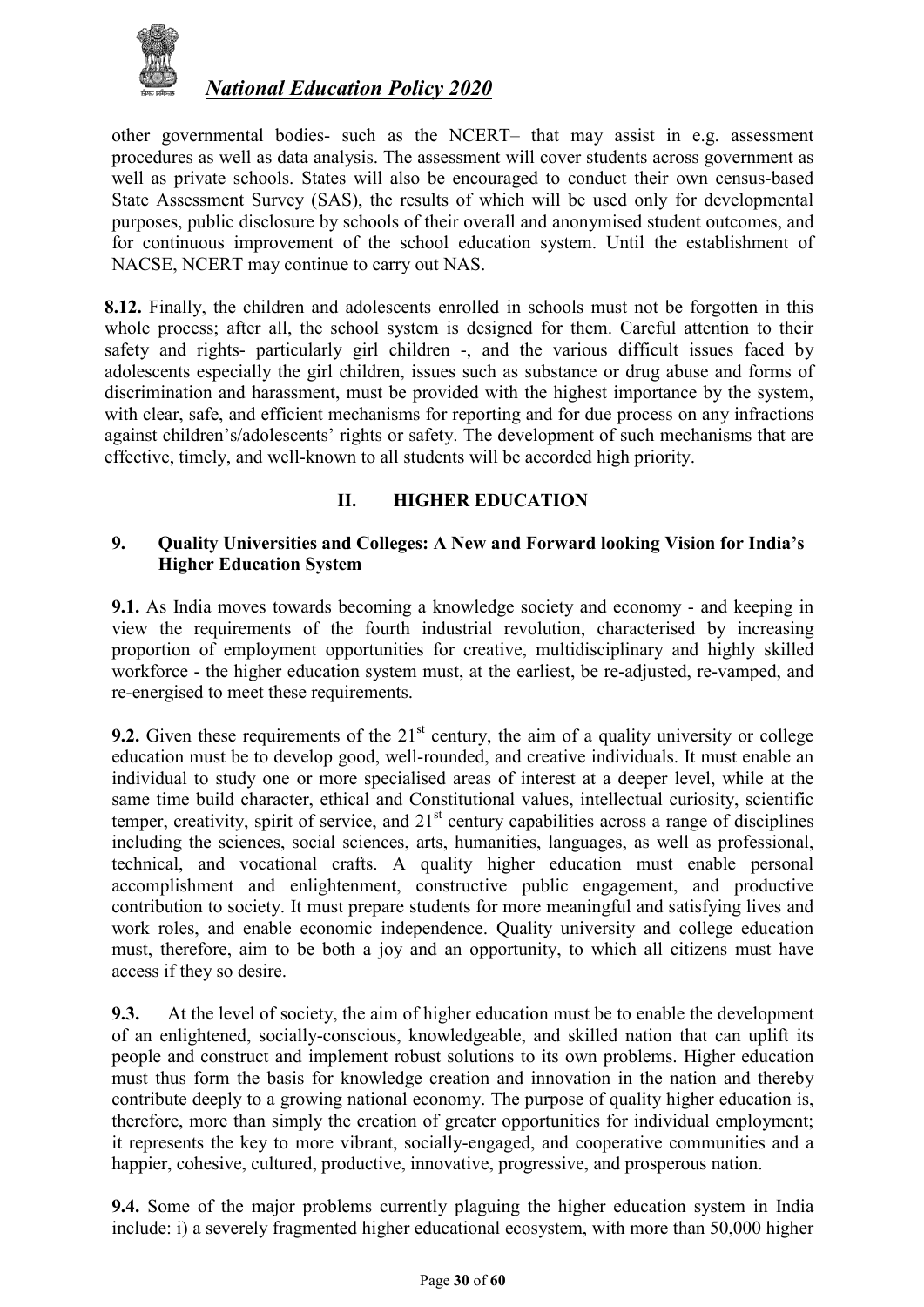

education institutions (HEIs), a large proportion of which offer only a single programme and have fewer than 100 students and a large percentage of which are commercial enterprises in which little or no education is taking place; ii) poor learning outcomes and development of cognitive skills of students; iii) rigid separation of disciplines, with too much early specialisation and streaming of students into narrow areas of study; iv) a lack of access to higher education, especially in socio-economically disadvantaged areas; v) a lack of teacher and institutional autonomy to innovate and excel; vi) inadequate mechanisms for merit-based career management and progression of faculty and institutional leaders; vii) a lack of research at most universities and colleges, and transparent and competitive peer-reviewed research funding across disciplines; viii) suboptimal governance and leadership of HEIs; ix) a regulatory system that is not empowered to close down fake colleges, while constraining excellent and innovative institutions; x) problems associated with large affiliating universities resulting in poor undergraduate education in colleges.

**9.5.** This policy envisions a complete overhaul and re-energising of the higher education system to overcome these challenges and thereby deliver high-quality higher education, with equity and inclusion, to all young people who aspire to it. The policy's vision includes the following key changes to the current system: (a) moving towards a higher educational system consisting of large, multidisciplinary universities and colleges, with at least one in or near every district; (b) moving towards a more multidisciplinary undergraduate education; (c) moving towards faculty and institutional autonomy; (d) re-vamping curriculum, pedagogy, assessment, and student support for enhanced student experiences; (e) reaffirming the integrity of faculty and institutional leadership positions through merit-appointments and career progression based on teaching, research, and service; (f) establishment of a National Research Foundation to fund outstanding peer-reviewed research and to actively seed research in universities and colleges; (g) governance of HEIs by highly-qualified independent boards having academic and administrative autonomy; (h) "light but tight" regulation by a single regulator for all of higher education, including professional education; and (i) increased access, equity, and inclusion through a range of measures, including open schooling, online education and Open Distance Learning (ODL), keeping in view needs of learners with disabilities, and substantial increases in scholarships at private/philanthropic universities for disadvantaged and underprivileged students.

## <span id="page-30-0"></span>**10. Institutional Restructuring and Consolidation**

**10.1.** The main thrust of this policy in higher education is to end the fragmentation of higher education by transforming higher education institutions into large multidisciplinary universities, colleges, and HEI clusters, each of which will aim to have 3,000 or more students. This would help build vibrant communities of scholars and peers, break down harmful silos, enable students to become well-rounded across disciplines (including artistic, creative, and analytic subjects as well as sports), develop active research communities across disciplines (including cross-disciplinary research), and increase resource efficiency, both material and human, across higher education.

**10.2.** Moving to large multidisciplinary universities and HEI clusters is thus the highest recommendation of this policy regarding the structure of higher education. The ancient Indian universities Takshashila and Nalanda, which had thousands of students from India and the world studying in vibrant multidisciplinary environments, and modern universities such as the Ivy League Universities/Stanford/MIT in the United States today, amply demonstrate the type of great success that such large multidisciplinary research universities can bring. It is time that India bring back this great Indian tradition which is needed more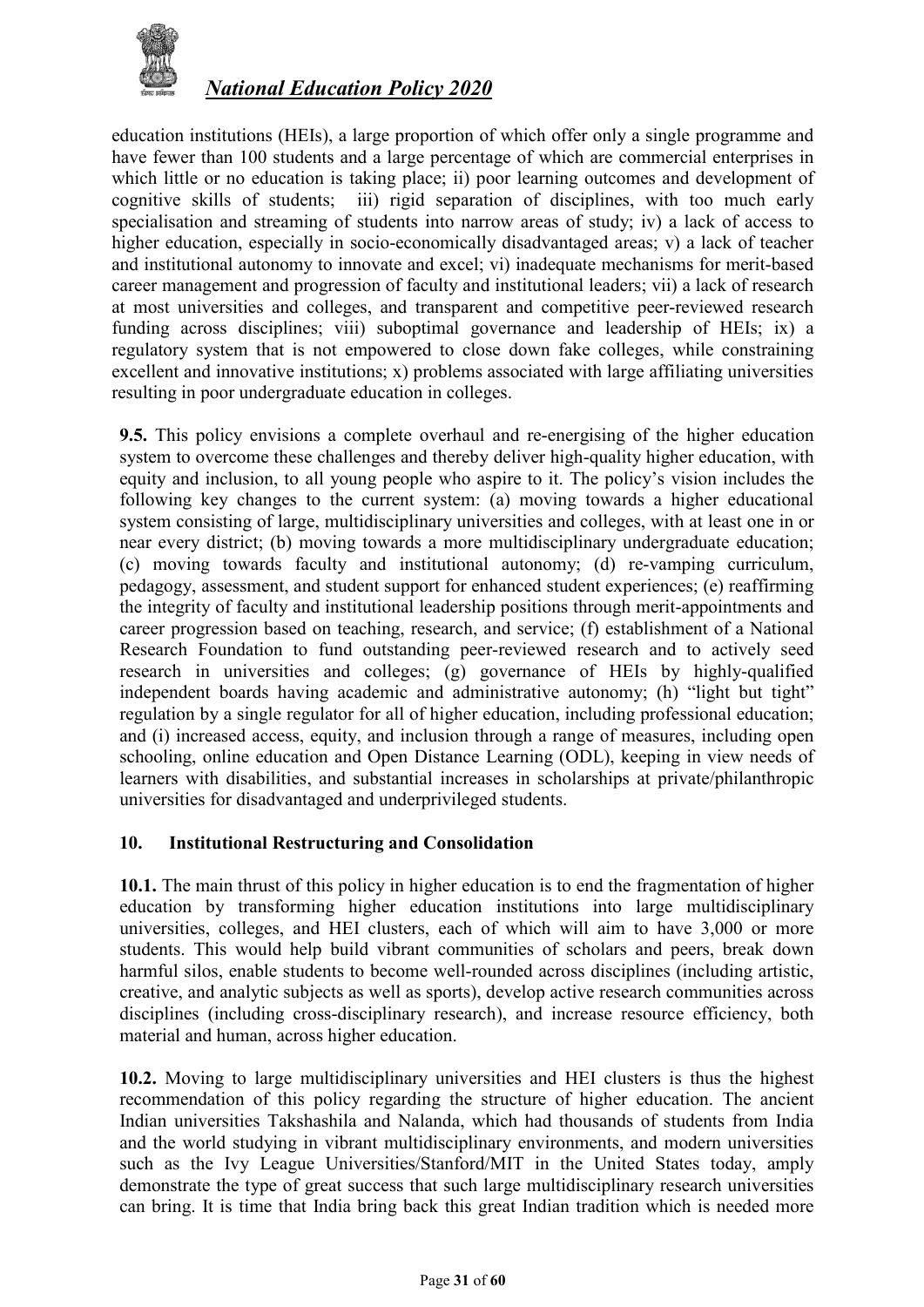

today than ever to create well-rounded and innovative individuals, and which is already transforming other countries educationally and economically.

**10.3.** The higher education system shall have multidisciplinary institutions of higher learning that offer undergraduate and graduate programmes, with high-quality teaching, research, and community engagement. All HEIs will move towards becoming large multidisciplinary institutions, with programmes across disciplines and fields - offered either in their institutions or through HEI clusters. It is envisioned that over a period of time all existing HEIs and new HEIs will evolve into research-intensive universities (RUs), teaching universities (TUs), and autonomous degree-granting colleges (ACs). This would require mapping existing HEIs in a rationalised manner to achieve the new institutional architecture for higher education. All universities may identify their domain strength and decide to evolve into RUs or TUs. Whereas RUs will largely focus on research, TUs while placing greater emphasis on teaching would also conduct significant research. All colleges shall eventually become ACs, which are large multidisciplinary institutions of higher learning primarily focused on undergraduate teaching. A college should therefore either be an autonomous degree-granting institution, or a constituent college of a university - in the latter case, it would be fully a part of the university.

**10.4.** These three broad categories of institutions are not in any natural way a sharp, exclusionary categorisation, but are along a continuum. HEIs will have the autonomy and freedom to move from one category to another, based on their plans, actions, and effectiveness. The Accreditation System will develop and use appropriately different and relevant norms for the three categories of HEIs. However, the expectations of high quality of education, and therefore of teaching-learning, across all categories and all HEIs will be the same.

**10.5.** In addition to teaching and research, HEIs will also have other crucial responsibilities, which they will discharge through appropriate resourcing and structures. These include supporting other HEIs in their development, community engagement and service, contribution to various fields of practice, faculty development for the higher education system, and support to school education.

**10.6.** By 2040, all higher education institutions (HEIs) shall become multidisciplinary institutions and shall have student enrolments in the thousands, for optimal use of infrastructure and resources. Since this process will take time, all HEIs will firstly plan to become multidisciplinary; and gradually increase student strength to the desired levels. The HEIs with large land areas will be supported to substantially increase the student intake, multidisciplinary capacity and residential facilities.

## **Increasing Gross Enrolment Ratio to 50 percent by 2030**

**10.7.** More HEIs shall be established and developed in underserved regions to ensure full access, equity, and inclusion. The Gross Enrolment Ratio in higher education (including vocational education) shall increase from 26.3% (2018) to 50% by 2030. While a number of new institutions may be developed to attain these goals, a large part of the capacity creation will happen by consolidating, expanding, and improving existing HEIs.

**10.9.** Growth will be in both public and private institutions, with a strong emphasis on developing a large number of outstanding public institutions of each type. There will be a fair and transparent system for determining (increased) levels of public funding support for public HEIs. This system will give an equitable opportunity for all public institutions to grow and develop.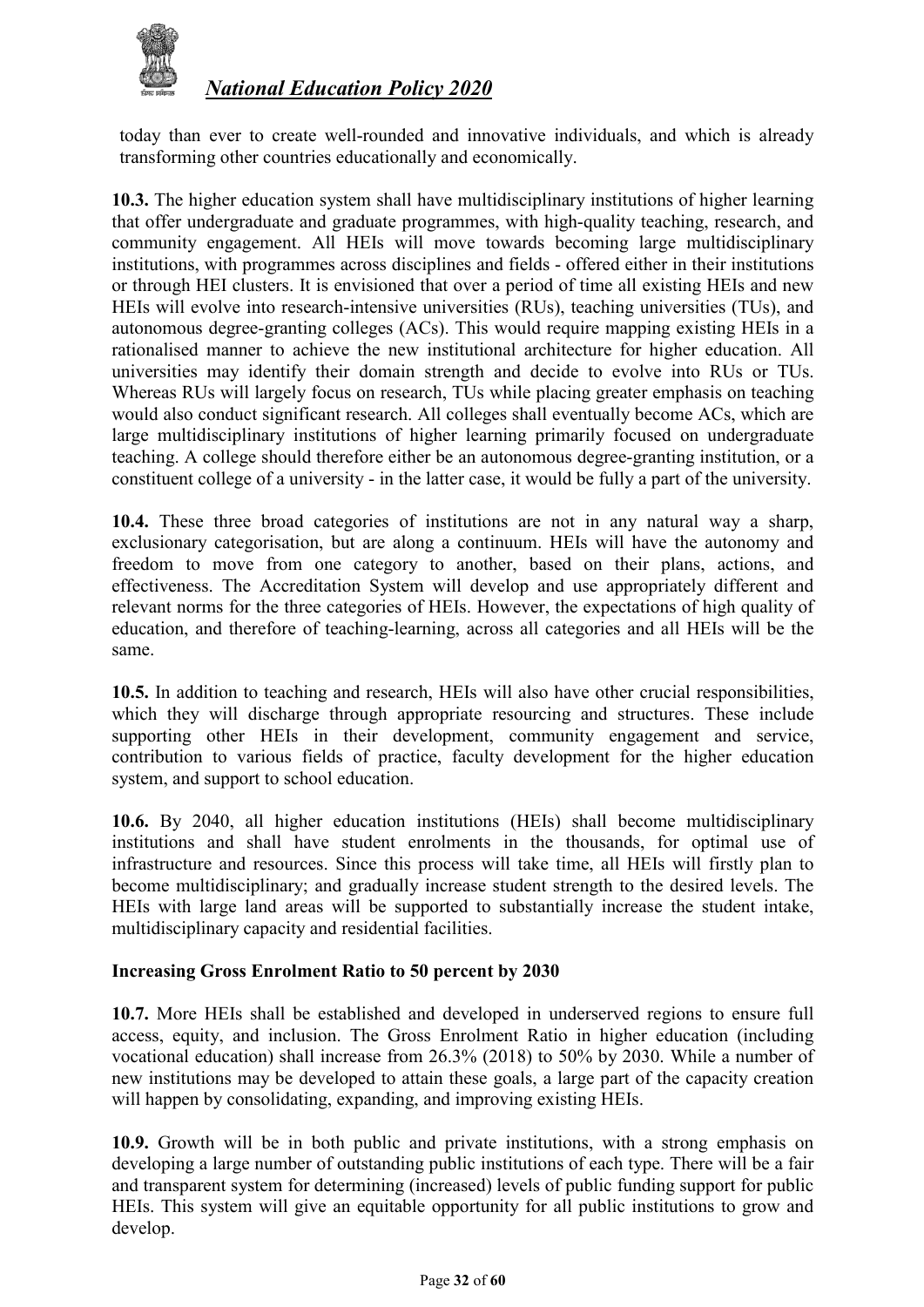

**10.10.** All types of institutions will have the option to run Open Distance Learning (ODL) and online programmes, provided they are specifically accredited to do so, to enhance their offerings, improve access, increase GER, and provide increased opportunities for lifelong learning (SDG4). All ODL programmes (and their components) leading to any diploma or degree will be of standards and quality equivalent to the highest quality programmes run by the HEIs on their campuses.

**10.11.** Single-stream HEIs will move towards becoming vibrant multidisciplinary institutions and HEI clusters. All HEIs will gradually move towards full autonomy academic and administrative - to enable this vibrant culture. The autonomy of public institutions will be backed by adequate public financial support and stability. Private institutions with a public-spirited commitment to high-quality equitable education will be encouraged and treated on par.

**10.12.** The new regulatory system envisioned by this Policy will foster this overall culture of empowerment and autonomy to innovate, including by gradually phasing out the system of 'affiliated colleges' over a period of fifteen years. The existing affiliating university will be responsible for mentoring its affiliated colleges so that they can develop their capabilities and achieve minimum benchmarks in academic, curricular, teaching and assessment; governance reforms; financial robustness; and administrative efficiency. By 2025, the maximum number of colleges that can be affiliated by a University shall not exceed 300; this can be achieved by creating new universities. By 2035, all colleges currently affiliated to a university shall secure accreditation and become autonomous degree-granting colleges, through a concerted national effort.

**10.13.** The overall higher education sector will be integrated into one higher education system -including professional and vocational education. This Policy and its approach will be equally applicable to all HEIs across all current streams, which would eventually merge into one coherent ecosystem of higher education.

**10.14.** A university has only one definition worldwide, namely, a multidisciplinary institution of higher learning that offers undergraduate, graduate, and PhD programmes, and engages in high-quality teaching and research. The present complex nomenclature of HEIs in the country as 'deemed to be university', 'affiliating university', 'affiliating technical university', 'unitary university' shall be replaced by 'university'.

## **11. Towards a More Holistic Education**

**11.1.** India has a long tradition of holistic and multidisciplinary learning in the 'liberal arts', from universities, such as Takshashila and Nalanda to the extensive literatures of India combining subjects across fields. Ancient Indian literary works like Banabhatta's Kadambari described a good education as knowledge of the 64 Kalas or *arts*; and among these 64 'arts' were included subjects such as singing and painting, but also more 'scientific' fields, such as chemistry and mathematics, more 'vocational' fields, such as carpentry and clothes-making, more 'professional' fields, such as medicine and engineering, as well as 'soft skills', such as communication, discussion, and debate. The very idea that all branches of creative human endeavour - including mathematics, science, vocational subjects, professional subjects, and soft skills - should be considered 'arts' indeed has distinctly Indian origins. This notion of 'knowledge of many arts' - what in modern times is called the 'liberal arts' (i.e., a liberal notion of the arts) - must be brought back to Indian education, as it is exactly the kind of education that will be required for the 21st century.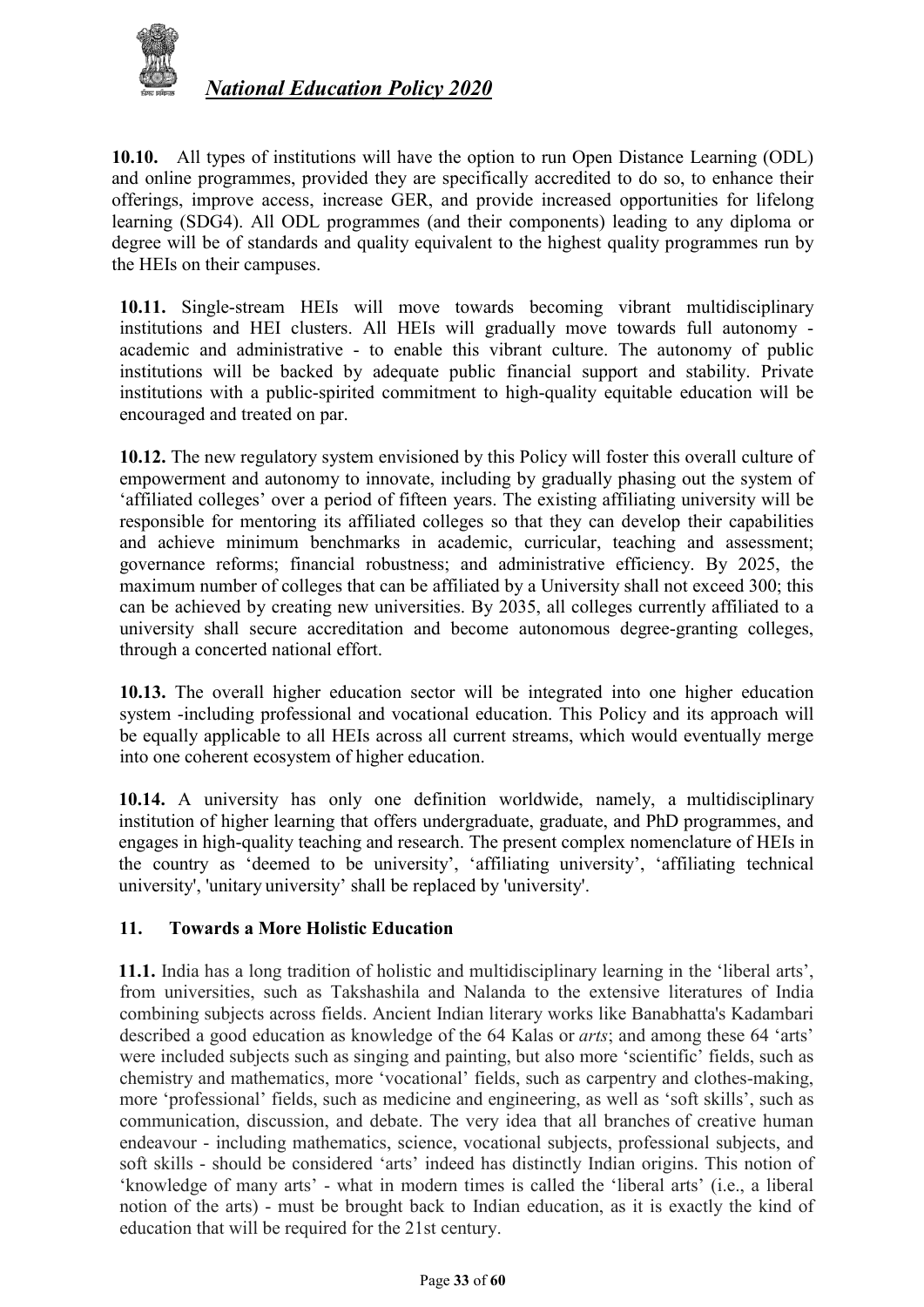

**11.2.** Assessments of educational approaches in undergraduate education that integrate the humanities and arts with STEM have consistently showed positive learning outcomes, including increased creativity and innovation, critical thinking and higher-order thinking capacities, problem-solving abilities, teamwork, communication skills, more in-depth learning and mastery of curricula across fields, increases in social and moral awareness etc, besides general engagement and enjoyment of learning. Research is also improved and enhanced through a holistic education approach.

**11.3.** A comprehensive holistic arts education will develop all capacities of human beings intellectual, aesthetic, social, physical, emotional, and moral - in an integrated manner. A holistic arts education will help develop well-rounded individuals that possess: critical 21<sup>st</sup> century capacities in fields across the arts, humanities, languages, sciences, social sciences, and professional, technical, and vocational fields; an ethic of social engagement; soft skills, such as communication, discussion and debate; and rigorous specialisation in a chosen field or fields. Such a holistic education shall be, in the long term, the approach of all undergraduate programmes, including those in professional, technical, and vocational disciplines.

**11.4.** A holistic arts education, as described so beautifully in India's past, is indeed what is needed for the education of India to lead the country into the  $21<sup>st</sup>$  century and the fourth industrial revolution. Even engineering schools, such as the IITs, will move towards more holistic education with more arts and humanities, while arts and humanities students will aim to learn more science -while all will make an effort to learn more vocational subjects. India's rich legacy in the arts as well as in the sciences and beyond will significantly help in making the move towards a holistic arts education an easy and natural transition.

**11.5.** Imaginative and flexible curricular structures will enable creative combinations of disciplines for study and would offer multiple entry and exit points, thus removing currently prevalent rigid boundaries and creating new possibilities for life-long learning. Graduate-level (master's and doctoral) education in large multidisciplinary universities, while providing rigorous research-based specialisation, would also provide opportunities for multidisciplinary work, including in academia, government and industry.

**11.6.** Large multidisciplinary universities and colleges will facilitate the move towards highquality arts education. Flexibility in curriculum and novel and engaging course options will be on offer to students, in addition to rigorous specialisation in a subject or subjects. This will be encouraged by increased faculty and institutional autonomy in setting curricula. Pedagogy for courses will strive for significantly less rote learning and an increased emphasis on communication, discussion, debate, research, and opportunities for cross-disciplinary and interdisciplinary thinking.

**11.7.** Departments in Languages, Literature, Music, Philosophy, Indology, Art, Dance, Theatre, Education, Mathematics, Statistics, Pure and Applied Sciences, Sociology, Economics, Sports, and other such subjects needed for a multidisciplinary, stimulating Indian education and environment will be established and strengthened at HEIs across the country. The flexible and innovative curriculum shall emphasise on offering credit-based courses and projects in the areas of community engagement and service, environmental education and value-based education. Value-based education should include developing humanistic, ethical, oral and universal human values of truth (satya), peace (shanti), non-violence (ahimsa), righteous conduct (dharma) and love (prem), citizenship values and also life-skills, in personality development, teaching, learning and governance. Lessons in seva/service and participation in community service programmes will also be considered an integral part of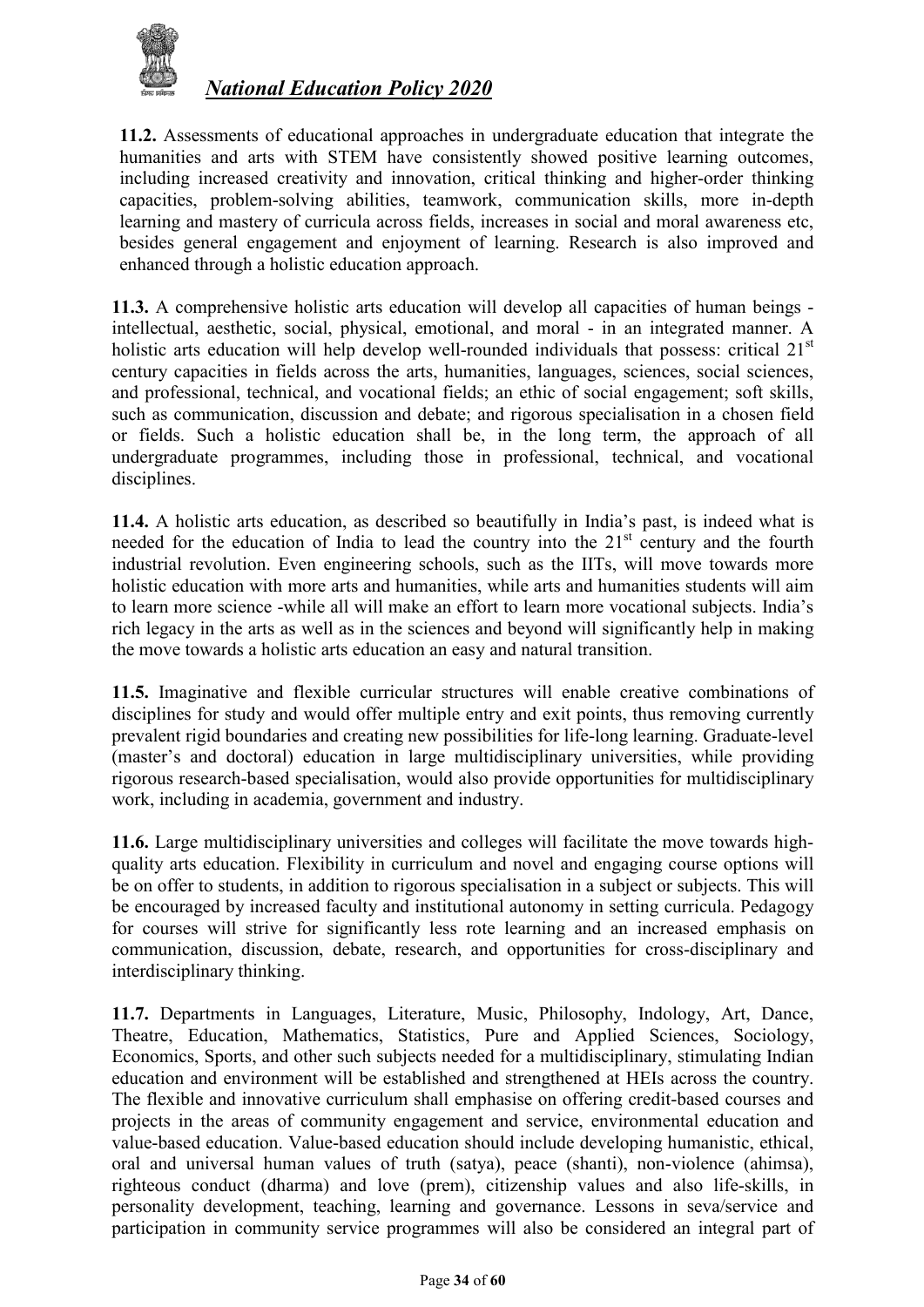

holistic arts education. Finally, as part of a holistic education, students will be provided with opportunities for internships with local industry, businesses, artists, crafts persons, villages and local communities, etc., as well as research internships with faculty and researchers at their own or other HEIs or research institutions, so that students may actively engage with the practical side of their learning and, as a by-product, further improve their employability.

**11.8.** The undergraduate degree will be of either 3-or 4-year duration, with multiple exit options within this period, with appropriate certifications. The 4-year programme may also lead to a degree 'with research'. A student can obtain a diploma after completing 1 year, or an advanced diploma in a discipline or field (including vocational and professional areas) after completing 2 years of study or obtain a Bachelors degree after a 3-year programme. The 4 year Bachelor's programme with multi-disciplinary education, however, shall be the preferred option since it allows the opportunity to experience the full range of holistic and multidisciplinary education with focus on the chosen major and minors as per the choice of the student. For this purpose, there shall be an Academic Bank of Credit (ABC) which could digitally store the academic credits earned from various recognised HEIs so that the degrees from an HEI can be awarded taking into account credits earned.

**11.9.** HEIs will have the flexibility to offer different designs of Masters programmes, (a) there may be a two-year programme with the second year devoted entirely to research for those who have completed the three-year Bachelors programme; (b) for students completing a fouryear Bachelors programme with Research there could be a one-year Masters programme and (c) there may be an integrated five-year Bachelor's/Masters programme. Undertaking a PhD shall require either a Master's degree or a 4-year Bachelor's degree with Research. The M.Phil. programme shall be discontinued.

**11.10.** Model public universities for holistic education, at par with IITs, IIMs, etc., called MERUs (Multidisciplinary Education and Research Universities) will be set up and will aim to reach the global status of, e.g., the Ivy League Universities in the U.S. They will help set the highest standards for holistic education across India.

**11.11.** This move towards large multidisciplinary HEIs will be carried out as swiftly as possible and in a systematic and thoughtful manner, by consolidating and restructuring existing institutions and building new ones - including establishing new world-class model institutions of this type (Model Multidisciplinary Colleges) across the country, and also establishing at least one large high quality multidisciplinary HEI in (or close to) every district.

**11.12.** The HEIs along with the research–teaching and university–college spectrum will be developed in accordance with the needs of the country*.* States will have the flexibility to decide on the medium of instruction and would be encouraged to conduct more academic programmes in Indian languages or mother-tongue.

**11.13** HEIs as part of multidisciplinary education will focus on research & innovation by setting up start-up incubation centres, technology development centres, centres in frontier areas of research, greater industry-academic linkages, and inter-disciplinary research including humanities/social science research.

## **12. Optimal Learning Environments and Support for Students**

**12.1**. Effective learning requires relevant curriculum, engaging pedagogy, continuous formative assessment and adequate student support. The curriculum must be updated regularly aligning with the latest knowledge requirements and shall meet specified learning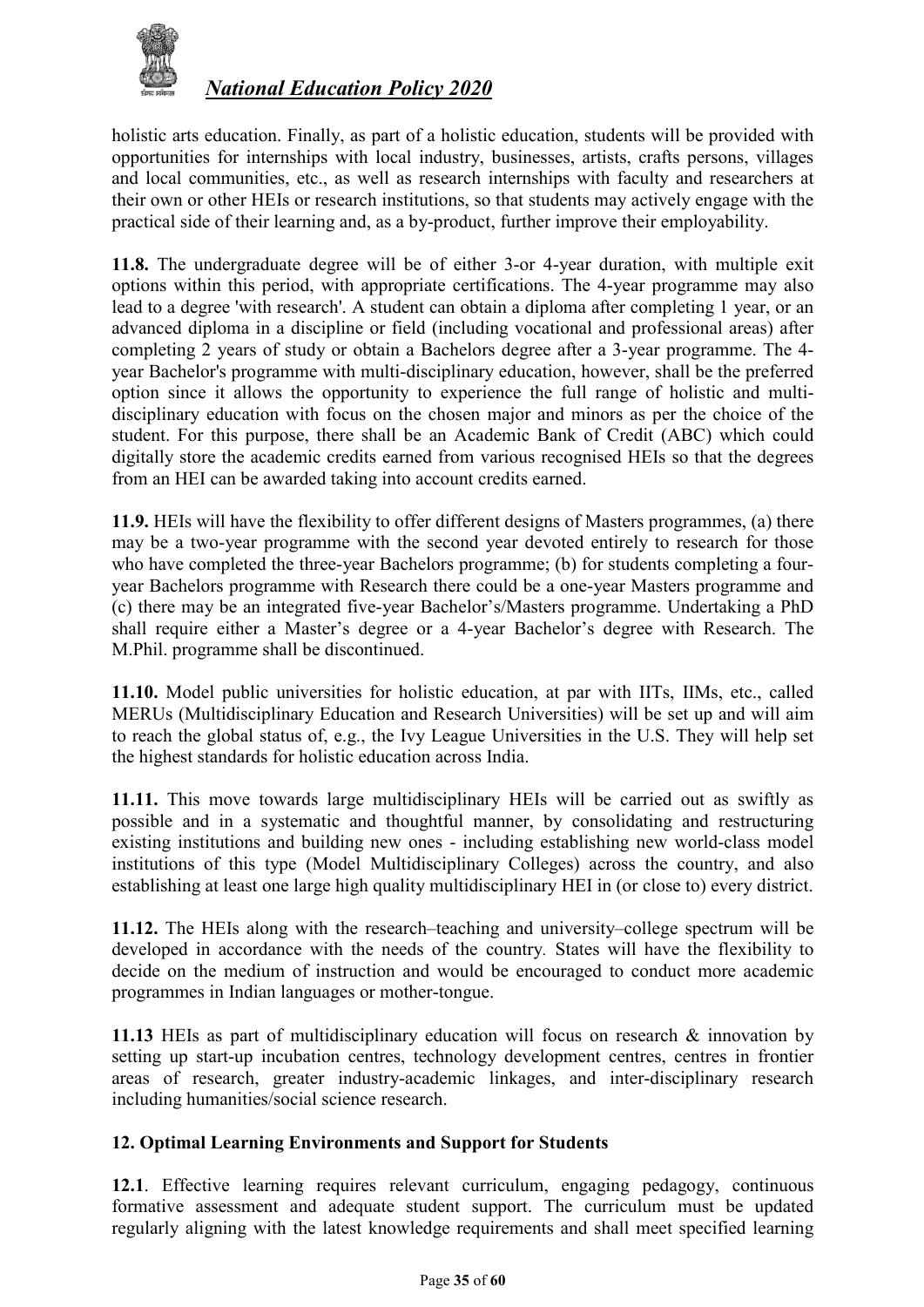

outcomes. High-quality pedagogy is then necessary to successfully impart the curricular material to students; pedagogical practices determine the learning experiences that are provided to students - thus directly influencing learning outcomes. The assessment methods have to be scientific and test the application of knowledge. Further, the development of capacities that promotes student wellness, - such as fitness, good health, psycho-social well being, and sound ethical grounding - are also critical for high-quality learning. Often, higher education represents the first time in students' lives when they are living and working independently, and the resulting stress and pressures of student life can sometimes form a serious threat to their wellness. Robust care and support systems are thus vital for maintaining beneficial conditions for student wellness and form an important precondition for effective learning.

**12.2.** Whereas curriculum, pedagogy, assessment and student support are the fundamental requirements for quality learning, infrastructure, resources, technology are necessary for highquality education. Special programmes shall be devised for gifted students so that they can complete their programme on a fast-track mode.

**12.3.** Institutions and faculty will have the autonomy to innovate on matters of curriculum, pedagogy, and assessment within a broad framework of higher education qualifications that ensures consistency across institutions and equivalence across programmes, in the ODL, online and the traditional 'in-class' modes. Each institution will integrate its academic plans ranging from curricular improvement to quality of classroom transaction - into its larger Institutional Development Plan (IDP). Each institution will be committed to the holistic development of students, and create strong internal systems for supporting diverse student cohorts in academic and social domains - both inside and outside formal academic interactions in the classroom. For example, all HEIs will have mechanisms and opportunities for funding for topic-centred clubs and activities organised by students (with the help of faculty and other experts as needed), such as clubs and events dedicated to science, mathematics, poetry, language, literature, debate, music, table tennis, etc. Over time, such activities could be incorporated into the curriculum once appropriate faculty expertise and campus student demand is developed. Faculty will have the capacity and training to be able to approach students not just as teachers in the classroom, but also as mentors and guides.

**12.4.** All assessment systems shall be decided by the HEI, including those that lead to final certification. The Choice Based Credit System (CBCS) will be revised leaving plenty of room for innovation and flexibility. HEIs should move to a criterion-based grading system that assesses student achievement based on the learning goals for each programme, making the system fairer and outcomes more comparable. HEIs should also move away from high-stakes examinations towards more continuous and comprehensive evaluation.

**12.5**. Students from socio-economically disadvantaged backgrounds require particular encouragement and support to make the transition to higher education successfully. Providing access is only the first step; continuous support must also be provided. Universities and colleges will thus be required to set up high-quality support centres and will be given adequate funds and academic resources to carry this out effectively. There will be professional academic and career counselling available to all students, as well as counsellors to ensure the physical and emotional well being.

**12.6.** ODL and online education provide a natural path to increase access to high-quality higher education. In order to leverage its potential completely, ODL will be renewed through concerted, evidence-based efforts towards expansion while ensuring adherence to clearly articulated standards of quality. ODL programmes will aim to be equivalent to the highest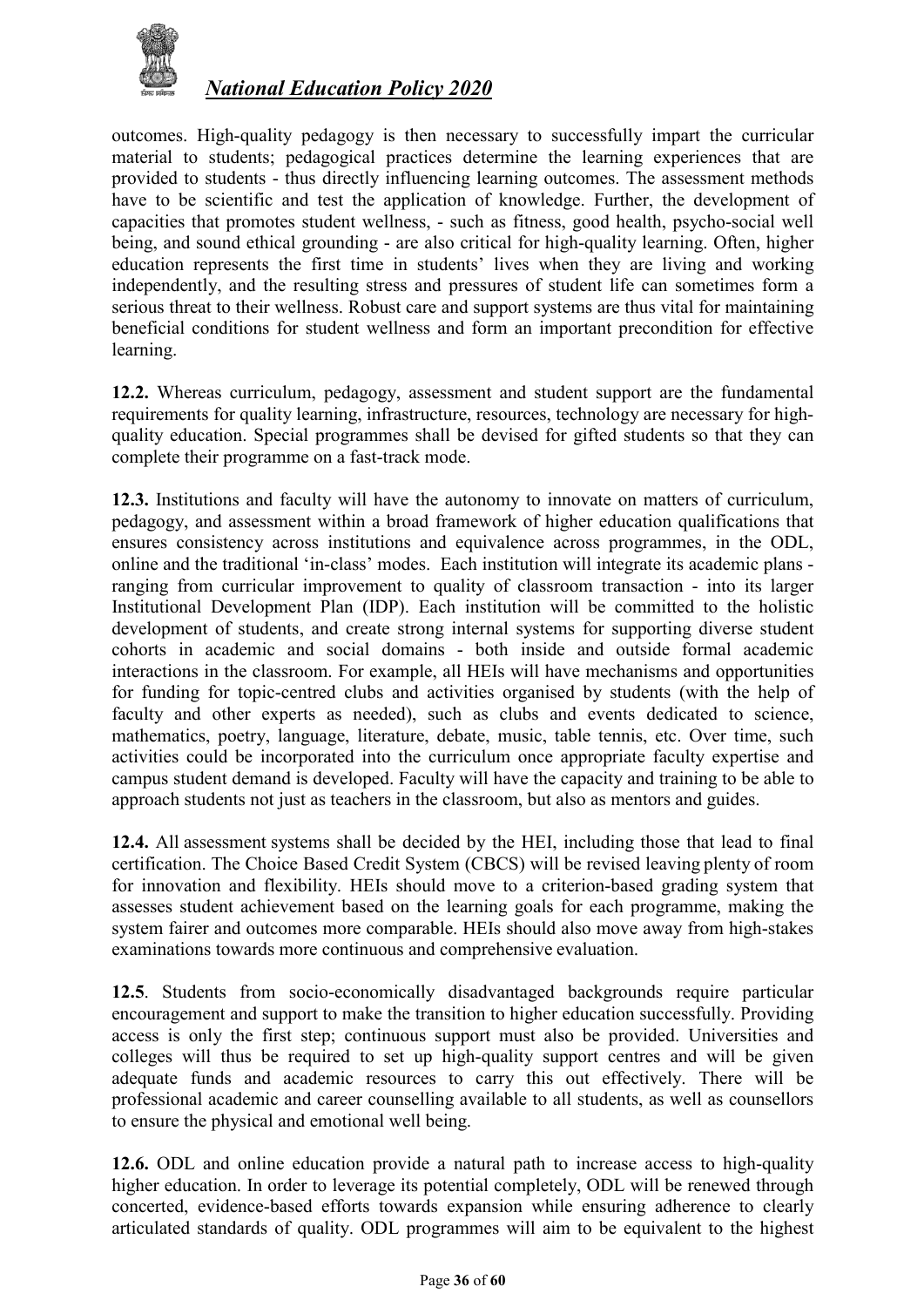

quality in-class programmes available. Norms, standards, and guidelines for systemic development, regulation, and accreditation of ODL will be prepared by NHERA, and a framework for quality of ODL that will be recommendatory for all HEIs will be developed by the GEC.

**12.7.** Finally, all programmes, courses, curricula, pedagogy across subjects, including those in in-class, in online and in ODL modes, as well as student support will aim to achieve global standards of quality. This will also help in having larger numbers of international students studying in India, and provide greater mobility to students in India who may wish to visit, study at, transfer credits to, or carry out research at institutions abroad, and vice versa. Courses and programmes in subjects such as Indology, Indian languages, yoga, arts, history, culture, and modern India, internationally relevant curricula in the sciences, social sciences, and beyond, meaningful opportunities for social engagement, quality residential facilities and on-campus support, etc. will be fostered to attain this goal of global quality standards.

#### **Internationalisation**

**12.8.** India should be promoted as a global study destination providing premium education at affordable costs and restore its role as a Viswa Guru. High performing Indian universities will be encouraged to set up campuses in other countries, and similarly, select universities (e.g., those from among the top 100 universities in the world) will be permitted to operate in India. A legislative framework facilitating such entry will be put in place, and such universities will be given special dispensation regarding regulatory, governance, and content norms on par with other autonomous institutions of India. Further, research collaboration and student exchanges between the Indian institutions and global institutions will be promoted through special efforts. Further, the credits acquired in foreign universities will also be permitted to be counted for the award of a degree.

## **Student Participation**

**12.9.** Students are the prime stakeholders in the education system. Vibrant campus life is essential for high-quality teaching-learning process. Towards this end, students would be involved in activity clubs sports, culture/arts clubs, activity clubs, community service etc. In every educational institution, there shall be counselling systems for handling stress and emotional adjustments. Further, a systematised arrangement should be created to provide the requisite support to the students from the rural backgrounds of villages and small towns, including increasing hostel facilities as per requirement. All HEI's will ensure qualitative medical facility for all students in their institutions. Students will be involved in decisionmaking bodies, committees, and processes of the institution – systems and mechanisms will be set up towards this end. The goal will be to enhance the educational experiences of students as well as provide a method for HEIs to be more responsive to feedback and needs of students.

## **Financial support for students**

**12.10.** Financial assistance to students who need such financial support shall be made available. No student will be deprived of higher education because of financial inability. The National Scholarship Portal will be expanded to ensure that all students who require financial support to attend a public HEI will receive it, covering stipends, boarding, and lodging, and not just waivers of tuition fees. Private HEIs will offer scholarships ranging from 100% to 25% for at least half of their students.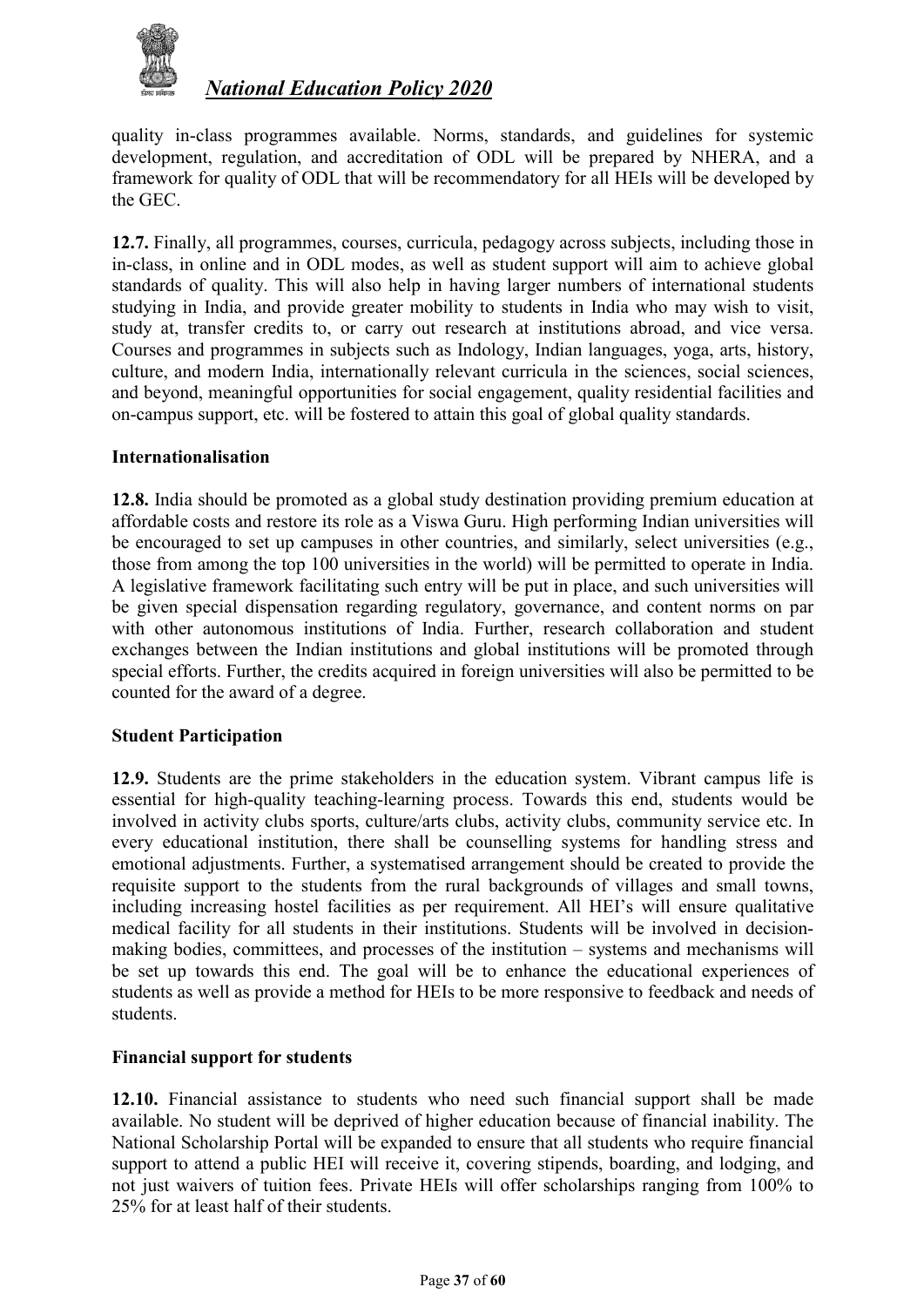

# **13. Motivated, Energised, and Capable Faculty**

**13.1.** The most important factor in the success of higher education institutions is the quality and engagement of its faculty. Acknowledging the criticality of faculty in achieving the goals of higher education, various initiatives have been introduced in the past several years to systemise recruitment and career progression, and to ensure equitable representation from various groups in the hiring of faculty. Compensation levels of permanent faculty in public institutions have also been increased substantially. Various initiatives have also been taken to providing faculty with professional development opportunities. The various factors that lie behind low faculty motivation levels must be addressed to ensure that each faculty member is happy, enthusiastic, engaged, and motivated towards advancing her/his students, institution, and profession. To this end, the policy recommends the following initiatives to achieve the very best, motivated, and capable faculty in HEIs.

**13.2**. Every HEI must have essential infrastructure viz, modern digital-enabled classrooms, clean drinking water, clean working toilets, offices, teaching supplies, labs, and pleasant classroom spaces. Every classroom shall have access to the latest educational technology that enables better learning experience.

**13.3.** The teacher-student ratio shall range from 1:10 to 1:20 depending on the programme. The teaching duties shall allow time for interaction with the students, conducting research, and other university activities. Faculty will be appointed to individual institutions and not be transferable across institutions, so that they may feel truly invested in, connected to, and committed to their institution and community.

**13.4.** Faculty will be trusted and empowered to maximise their motivation; they will be given the freedom to creatively design their own curricular and pedagogical approaches within the approved framework, which includes textbook selections, assignments, and assessments. Empowering the faculty to conduct innovative teaching, research, and service as they see best will be a key motivator and enabler for faculty to do truly outstanding, creative work.

**13.5.** Excellence will be further incentivised through appropriate rewards, promotions, recognition, and movement into institutional leadership. Meanwhile, faculty who do not deliver on basic norms will be held to account.

**13.6.** In keeping with the vision of autonomous institutions empowered to drive excellence, HEIs will have clearly defined, independent, and transparent processes and criteria for faculty recruitment. Whereas the current recruitment process will be continued, a suitable probation period shall be put in place for better productivity among the teachers. There shall be a fast track promotion system for recognising very high impact research and contribution. A system of multiple parameters for proper assessment of performance will be developed for the same, including peer reviews, student reviews, innovations in teaching and pedagogy, quality and impact of research, professional development activities, and other forms of service to the institution and the community.

**13.7.** High-quality institutional leadership is extremely important for the success of an institution and of its faculty. Various outstanding faculty with high academic and service credentials as well as demonstrated leadership and management skills will be identified early, and trained through a ladder of leadership positions. Leadership positions shall not remain vacant, but rather an overlapping time period during transitions in leadership shall be the norm to ensure the smooth running of institutions. Institutional leaders will aim to create a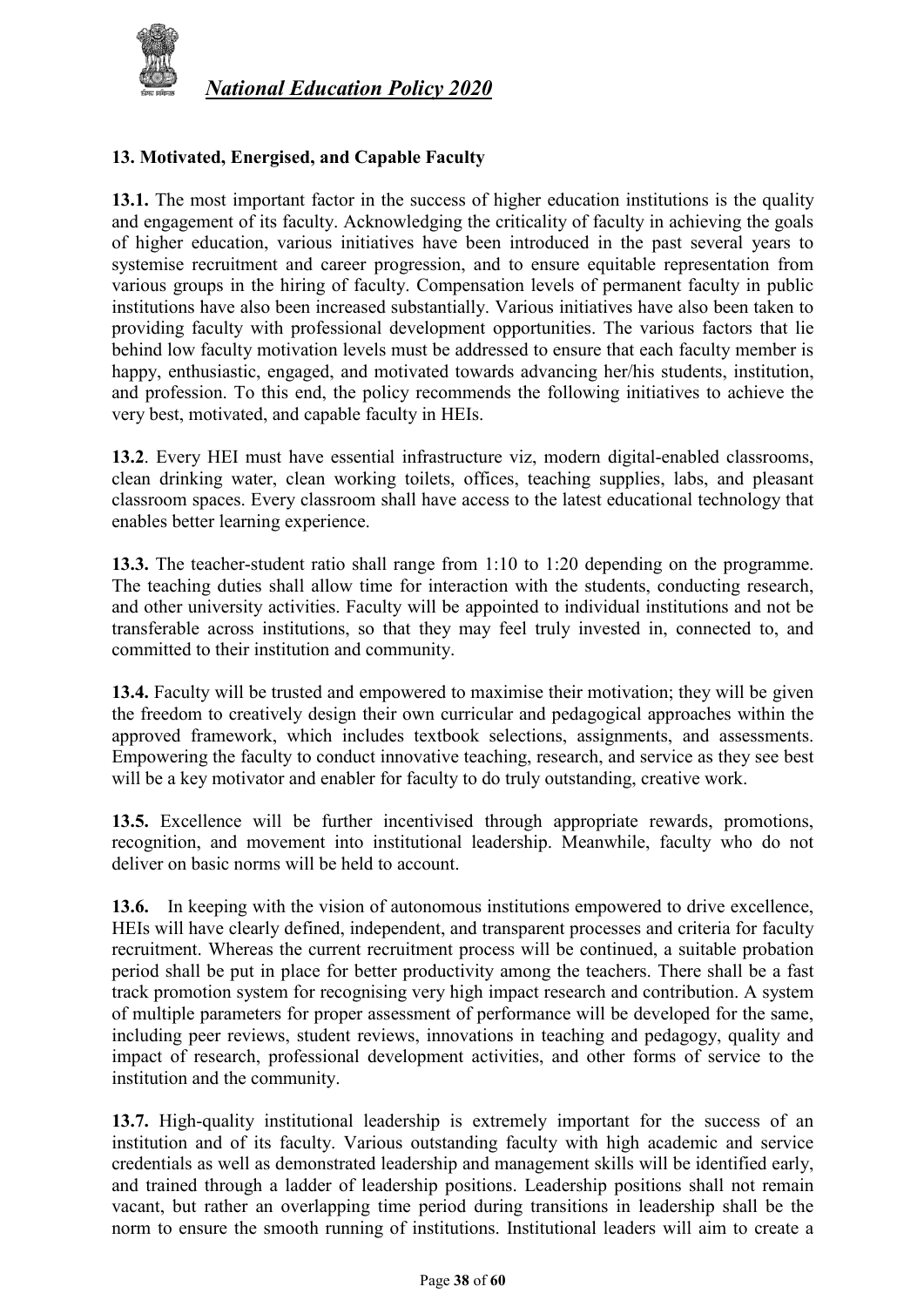

culture of excellence that will motivate and incentivise outstanding and innovative teaching, research, institutional service, and community outreach from faculty members.

## **14. Equity and Inclusion in Higher Education**

**14.1.** Access to high quality education shall be the right of every individual. However, currently entry to premier educational institutions remains largely limited to the privileged sections of the society, leaving out those who possibly need it most to come out of their cycles of disadvantage. This Policy envisions an appreciable improvement in the standards across higher educational institutions, thereby ensuring equitable access to quality education, with special emphasis on the SEDGs/under-represented groups.

**14.2.** The reasons for exclusion of SEDGs/ under-represented groups from the education system are common across school and higher education sectors. Therefore, the approach to equity and inclusion must be common across school and higher education; furthermore, there must be continuity across the stages to ensure a sustainable reform. Thus, the policy initiatives required to meet the goals of equity and inclusion in higher education must be read in conjunction with those for school education.

**14.3.** There are of course certain facets of exclusion, both causal and in their effect, that are particular to or substantially more intense in higher education. These must be addressed specifically for higher education viz. lack of knowledge of higher education opportunities, the opportunity cost of pursuing higher education, financial constraints, admission processes, language barriers and lack of appropriate student support mechanisms.

**14.4.** For this purpose, the additional actions that are specific to higher education shall be adopted by all Governments and HEIs:

Steps to be taken by Governments

- Earmark half of the Government budgets for the education of SEDGs
- Set clear targets for higher GER for SEDGs;
- Ensure gender balance in admissions to HEIs
- Enhance access by building more high-quality HEIs in aspirational districts and Special Education Zones containing larger numbers of SEDGs;
- Provide more financial assistance and scholarships to SEDGs;
- Conduct outreach on higher education opportunities and scholarships among SEDGs;
- Develop technology tools for better participation and learning outcomes

Steps to be taken by all HEIs

- Institutional Development Plans that contain specific plans for action on increasing participation from SEDGs, including:
- Mitigate opportunity costs and fees for pursuing higher education;
- Make admissions processes more inclusive;
- Make curriculum more inclusive;
- Increase employability potential of higher education programmes;
- Develop more degree courses in Indian languages and bilingually;
- Ensure all buildings and facilities are wheelchair-accessible and disabled-friendly;
- Develop bridge courses for those students that may come from disadvantaged educational backgrounds;
- Provide socio-emotional and academic support for all such students through suitable counselling and mentoring programmes.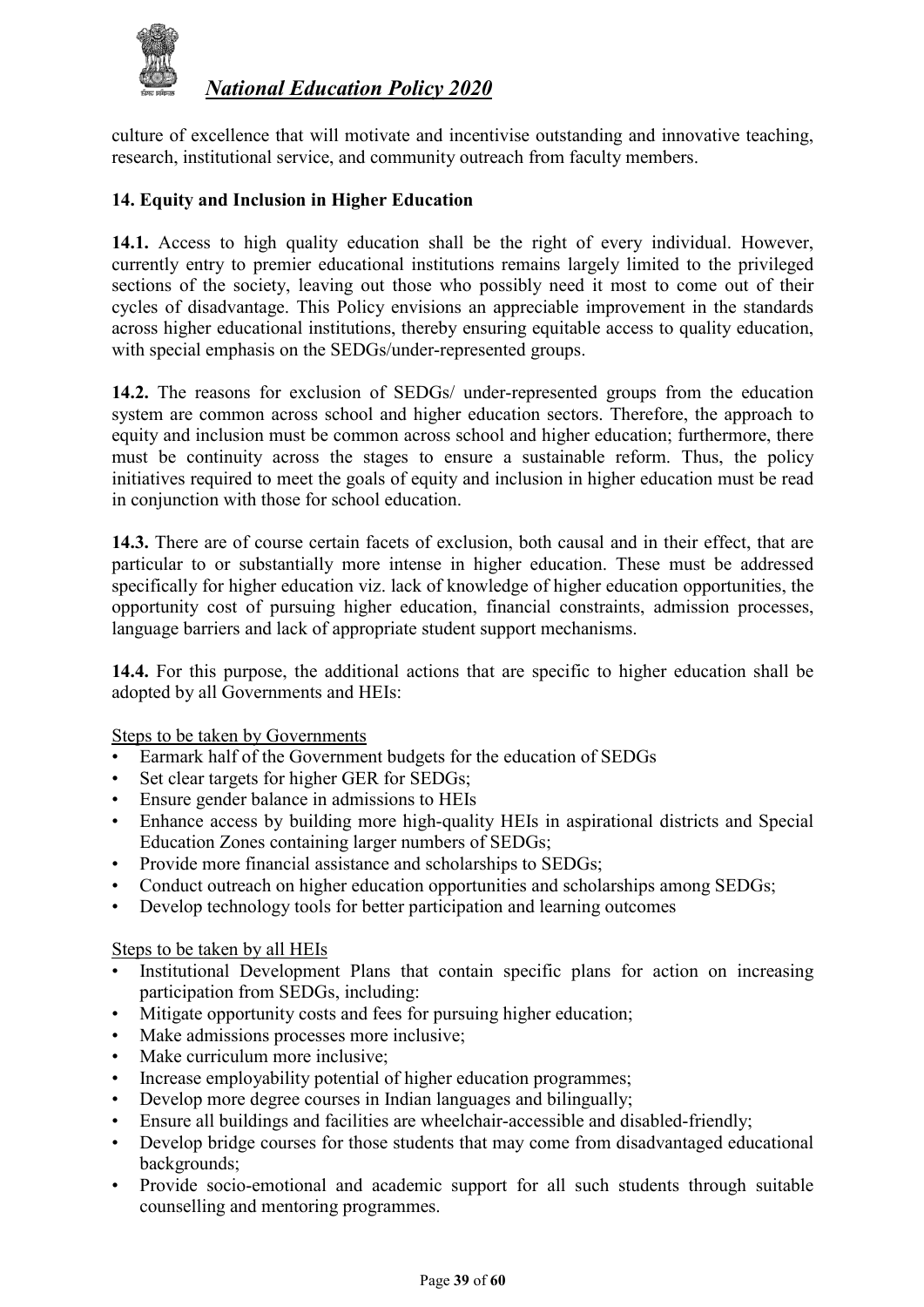

# **15. Teacher Education**

**15.1.** Teacher education is truly vital in creating a team of school teachers that will shape the next generation. Teacher preparation is an activity that requires multidisciplinary perspectives and knowledge, the formation of dispositions and values, and the development of practice under the best mentors. Teachers must be grounded in Indian values, languages, knowledge, ethos, and traditions, while also being well-versed in the latest advances in education and pedagogy.

**15.2.** The Justice J S Verma Commission (2012) constituted by the Supreme Court has stated that a majority of stand-alone teaching institutes - over 10,000 in number - are not even attempting serious teacher education, but are essentially selling degrees for a price. The Regulatory efforts so far have neither been able to curb the corruption rampant in the system, nor enforce basic standards for quality, and in fact have had the negative effect of curbing the growth of excellence and innovation in the sector. The sector and its regulatory system are therefore in urgent need of revitalisation through radical action, in order to raise standards and restore integrity, credibility, efficacy, and high quality to the teacher education system.

**15.3.** In order to improve and reach the levels of integrity and credibility required to restore the prestige of the teaching profession and thereby attain a successful school system, the Regulatory system shall be empowered to phase out substandard and dysfunctional teacher education institutions (TEI) that do not meet basic educational criteria. All TEIs will be held accountable to adherence to the basic criteria for approval of their programmes; after giving one year for remedy, if any breaches are found, they will be shut down if the breaches are not remedied. By 2025, only multi-disciplinary and integrated teacher education programmes shall be in force.

**15.4.** The teacher education must be conducted within composite multidisciplinary institutions having, apart from education, departments of psychology, philosophy, sociology, neuroscience, Indian languages, arts, history, and literature, as well as various other specialised subjects such as science and mathematics etc. All stand-alone TEIs will be required to convert to multidisciplinary institutions by 2025 and offer the 4-year integrated teacher preparation programme. All large multidisciplinary universities - including all public universities as well as all Model Multidisciplinary Colleges shall establish, develop, and house outstanding education departments which, aside from carrying out cutting-edge research in various aspects of education, will also run B.Ed. programmes to educate future teachers.

**15.5.** The 4-year integrated B.Ed. offered by such multidisciplinary HEIs will, by 2030, become the minimal degree qualification for school teachers. The 4-year integrated B.Ed. will be a dual-major holistic Bachelor's degree, in Education as well as a specialised subject (such as a language, or history, music, mathematics, computer science, chemistry, economics, etc). Beyond the teaching of cutting-edge pedagogy, the teacher education will include grounding in sociology, history, science, psychology, early childhood education, foundational literacy and numeracy, knowledge of India and its values/ethos/art/traditions, and more. Each HEI offering the 4-year integrated B.Ed. may also design a 2-year B.Ed. on its campus, for outstanding students who have already received a Bachelor's degree in a specialised subject and wish to pursue teaching. Scholarships for meritorious students will be established for the purpose of attracting outstanding candidates to both the 4-year and 2-year B.Ed. programmes.

**15.6.** For converting public stand-alone TEIs into multidisciplinary higher educational institutions there shall be government funding support. Such HEIs will ensure the availability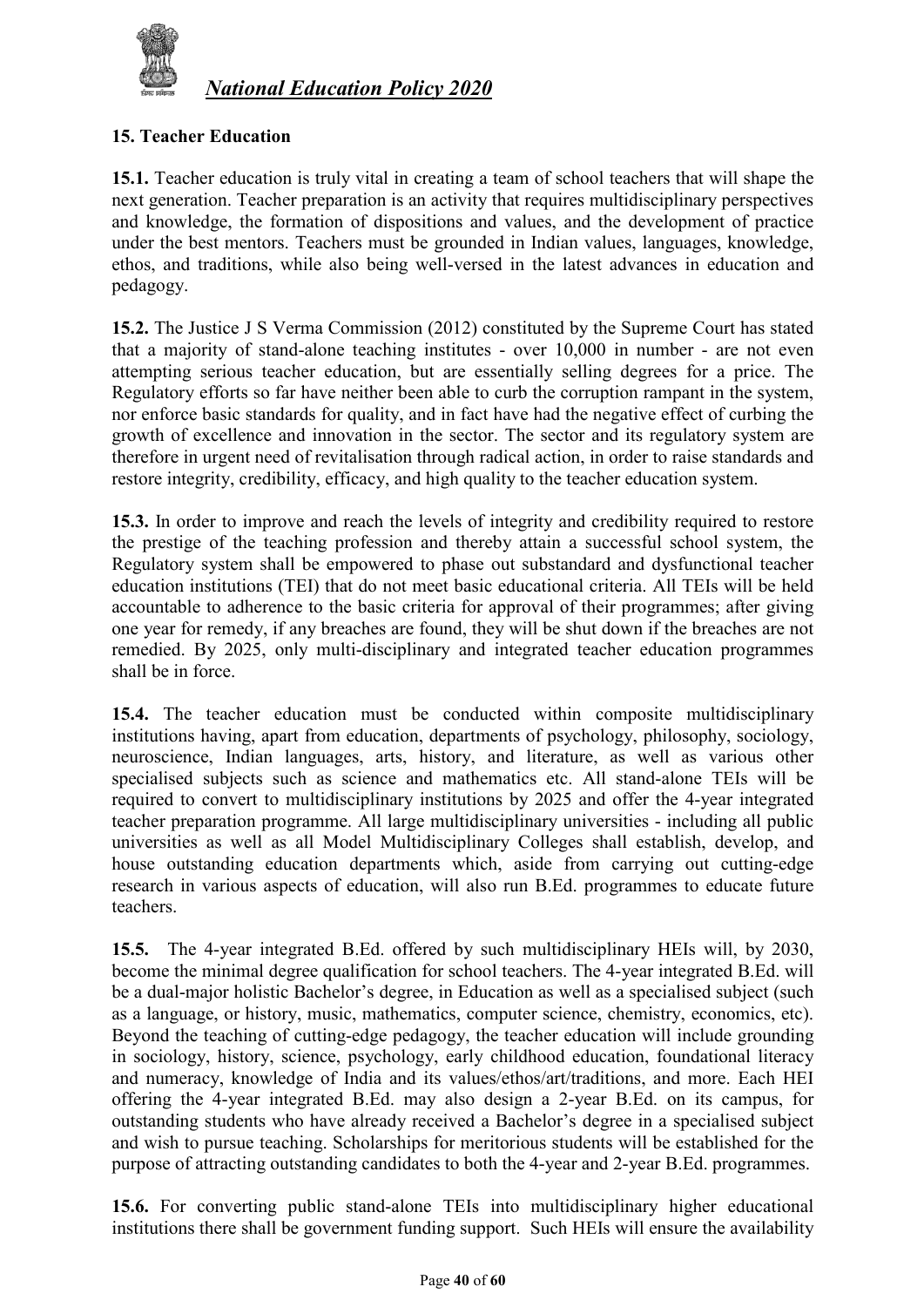

of a range of experts in education and related disciplines as well as specialised subjects. Each higher educational institution will have a network of government and private schools and school complexes to work with in close proximity, where potential teachers will student-teach (among other synergistic activities between HEIs and school complexes, such as community service, adult and vocational education, etc).

**15.7.** In order to maintain uniform acceptable standards of education, the admission to preservice teacher preparation programmes shall be through a single nation-wide entrance examination to be conducted by the National Testing Agency. The test may contain both subject and aptitude tests and shall be standardised keeping in view the linguistic and cultural diversity of the country.

**15.8.** The faculty in Departments of Education shall have not only PhDs in education but also those without PhD but having outstanding teaching experience/field experience; and those with training in areas of social sciences that are directly relevant to school education (e.g., psychology, child development, linguistics, sociology, philosophy/political science) as well as from science education, mathematics education, social science education, and language education.

**15.9.** All fresh PhD entrants, irrespective of discipline, will be required to take credit-based courses in teaching/education/pedagogy related to their chosen PhD subject during their doctoral training period. Exposure to pedagogic practices, designing curriculum, credible evaluation systems, and so on will be ensured since many research scholars will go on to become faculty. PhD students will also have a minimum number of hours of actual teaching experience gathered through teaching assistantships and other means. PhD programmes at universities around the country must be re-oriented for this purpose. Opportunities for PhD students to assist faculty as teaching assistants must be created as part of all PhD programmes.

**15.10.** In-service continuous professional development for college and university teachers will continue through the existing institutional arrangements and ongoing initiatives and these will be strengthened and substantially expanded to meet the needs to enriched teachinglearning processes for quality education. Using technology platforms such as SWAYAM /DIKSHA for online training of the teachers shall be encouraged so that standardised training programmes can be administered to large number of teachers within a short span of time.

**15.11** A National Mission for Mentoring shall be funded and established, with a large pool of outstanding senior/retired faculty – particularly those with the ability to teach in Indian languages – who would be willing to provide short and long-term mentoring/professional support to university/college teachers.

## **16. Reimagining Vocational Education**

**16.1.** The 12th Five-Year Plan (2012–2017) estimated that only a very small percentage of the Indian workforce in the age group of 19–24 (less than 5%) received formal vocational education; this may be compared to other countries such as the USA where the number is 52%, Germany 75%, and South Korea as high as 96%. These numbers only underline the urgency of the need to hasten the spread of vocational education in India. Some of the reasons for this include the fact that vocational education has in the past focused largely on dropouts (Grade 8 and upwards) and on Grades 11–12. However, students passing out from Grades 11–12 with vocational subjects did not have well-defined pathways to continue with their chosen vocations in higher education. The admission criteria for general higher education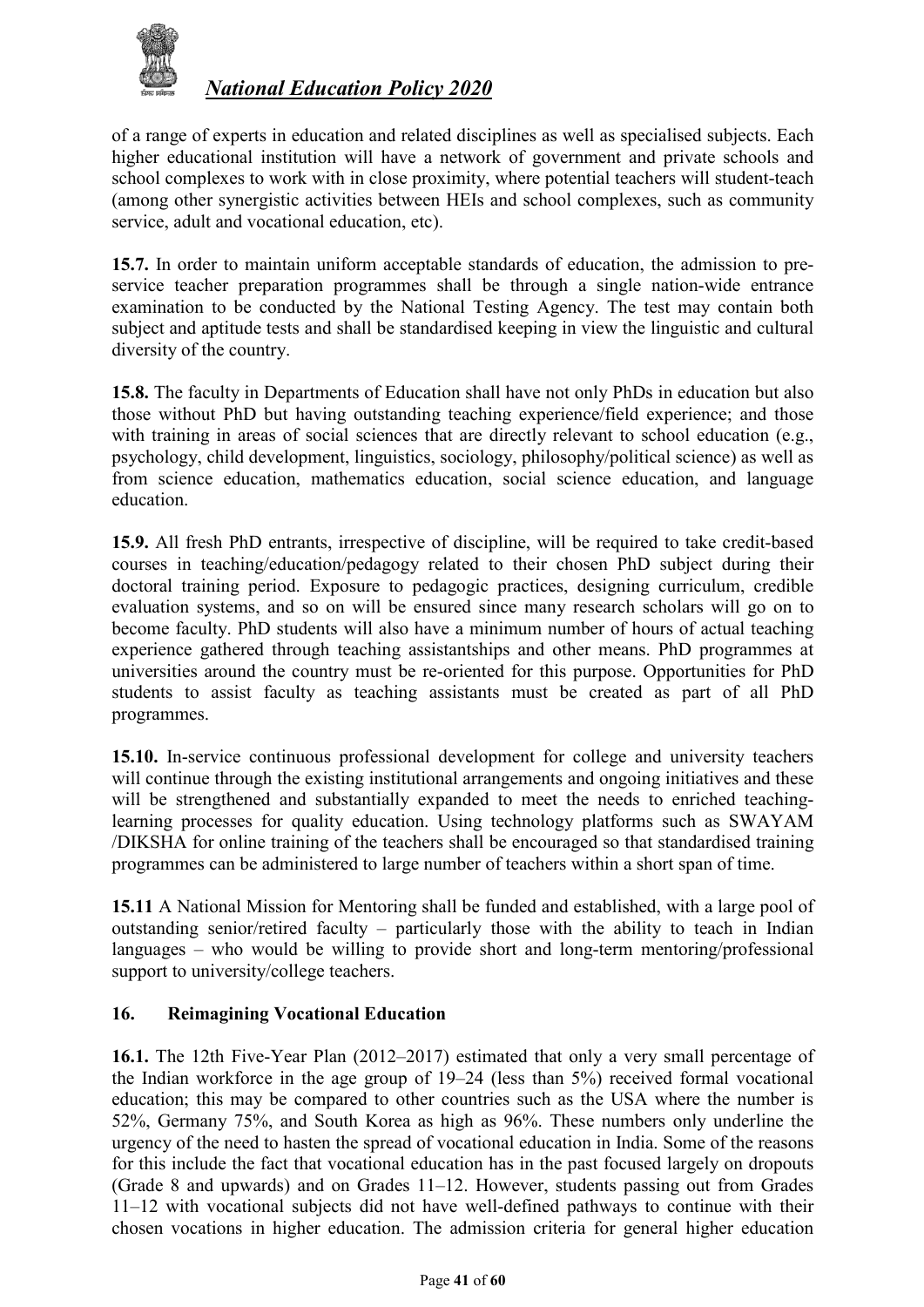

were also not designed to provide openings to students who had vocational education qualifications, leaving them at a disadvantage relative to their compatriots from mainstream education. This led to a complete lack of vertical mobility for students from the vocational education stream, an issue that has only been addressed recently through the announcement of the National Skills Qualifications Framework (NSQF) in 2013.

**16.2.** The lack of planning and the poor delivery of vocational education in the past has contributed to the creation of a social status hierarchy in which vocational education is perceived to be inferior to mainstream education, meant largely for students who are unable to cope with the latter. This is a perception that persists even today, and affects the choices students make. It is a serious concern that can only be dealt with by a complete reimagination of how vocational education is offered to students in the future.

**16.3.** This policy aims to overcome the social status hierarchy associated with vocational education through requiring that ALL educational institutions - schools, colleges and universities - integrate vocational education programmes into mainstream education in a phased manner, beginning with vocational exposure at early ages, quality vocational education through middle and secondary school and smoothly into higher education. Integrating vocational education in this way will ensure that every child learns at least one vocation and is exposed to several more, emphasising the dignity and importance of labour and exciting students about various vocations including those involving local arts and artisanship.

**16.4.** By 2025, at least 50% of learners through the school and higher education system shall have exposure to vocational education. This is in alignment with the Sustainable Development Goal 4.4, and will help to realise the full potential of India's demographic dividend. The number of students in vocational education will be considered while arriving at the GER target. The possibility of offering vocational courses through ODL mode will also be explored in programmes, wherever possible. The development of vocational capacities will go hand-in-hand with development of 'academic' or other capacities. Vocational education will be integrated in the educational offerings of all secondary schools in a phased manner over the next decade. Towards this, secondary schools will collaborate with ITIs, polytechnics, local industry etc. Higher education institutions will offer vocational education either on their own or in partnership with industry. The B.Voc. degrees introduced in 2013 will continue to exist, but vocational courses will also be available to students enrolled in all other Bachelor's degree programmes, including the 4-year holistic Bachelor's programmes. HEIs will also be allowed to conduct short-term certificate courses in various skills including soft skills. 'Lok Vidya,' knowledge developed in India, will be made accessible to students through integration into vocational education courses.

**16.5.** Vocational education will be integrated into all educational institutions in a phased manner over the next decade. Focus areas will be chosen based on skills gap analysis and mapping of local opportunities, and technical and vocational education will become part of the larger vision of holistic education. The MoE will constitute a National Committee for the Integration of Vocational Education (NCIVE), along with industry participation, to oversee this effort and should also earmark budget for promoting this integration.

**16.6.** Individual institutions that are early adopters must innovate to find models and practices that work and then share these with other institutions through mechanisms set up by NCIVE, so as to help extend the reach of vocational education. Models of offering vocational education, and apprenticeships, will also be experimented with by higher education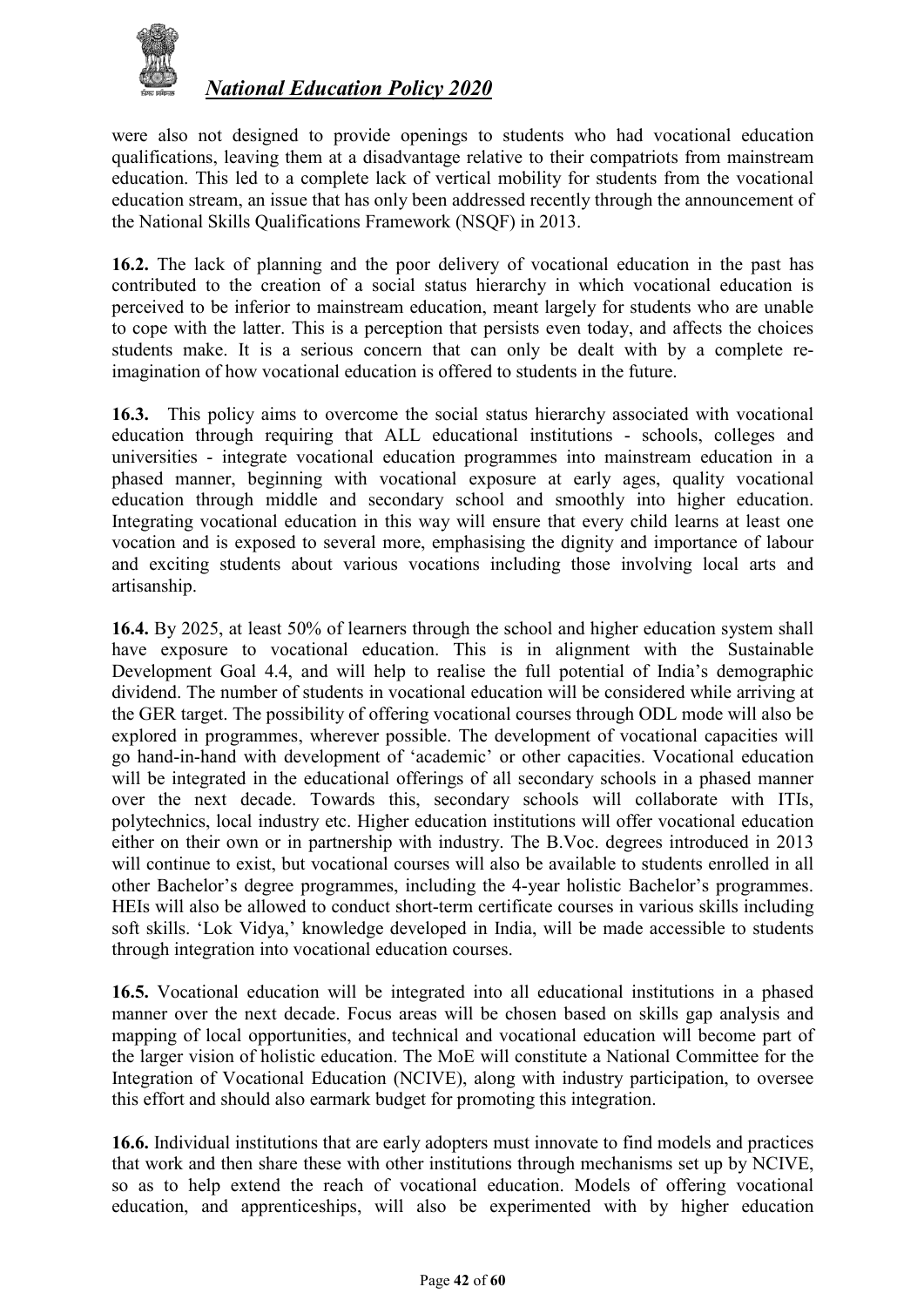

institutions. Incubation centres will be set up in higher education institutes in partnership with industries.

**16.7.** The National Skills Qualifications Framework will be detailed further for each discipline vocation / profession. Further, Indian standards will be aligned with the International Standard Classification of Occupations maintained by the International Labour Organisation. This Framework will provide the basis for Recognition of Prior Learning. Through this, dropouts from the formal system will be reintegrated by aligning their practical experience with the relevant level on the Framework. The Framework will also facilitate mobility across general and vocational education.

#### **17. Professional Education**

**17.1.** The Policy envisions that the professional education will become an integral part of the overall higher education system. Like all higher education, it must significantly involve critical and interdisciplinary thinking and research. The practice of setting up stand-alone technical universities, health science universities, legal and agricultural universities, or institutions in these or other fields, shall be discouraged. No new stand-alone institutions will be permitted except in specific fields as per national needs. All existing stand-alone professional educational institutions will have to become multi-disciplinary institutions by 2030, either by opening new departments or by operating in clusters.

**17.2.** Agricultural education with allied disciplines will be revived. Although Agricultural Universities comprise approximately 9% of all universities in the country, enrolment in agriculture and allied sciences is less than 1% of all enrolment in higher education. Both capacity and quality of agriculture and allied disciplines must be improved in order to increase agricultural productivity through better skilled graduates and technicians, innovative research and market-based extension linked to technologies and practices. The agriculture/veterinary professionals shall have the ability to understand and use local knowledge, traditional knowledge and emerging technologies while being cognizant of critical issues such as declining land productivity, climate change, food sufficiency for our growing population, etc. Institutions offering agricultural education must benefit the local community directly; one approach could be to set up Agricultural Technology Parks to promote technology incubation and dissemination.

**17.3.** Legal education will be restructured to become globally competitive, adopting best practices and embracing new technologies for wider access to justice and timely delivery of justice. At the same time, it must be informed and illuminated with Constitutional values of Justice - Social, Economic, and Political - and directed towards national reconstruction through instrumentation of democracy, rule of law, and human rights. The curricula for legal studies must reflect socio-cultural contexts along with, in an evidence-based manner, the history of legal thinking, principles of justice, the practice of jurisprudence, and other related content appropriately and adequately. State institutions offering law education must consider offering bilingual education for future lawyers and judges - in English and in the language of the State in which the law programme is situated. This is to alleviate delay in legal outcomes consequent to need for translation.

**17.4.** Healthcare education shall be re-envisioned such that the duration, structure, and design of the educational programmes are as required for the roles that graduates will play. For example, every healthcare process/intervention (e.g., taking/reading an ECG) does not necessarily need a fully qualified doctor. All MBBS graduates must possess (a) Medical skills, (b) Diagnostic skills, (c) Surgical skills, and (d) Emergency skills. Students will be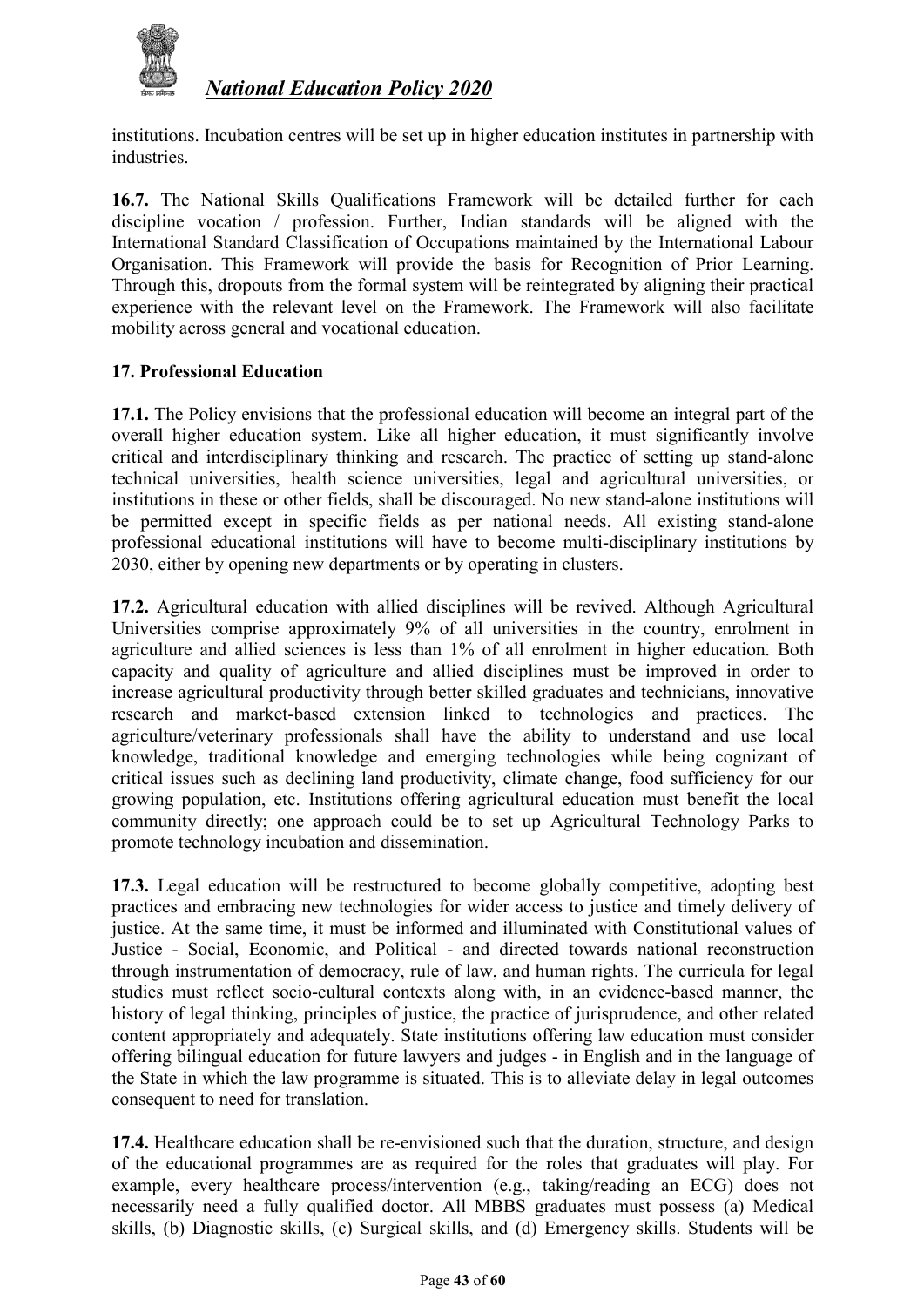

assessed at regular intervals on well-defined parameters primarily for the skills required for working in primary care and in secondary hospitals. Quality of nursing education will be improved; a national accreditation body for nursing and other sub-streams will be created. Given that our people exercise pluralistic choices in healthcare, our healthcare education system must be integrative: this would mean, illustratively, that all students of allopathic medical education must have a basic understanding of Ayurveda, Yoga and Naturopathy, Unani, Siddha, and Homeopathy (AYUSH), and vice versa. There shall also be a much greater emphasis on preventive healthcare and community medicine in all of healthcare education.

**17.5.** Technical education includes degree and diploma programmes in engineering, technology, management, architecture, town planning, pharmacy, hotel management and catering technology. Many of these sectors are critical to India's overall development. These sectors will continue to demand well-qualified individuals for several decades, and hence closer collaboration between industry and institutions to drive innovation and research will be actively encouraged. Since these domains will become part of the multi-disciplinary education, curricula must be renewed with a focus on opportunities to engage deeply with the field and be more inclusive of other disciplines. India must take the lead in preparing professionals in cutting-edge areas that are fast gaining prominence, such as Artificial Intelligence (AI), 3-D machining, big data analysis and machine learning among others in technical education, genomic studies, biotechnology, nanotechnology, neuroscience and so on in the sciences. These topics, and many others like them, must be woven into undergraduate education at the earliest.

## **18. Promoting high-quality research: National Research Foundation**

**18.1.** Knowledge creation and research are critical to growing and sustaining a large and vibrant economy, uplifting society, and continuously inspiring a nation to achieve even greater heights. Indeed, some of the most prosperous civilisations throughout history, from ancient times (such as India, Mesopotamia, Egypt, China, and Greece) to the modern era (such as the United States, Germany, Israel, South Korea, and Japan), were/are strong knowledge societies that attained their intellectual and material wealth in large part through celebrated and fundamental contributions to new knowledge - in the realm of science as well as art, language, and culture - that enhanced and uplifted not only their own civilisations but those around the globe.

**18.2.** A robust ecosystem of research is perhaps more important than ever with the rapid changes occurring in the world today, e.g., in the realm of climate change, population dynamics and management, biotechnology, and expanding the digital marketplace, and the rise of machine learning and artificial intelligence. If India is to become a leader in these varied areas, and truly achieve the potential of its vast talent pool to again become a leading knowledge society in the coming years and decades, the nation will require a significant expansion of its research capabilities and output across disciplines. The societal challenges that India needs to address today, such as access for all its citizens to clean drinking water and sanitation, quality education and healthcare, improved transportation, air quality, energy, and infrastructure, will require the implementation of approaches and solutions that are informed by top-notch science and technology and are also rooted in a deep understanding of the social sciences and humanities and the various socio-cultural dimensions of the nation. Facing and addressing these challenges will require high-quality interdisciplinary research across fields that must be done in India and cannot simply be imported; the ability to conduct one's own research also enables a country to much more easily import and adapt relevant research from abroad. Research in the arts and humanities, along with innovations in the sciences and social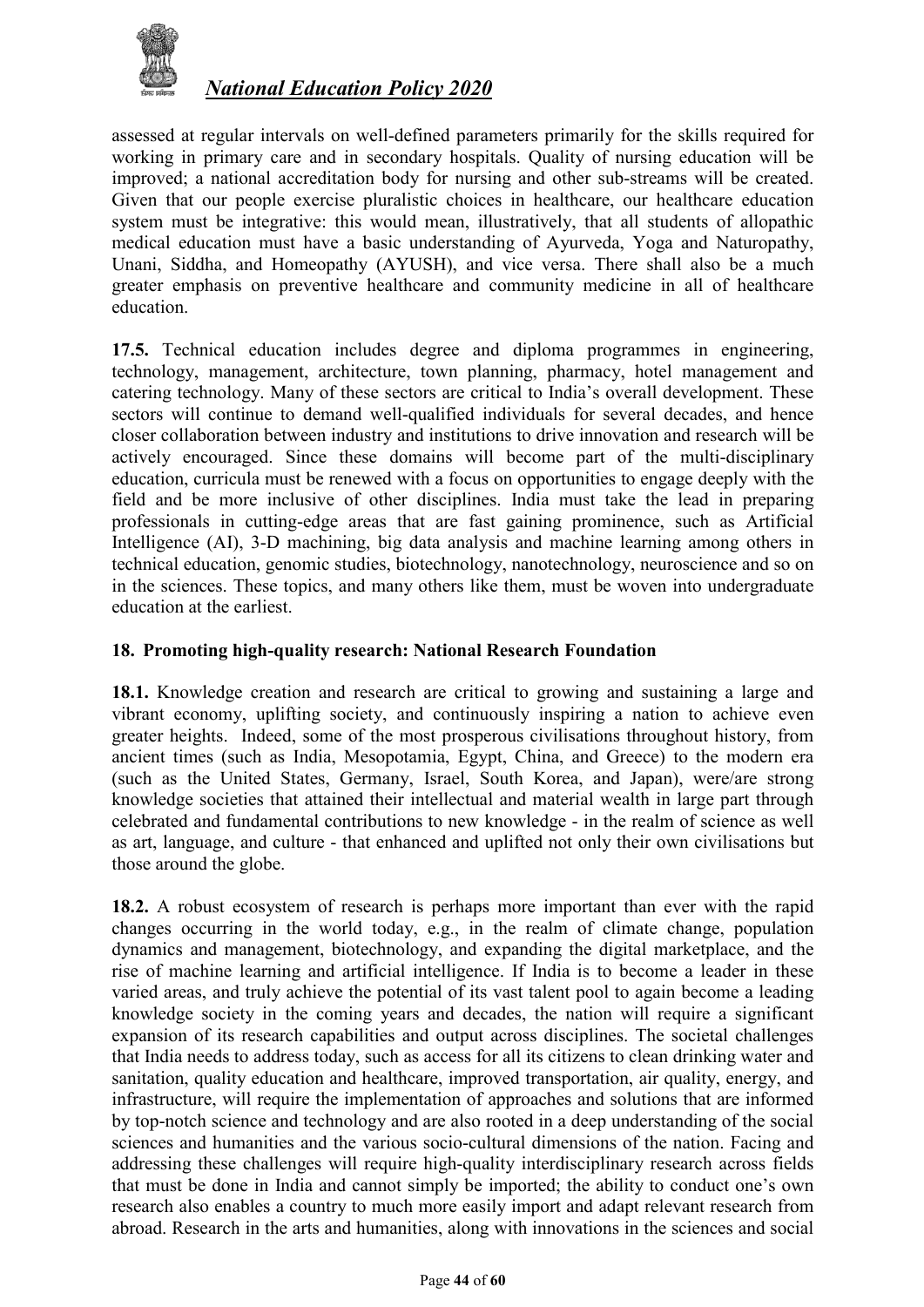

sciences, are therefore extremely important for the progress and enlightened nature of a nation. Research has never been more essential for the economic, intellectual, societal, environmental, and technological health and progress of a nation.

**18.3.** Research and innovation at institutions in India, particularly those that are engaged in higher education, is critical. Evidence from the world's best universities throughout history shows that the best teaching and learning processes at the higher education level occur in environments where there is also a strong culture of research and knowledge creation; conversely, much of the very best research in the world has occurred in multidisciplinary university settings.

**18.4.** Despite this importance, the Research and Innovation (R&I) investment in India has been only 0.69% of GDP. For the sake of comparison, the levels of R&I investment as a proportion of GDP in some other countries are: United States (2.8%), China (2.1%), Israel (4.3%), and South Korea (4.2%); i.e., all invest at least three times as much as a proportion of GDP. This Policy proposes to bring in to focus the need for greater investments in research and coordinated effort from all institutions to place India higher in global knowledge production.

**18.5.** Towards the above, there must be a comprehensive approach to transforming the quality and quantity of research in India. This work must begin in the schools through definitive shifts to a more play and discovery-based style of learning with a key emphasis on the scientific method and critical thinking. This must be supported by a systematic effort towards identifying student interests and talents, and a system of mentoring young innovators.

**18.6.** The higher education system must be restructured to promote: holistic education, research in universities , include research and internships in the undergraduate curriculum, create faculty career management systems with due weightage to research, and bring in governance and regulatory changes that encourage faculty and institutional autonomy and innovation. In order to focus on research and promote research culture in all HEIs in an interrelated and coordinated fashion, there shall be a National Research Foundation (NRF) which would bring a quantum jump in funding and support for research.

**18.7.** The overarching goal of the NRF will be to enable a culture of research to permeate through our universities. In particular, the NRF will provide a reliable base of merit-based peer-reviewed research funding, helping to develop a culture of research in the country through suitable incentives for and recognition of outstanding research, and by undertaking major initiatives to seed and grow research at State Universities and other public institutions where research capability is currently limited. The NRF will competitively fund research in all disciplines across the academic landscape: Science, Technology, Social Sciences, and Arts and Humanities. Successful research will be recognised, and where relevant, implemented through close linkages with governmental agencies as well as with industry and private/philanthropic organisations.

**18.8.** The primary activities of the NRF will be to (a) fund competitive peer-reviewed grant proposals of all types and across all disciplines; (b) seed, grow, and facilitate research at academic institutions, particularly at universities and colleges where research is currently in a nascent stage, through mentoring of such institutions (e.g., by hiring eminent and active research scholars that are retired or near retirement from high-quality research institutions), hiring excellent young research students and faculty, and strengthening and recognising existing high-quality programmes at such institutions; (c) act as a liaison between researchers and relevant branches of government as well as industry, so that research scholars are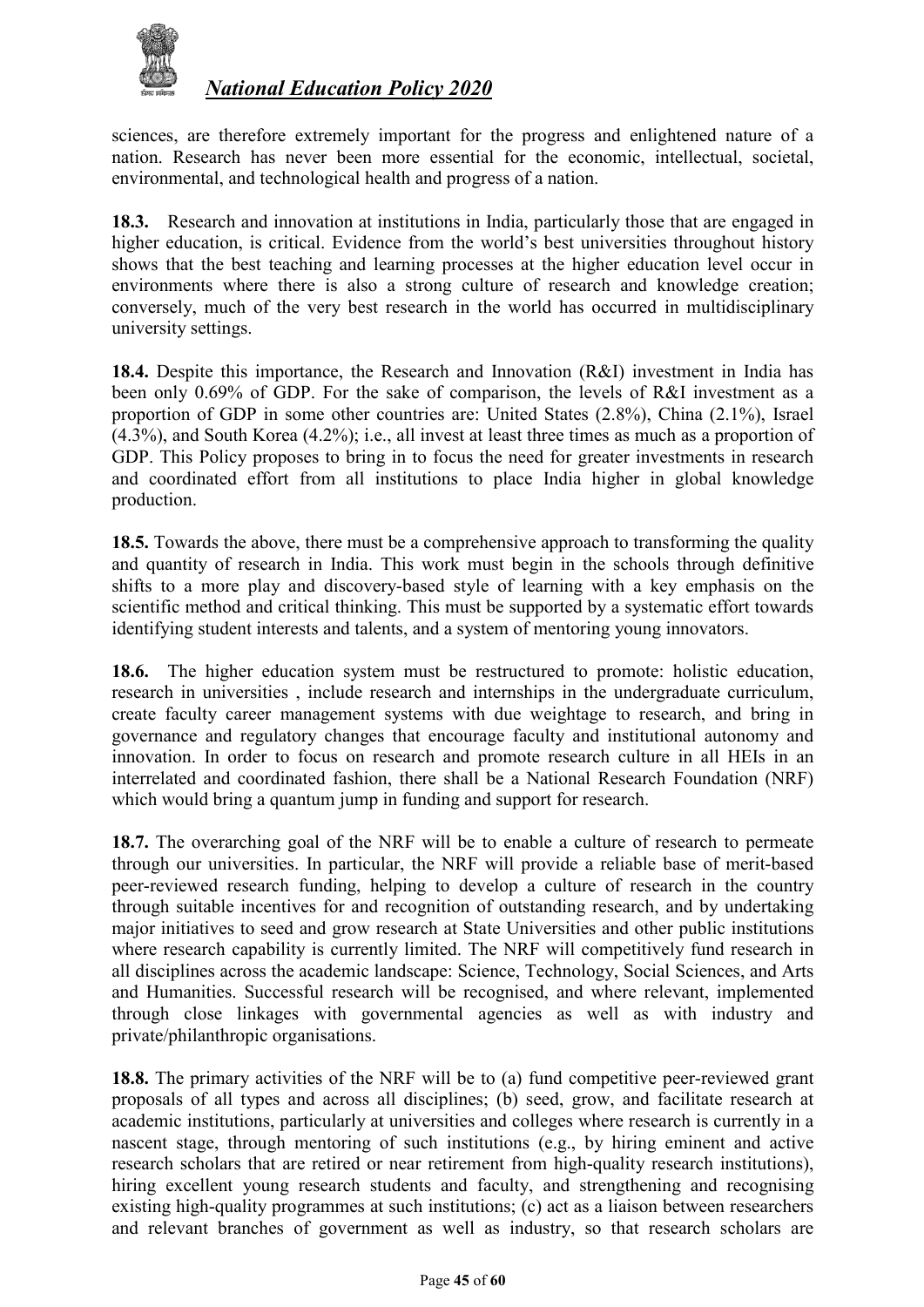

constantly made aware of the most urgent national research issues of the day, and so that policymakers are constantly made aware of the latest research breakthroughs; this would allow breakthroughs to be brought into policy and/or implementation in an optimal fashion; and (d) recognise outstanding research and progress achieved via NRF funding/mentoring across subjects, through prizes and special seminars recognising the work of the researchers.

**18.9.** Academics associated with the national science and engineering academies and learned societies in the humanities and social sciences can add considerable value to the efforts of the NRF. The NRF can commission the academies and learned societies to produce expert reports and provide valuable advice on various topics that will help direct government efforts on research and education. Academies can also contribute greatly to capacity building for teachers and for researchers: their members can be mentors to university departments and colleges as these institutions seek to improve the quality of their teaching and research. NRF will aim to facilitate such linkages, especially to State Universities.

# **19. Effective Governance and Leadership for Higher Education Institutions**

**19.1.** It is effective governance and leadership that enables the creation of a culture of excellence and innovation in higher education institutions. The common feature of all worldclass institutions globally has indeed been the existence of strong self-governance and outstanding merit-based appointments of institutional leaders, which has truly enabled and nurtured such a culture. However, despite some exceptions like IITs and IIMs, many HEIs are yet to reach a stage of self-governance and merit-based appointment of leadership. Decisions related to many fundamental institutional issues have been centralised at the levels outside the institution, creating delays, inefficiencies, and suboptimal decisions. Colleges are unable to chart their own courses, controlled as they are by rigid bureaucratic norms of the affiliating University. All this deeply undermines the principle of local governance and the local pursuit of innovation and excellence. This must be addressed with urgency.

**19.2.** All higher education institutions in India must aim to become independent selfgoverning institutions pursuing innovation and excellence, through suitable measures that ensure the leadership of the highest quality and promotes a culture of excellence. For this purpose, for each HEI there shall be a Board of Governors (BoG) consisting of a group of highly qualified, competent, and dedicated individuals having proven capabilities and a strong sense of commitment to the institution. New members of the Board shall be identified by a committee appointed by the Board; and selection of new members shall be done by the BoG itself. The BoG of each institution will be empowered to govern the institution free of any political or external interference, make all appointments including that of head of the institution and take all decisions regarding governance. There shall be overarching legislation that will supersede any contravening provisions of other earlier legislation and would provide for constitution, appointment, modalities of functioning, rules & regulations, and the roles and responsibilities of the BoG.

**19.3.** The BoG shall be responsible and accountable for the outcomes of the HEI to the stakeholders through transparent disclosures of relevant records. It will be responsible for meeting all regulatory guidelines mandated by the National Higher Education Regulatory Authority (NHERA).

**19.4.** All leadership positions (not only the Head) in institutions must be offered to persons with high academic qualifications and demonstrated administrative and leadership capabilities along with abilities to manage complex situations. Leaders of an HEI must demonstrate strong alignment to Constitutional values and the overall vision of the institution, along with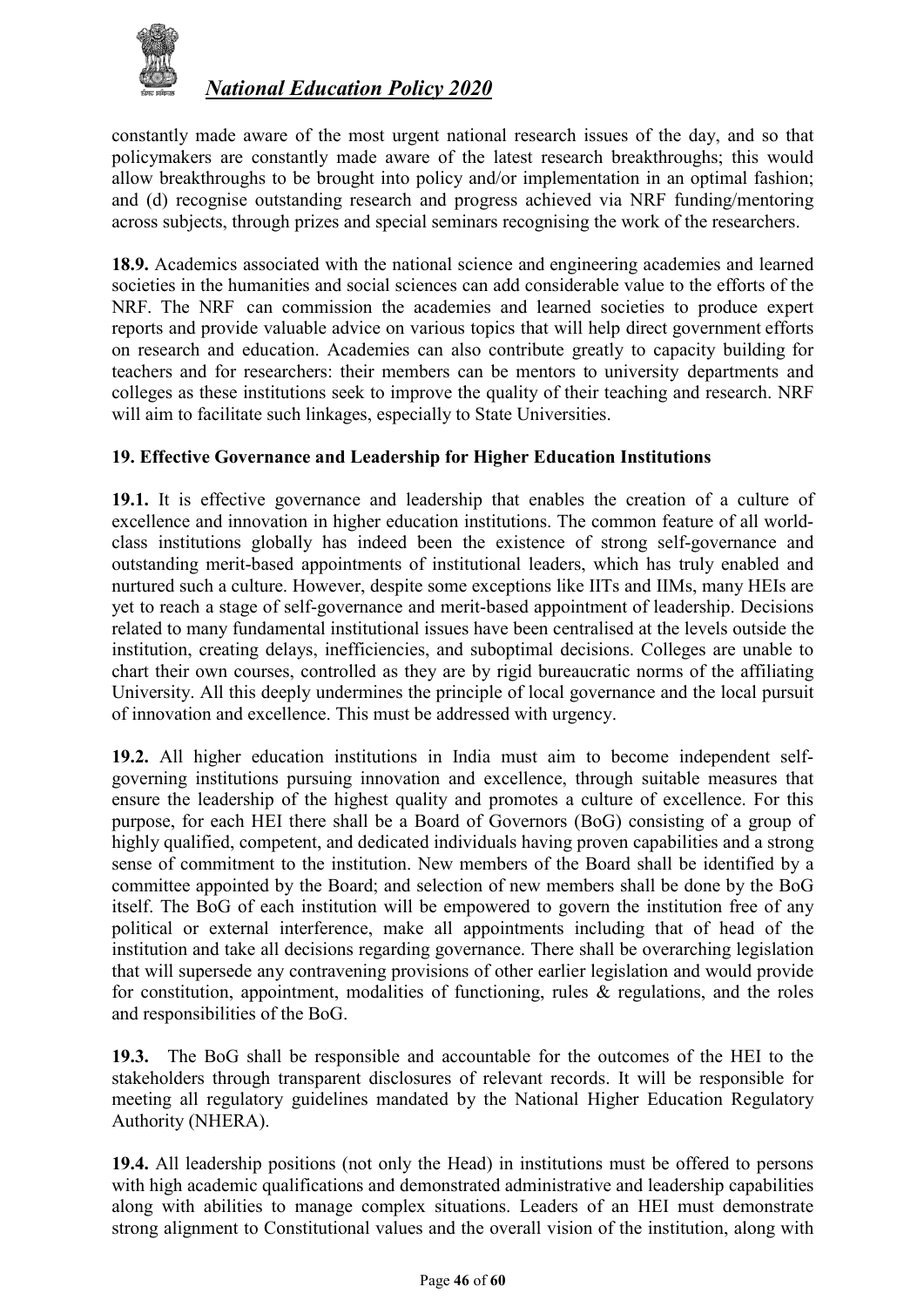

attributes such as a strong social commitment, belief in teamwork, pluralism, ability to work with diverse people, and a positive outlook. The selection shall be done by the BoG through a rigorous, impartial, merit-based, and competency-based process led by an Eminent Expert Committee (EEC) constituted by the BoG. While stability of tenure is important to ensure the development of a suitable culture, at the same time leadership succession will be planned with care to ensure that good practices that define an institution's processes do not end due to a change in leadership; leadership changes will come with sufficient overlaps, and not remain vacant, in order to ensure smooth transitions. Outstanding leaders will be identified and developed early, working their way through a ladder of leadership positions.

**19.5.** While being provided with adequate funding, autonomy, and legislative enablement, HEIs, in turn, will display commitment to institutional excellence, engagement with their local communities, and the highest standards of financial probity and accountability. The BoG of each HEI will anchor preparation and implementation of a strategic plan of action namely: Institutional Development Plan (IDP). The IDP shall be the basis on which institutions will develop initiatives, assess their own progress, and reach the goals set therein, which could become basis for further public funding. The IDP shall be prepared with the joint participation of Board members, institutional leaders, faculty, students, and staff.

# **20. Transforming the Regulatory System of Higher Education**

**20.1.** Regulation of higher education has been too heavy-handed for decades; too much has been attempted to be regulated with too little effect. The mechanistic and disempowering nature of the regulatory system has been rife with very basic problems, such as heavy concentrations of power within a few bodies, conflicts of interest among these bodies, and a resulting lack of accountability.

**20.2**. India also has some of the toughest requirements in the world for setting up higher education institutions; these requirements are largely input-centric, focusing on land and space norms, endowment funds and their sources, etc. Such excessive input mandates, together with centralised, outdated, and rigid requirements with respect to faculty qualifications and curriculum implementation, have resulted in an inspectorial regime instead of an effective regulatory system that promotes innovation and the pursuit of excellence. Ironically, this rigid inspectorial regime has also had a consistently poor record of weeding out poor practises and institutions. The regulatory system is thus in need of a complete overhaul in order to re-energise the higher education sector and enable it to thrive.

**20.3.** To address the above-mentioned issues, the most basic principle in the regulatory system of higher education will be that the distinct functions of regulation, provision of education, funding, accreditation, and academic standard setting will be performed by distinct, independent, and empowered bodies. This is considered essential to create checksand-balances in the system, minimise conflicts of interest, and eliminate concentrations of power.

**20.4.** There will be one common regulatory regime for the entire higher education sector, eliminating duplication and disjunction of regulatory efforts. A single regulator, the National Higher Education Regulatory Authority (NHERA), will be set up to regulate in a 'light but tight' and facilitative manner, meaning that a few important matters - particularly financial probity, good governance, and full online and offline public disclosure of all finances, procedures, faculty/staff, courses, and educational outcomes - will be very effectively regulated, while leaving the rest to the judgment of the HEIs, which is essential to institutional autonomy, innovation, and pursuit of excellence.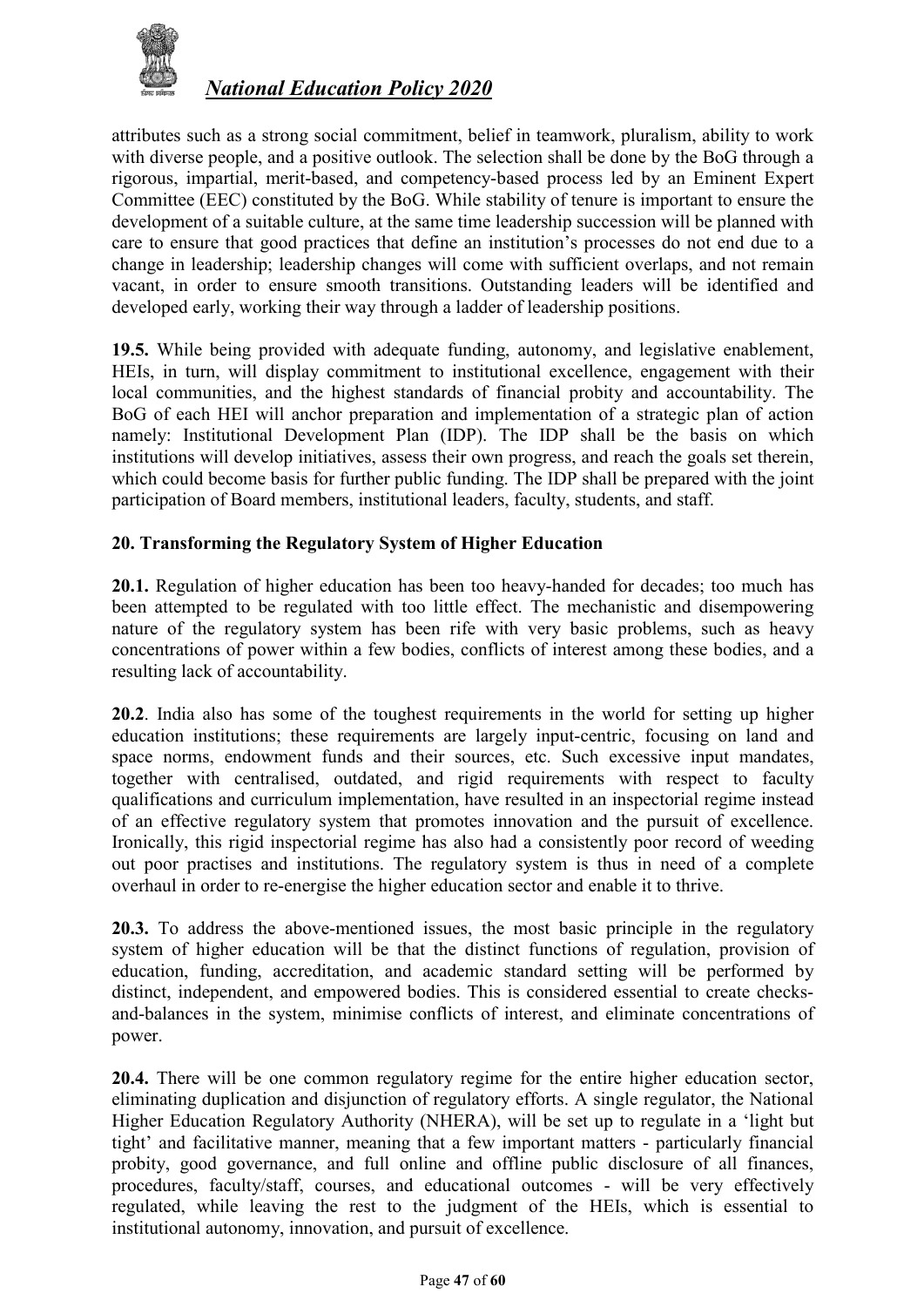

**20.5.** The primary mechanism to enable such regulation will be accreditation, focused primarily on basic norms, disclosure, good governance, and outcomes, and it will be carried out by an independent ecosystem of accrediting institutions supervised and overseen by a 'meta-accrediting' body, named National Accreditation Authority (NAA). The license to function as an accreditor shall be awarded to an appropriate number of public institutions by the NAA. In the long run, accreditation will become a binary process, as per the extant global practice.

**20.6.** A new General Education Council (GEC) shall be set up to frame expected learning outcomes for higher education programmes, also referred to as 'graduate attributes.' A National Higher Education Qualification Framework (NHEQF) will be formulated by the GEC and it shall be in sync with the National Skills Qualifications Framework (NSQF). Higher education qualifications leading to a degree/diploma/certificate shall be described by the NHEQF in terms of such learning outcomes. In addition, the GEC shall set up facilitative norms for issues, such as credit transfer, equivalence, etc., through the NHEQF.

20.7. The professional councils, such as ICAR, VCI and NCTE etc, referred to as Professional Standard Setting Bodies (PSSBs) will be invited to be members of the GEC. As members of the GEC, they would specify the curriculum framework, against which educational institutions will prepare their own curricula. They would also set the standards or expectations in particular fields of learning and practice while having no regulatory role. All HEIs will decide how their educational programmes respond to these standards, among other considerations, and would also be able to reach out for support from these standard-setting bodies or PSSBs if needed.

**20.8.** Higher Education Grants Commission (HEGC) will be created which will take care of funding and financing of higher education based on transparent criteria including the IDPs prepared by the institutions and the progress made in the implementation of the IDPs. HEGC will be entrusted with disbursement of scholarships and on developmental funds for starting new focus areas and expanding quality programme offerings in HEIs across disciplines and fields.

**20.9.** Such a system architecture will bring to life the principle of functional separation to ensure due focus and eliminate conflicts of interests between different roles; it will also empower HEIs - with full autonomy - academic, administrative, and eventually financial while ensuring that the few truly key essential matters are given due attention. This would, therefore, mean no external interference in HEIs, including from funding agencies. The autonomy of HEIs shall be backed with adequate public funding. Responsibility and accountability shall devolve to the HEIs (and its Board) concomitantly. No distinction in such expectations shall be made between public and private HEIs.

**20.10.** Such a transformation will require existing structures and institutions to reinvent themselves and undergo an evolution of sorts. The separation of functions would mean that each body would take on a new, single role which is relevant, meaningful, and important in the new regulatory scheme.

**20.11.** Setting up new quality HEIs will also be made far easier, while ensuring with great effectiveness that these are set up with the spirit of public service and due financial backing for long-term stability. HEIs performing exceptionally well will be helped by Central and State governments to expand their institutions, and thereby attain larger numbers of students and faculty as well as disciplines and programmes; in particular, governments will help in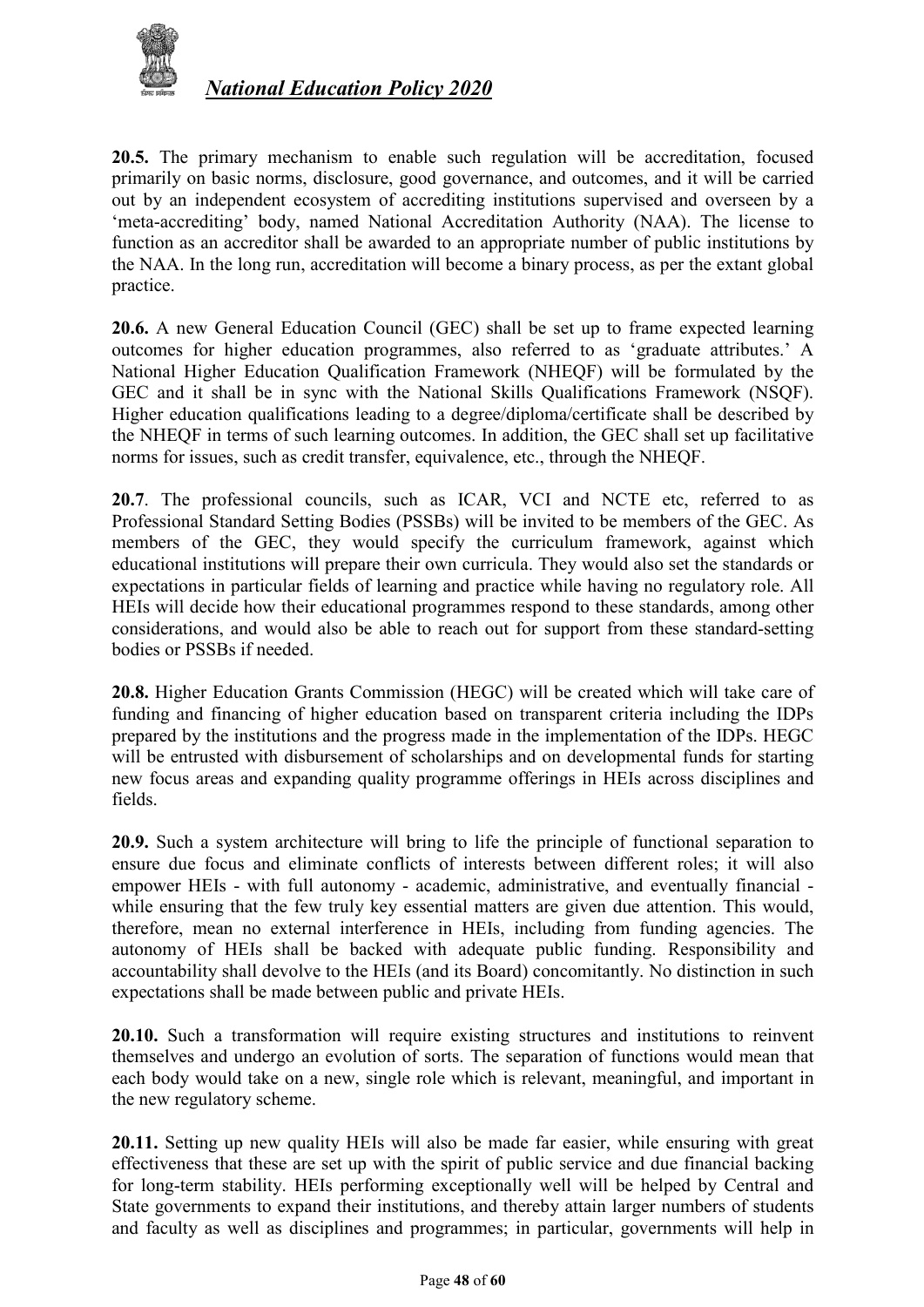

securing more contiguous or nearby land for outstanding institutions to expand. Public Private Partnership (PPP) models will be promoted in higher education.

**20.12.** The fundamental design principles of an effective regulatory system will thus be: i) a clear separation of functions to enable adequate focus on each essential role while eliminating conflicts of interest; ii) a single, empowered, responsive, but minimalistic regulatory authority to ensure basic regulatory requirements, such as financial probity and full public disclosure of finances, procedures, course and programme offerings, and educational outcomes, while otherwise empowering institutions to make their own decisions for the pursuit of excellence; iii) accreditation through the establishment of independent high-quality accrediting bodies, overseen by a meta-accreditor, as the basis of regulation; and iv) each body in the regulatory system run by Independent Boards consisting of persons having high expertise in the relevant areas along with integrity, commitment, and a demonstrated track record of public service.

## **Curbing commercialization of education**

**20.13.** Multiple mechanisms with checks and balances will combat and stop the commercialization of higher education. This will be a key priority of the regulatory system. All educational institutions will be audited as per standards of audit for a Section 8 (not for profit) company. The Institute of Chartered Accountants of India may refine the norms for educational institutions – including ensuring that related party transactions, services, or charges by any other names are not used to profit from the institution by the promoters/sponsors/management while leaving the institution nominally 'not-for-profit'. Surpluses if any will be reinvested in the institution. There will be transparent public disclosure of all these financial matters with recourse to grievance handling mechanisms to the general public. The BoG of the HEI will be held be accountable for the HEI not being a commercial entity – with consequences for members of the Board in the event of failure to do so. The accreditation system will provide a complementary check on this system, and NHERA will consider this as one of the key dimensions of its regulatory objective.

**20.14.** All HEIs - public and private - shall be treated on par within this regulatory regime. The regulatory regime shall encourage private philanthropic efforts in education; at the same time, it shall closely monitor and eliminate commercialisation of education. There will be common national guidelines for all legislative Acts that will form private HEIs. These common minimal guidelines will enable all such Acts to establish private HEIs, thus enabling a common regulatory regime for private and public HEIs. These common guidelines will cover Good Governance, Financial Stability & Security, Educational Outcomes, and Transparency of Disclosures.

**20.15.** Private HEIs having a philanthropic and public-spirited intent will be encouraged through a progressive regime of fees determination. This regime will empower the private HEIs to set the fees for their programmes independently, though within the broad applicable regulatory regime, while ensuring that at least 20% of the students are able to attend through freeships and an additional 30% through scholarships. This fee regime will ensure reasonable recovery of cost while ensuring that the HEIs discharge their social obligations.

# **III. OTHER KEY AREAS OF FOCUS**

# **21. Adult Education**

**21.1.** The abilities to attain foundational literacy, obtain an education, and pursue a livelihood must be viewed as fundamental rights of every citizen. Literacy and basic education open up whole new worlds of personal, civic, economic, and lifelong-learning opportunities for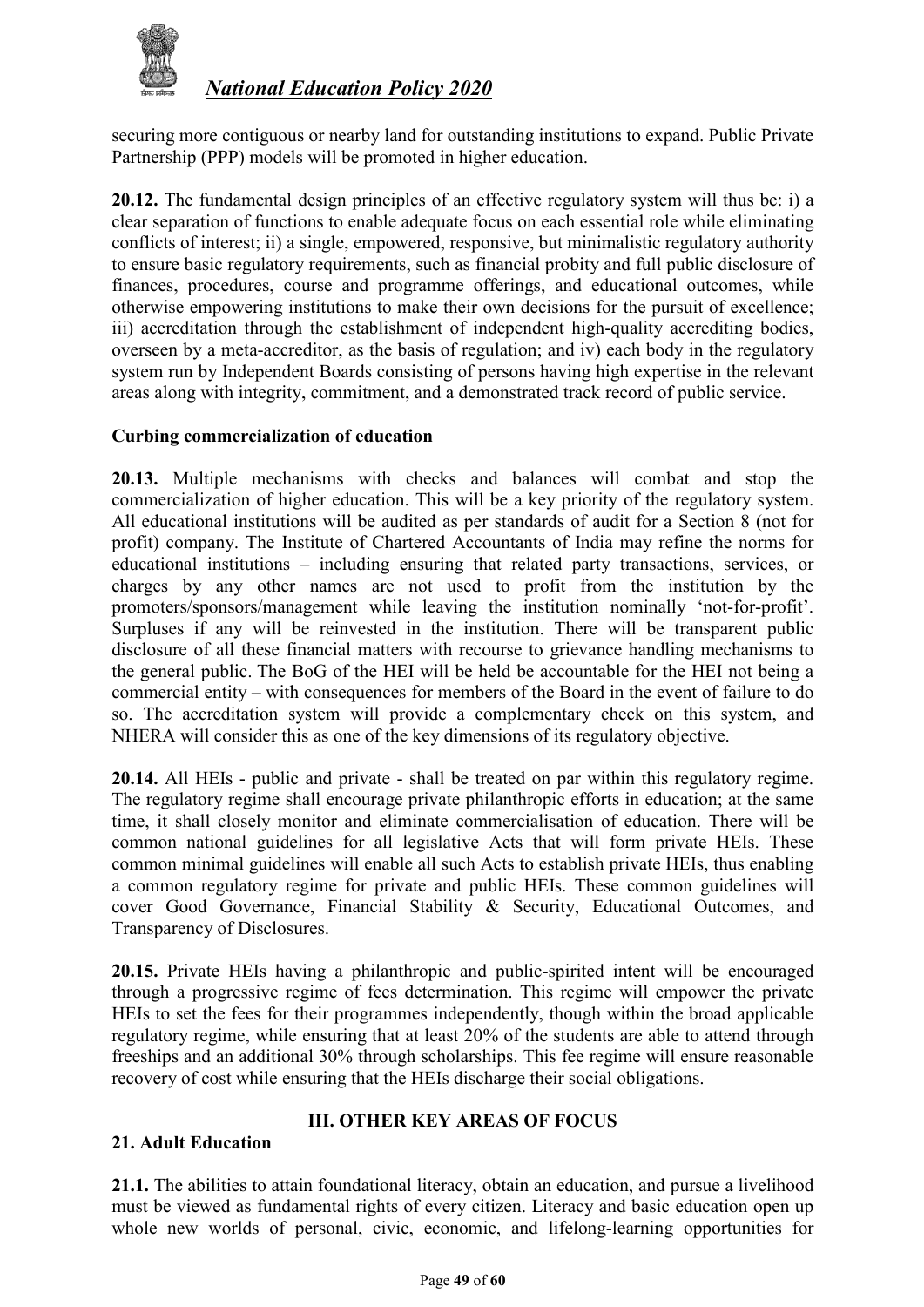

individuals that enable them to progress personally and professionally. At the level of society and the nation, literacy and basic education are powerful force multipliers which greatly enhance the success of all other developmental efforts. Worldwide data on nations indicate extremely high correlations between literacy rates and per capita GDP.

**21.2.** Meanwhile, being a non-literate member of a community has innumerable disadvantages, including the inability to: carry out basic financial transactions; compare the quality / quantity of goods purchased against the price charged; fill out forms to apply for jobs, loans, services, etc.; comprehend public circulars and articles in the news media; use conventional and electronic mail to communicate and conduct business; make use of the internet and other technology to improve one's life and profession; comprehend directions and safety directives on the street, on medicines, etc; help children with their education; be aware of one's basic rights and responsibilities as a citizen of India; appreciate works of literature; and pursue employment in medium or high-productivity sectors that require literacy. States/UT governments should treat the abilities listed here as an illustrative list of outcomes to be achieved through adoption of innovative measures for implementing Adult Education.

**21.3.** Extensive field studies and analyses, both in India and across the world, clearly demonstrate that volunteerism and community involvement and mobilisation are key success factors of adult literacy programmes, in conjunction with political will, organisational structure, proper planning, adequate financial support, and high-quality capacity building of educators and volunteers. Successful volunteer-based literacy programmes result not only in the growth of literacy among adults in the community, but also result in increased demand for education for all children in the community, as well as greater community contributions to positive social change. The National Literacy Mission, when it launched in 1988, was indeed largely based on the voluntary involvement and support of the people, and resulted in significant increases in national literacy during the period of 1991–2011, including among women, and also initiated dialogue and discussions on pertinent social issues of the day such as alcoholism.

**21.4.** Strong government initiatives for adult education - in particular, to facilitate and encourage community involvement and the smooth and beneficial integration of technology will be effected as soon as possible to truly expedite this all-important aim of achieving 100% literacy, including the various measures outlined below.

**21.5.** First, an outstanding adult education curriculum framework will be developed by a new and well-supported constituent body of the NCERT that is dedicated to adult education, so as to develop synergy with and build upon NCERT's existing expertise in establishing outstanding curricula for literacy, numeracy, basic education, vocational skills, and beyond. The curriculum framework for adult education will include at least five types of programmes: (a) foundational literacy and numeracy; (b) critical life skills (including financial literacy, digital literacy, commercial skills, health care and awareness, child care and education, and family welfare); (c) vocational skills development (with a view towards obtaining local employment); (d) basic education (including preparatory, middle, and secondary stage equivalency); and (e) continuing education (including engaging holistic adult education courses in arts, sciences, technology, culture, sports, and recreation, as well as other topics of interest or use to local learners, such as more advanced material on critical life skills). The framework would keep in mind that adults in many cases will require rather different teaching-learning methods and materials than those designed for children.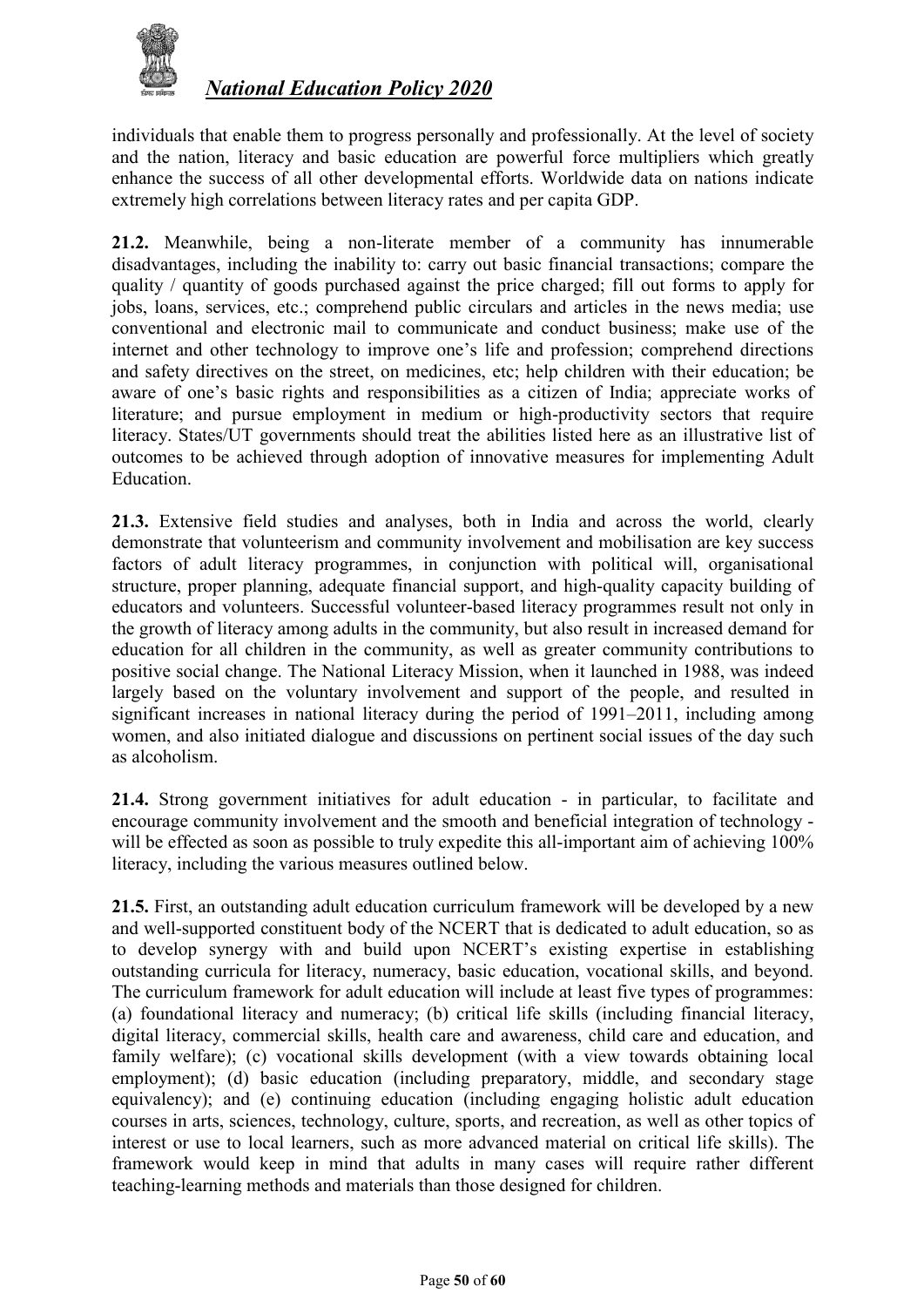

**21.6.** Second, a suitable infrastructure will be ensured so that all interested adults will have access to adult education. A key initiative in this direction will be to use schools (after school hours and on weekends) and public library spaces for adult education courses, which will be ICT-equipped when possible. The sharing of infrastructure for school, adult, and vocational education will be critical for ensuring efficient use of both physical and human resources as well as for creating synergy among these three types of education. For these reasons, adult education centres could also be included as an integral part of school complexes, or in other public institutions such as public libraries, vocational training centres, etc.

**21.7.** Third, a cadre of dedicated instructors/educators/preraks will be required to deliver the curriculum framework to mature learners. Instructors for all five types of adult education as described in the adult education curriculum framework will be trained by the national, state, and district-level resource support institutions to organise and lead learning activities at adult education centres, as well as coordinate with volunteer instructors and tutors. Qualified community members will be encouraged and welcomed to take a short training course and volunteer, on a large scale, like adult literacy instructors, or to serve as one-on-one volunteer tutors, and will be recognised for their critical service to the nation.

**21.8.** Fourth, all efforts will be undertaken to ensure the participation of community members in adult education. Social workers travelling through their communities to track and ensure participation of non-enrolled students and dropouts will also be requested, during their travels, to gather data of parents, adolescents, and others interested in adult education opportunities (both as learners and as teachers/tutors); the social workers will then connect them and provide their information to local Adult Education Centres (AECs). Opportunities for adult education will also be widely publicised, through advertisements and announcements and through events and initiatives of NGOs and other local organisations.

**21.9.** Finally, any national literacy mission must mobilise community organisations and volunteers in order to achieve large-scale adult literacy and education outcomes. Qualified community members who wish to volunteer as adult education instructors or as one-on-one tutors - as a service to their communities and to the nation - will be welcomed to teach foundational literacy and numeracy, and other adult education course material, under the guidance and coordination of Adult Education Centres. Governments will work closely with NGOs and other community organisations, and support them as necessary, in order to enhance efforts towards literacy and adult education. If every literate member of the community could commit to helping/teach one person how to read, it would change the country's landscape very quickly; this mission will be highly encouraged, supported, and funded.

# **22. Promotion of Indian Languages, Arts, and Culture**

**22.1.** India is a treasure trove of culture-developed over millennia and manifested in the form of arts, works of literature, customs, traditions, linguistic expressions, artefacts, heritage sites, and more. Crores of people from around the world partake in, enjoy, and benefit from this cultural wealth, in the form of visiting India for tourism, experiencing Indian hospitality, purchasing India's beautiful handicrafts and handmade textiles, reading the classical literature of India, practicing yoga and meditation, being inspired by Indian philosophy, participating in India's unique festivals, appreciating India's diverse music and art, and watching Indian films, amongst many other aspects. It is this cultural and natural wealth that truly makes India, **"Incredible !ndia"**, as per India's tourism slogan. The preservation and promotion of India's cultural wealth must be considered a high priority for the country, as it is truly important for the nation's identity as well as for its economy.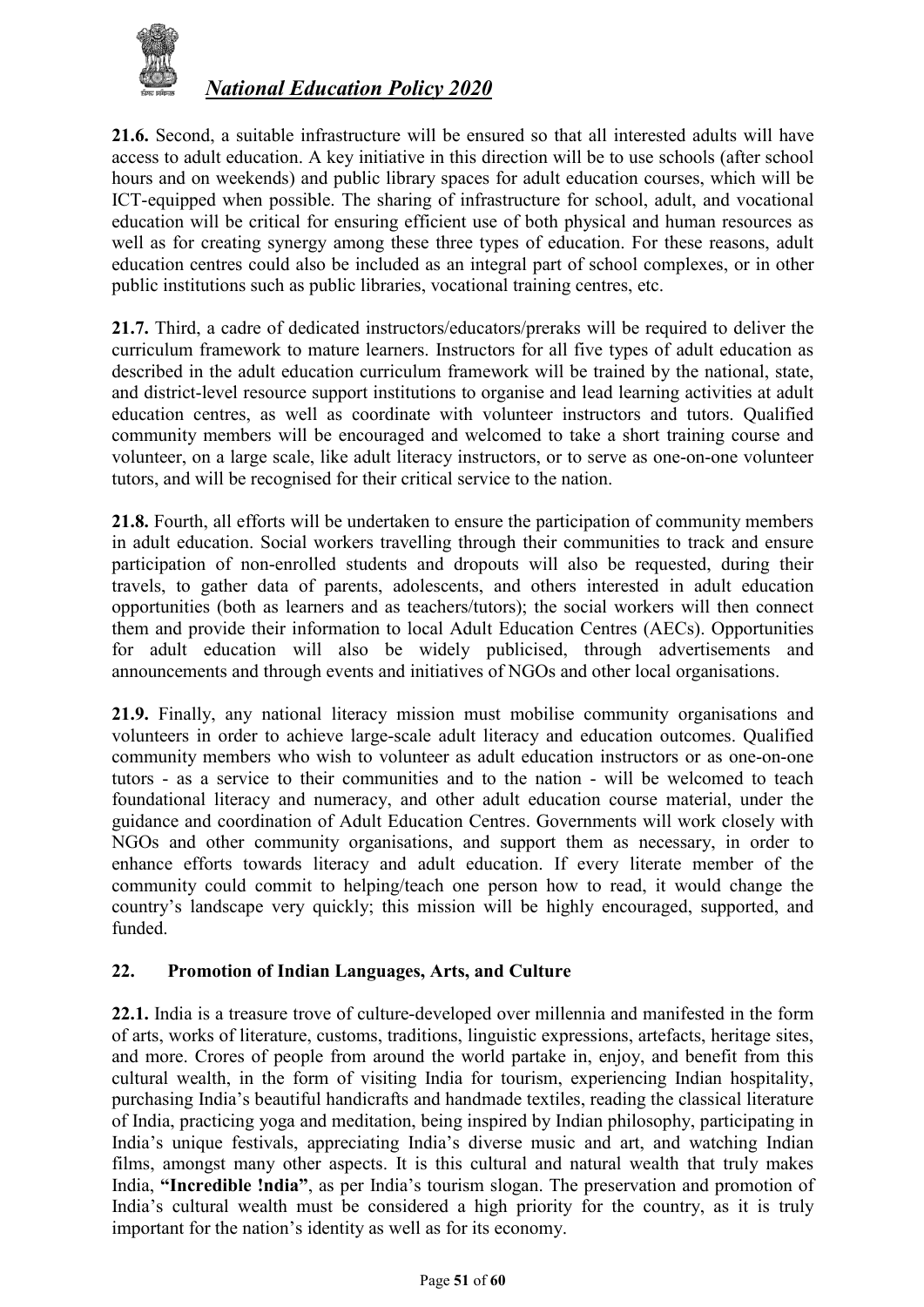

**22.2.** The promotion of Indian arts and culture is important not only for the nation but also for the individual. Cultural awareness and expression are among the major competencies considered important to develop in children, in order to provide them with a sense of identity, belonging, as well as an appreciation of other cultures and identities. It is through the development of a strong sense and knowledge of their own cultural history, arts, languages, and traditions that children can build a positive cultural identity and self-esteem. Thus cultural awareness and expression are important contributors both to the individual as well as societal well-being.

**22.3.** The arts form a major medium for imparting culture. The arts - besides strengthening cultural identity and awareness, and uplifting societies - are well known to enhance cognitive and creative abilities in individuals and increase individual happiness from early childhood and through adulthood. The happiness/well-being, cognitive development, and cultural identity of individuals are important reasons for promoting Indian arts and offered to students at all levels of education, starting with early childhood education.

**22.4.** Language, of course, is inextricably linked to art and culture. Different languages 'see' the world differently, and the structure of a language, therefore, determines a native speaker's perception of experience. In particular, languages influence the way people of a given culture speak with others, including with family members, authority figures, peers, and strangers, and influence the tone of conversation. The tone, perception-of-experience, and familiarity/'apnapan' inherent in conversations among speakers of a common language are a reflection and record of a culture. Culture is thus encased in our languages. Art, in the form of literature, plays, music, film, etc. cannot be fully appreciated without language. In order to preserve and promote culture, one must preserve and promote a culture's languages. The promotion of Indian languages is possible, if they are used regularly and if they are used for teaching-learning. It is due to the above reasons that Indian languages must get due attention and care.

**22.5.** Despite this critical importance, the country has witnessed the loss of many languages while many others have become critically endangered in the last 50 years. UNESCO has declared 197 Indian languages as 'endangered'. Moreover, even those languages of India that are not officially on such endangered lists -such as the 22 Schedule 8 languages - are facing serious difficulties on many fronts. Various unscripted languages are particularly in danger of becoming extinct. When a senior member(s) of a tribe or community that speak such languages pass away, these languages often perish with them; too often, no concerted actions or measures are taken to preserve or record these rich languages/expressions of culture.

**22.6** Additionally, there has been a scarcity of skilled language teachers who can teach Indian languages, despite various measures being taken. At present, language teachers usually focus on canonical literature of the language, which does not help in promoting the language use beyond the literary domain and creates a gap in the overall academic growth of the students/speakers of the language. To bridge this gap, specialized language education programmes in Indian languages must be initiated.

**22.7.** For languages to remain relevant and vibrant, there must be a steady stream of highquality learning and print materials in these languages - including textbooks, workbooks, videos, plays, poems, novels, magazines etc. Languages must also have consistent official updates to their vocabularies and dictionaries, widely disseminated so that the most current issues and concepts can be effectively discussed in these languages. Enabling such learning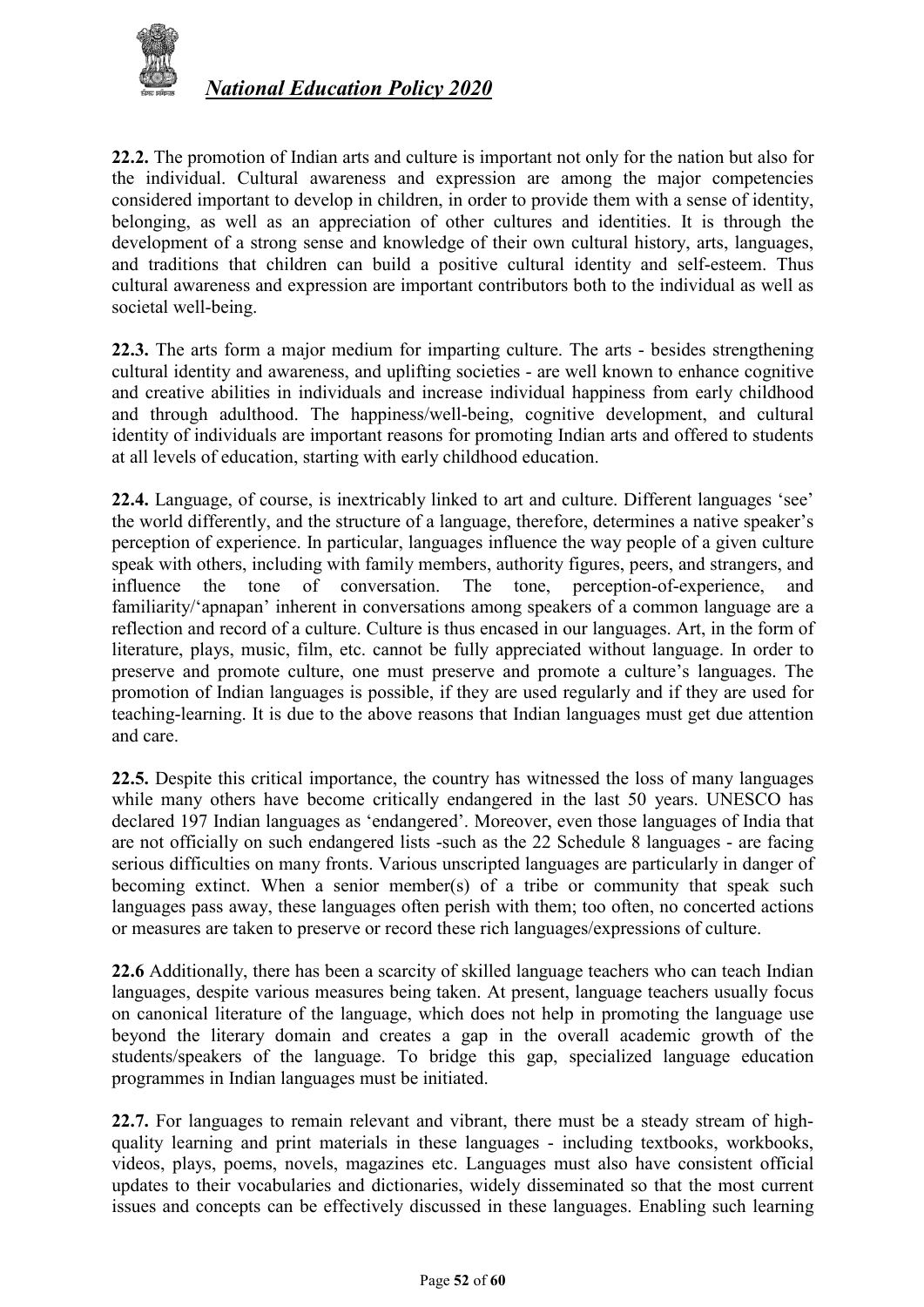

materials, print materials, and translations of important materials from world languages, and constantly updating vocabularies has to become a national priority.

**22.8.** Initiatives must begin at the pre-primary and continue through higher education for exposing the students to Indian music, arts, crafts and languages. Schools and HEIs will hire outstanding local artists, writers, crafts persons, and other experts as specialised instructors in various subjects of local expertise. An accurate account of traditional Indian knowledge (including tribal and other local knowledge), across the humanities, sciences, arts, crafts, and sports, will be included in the curriculum.

**22.9.** To enable the above, HEIs shall have strong departments with adequate expertise and design programmes in Indian languages, comparative literature, creative writing, arts, philosophy, archaeology etc. High-quality programmes and degrees in Translation and Interpretation, Art and Museum Administration, Artefact Conservation, Graphic Design, and Web Design within the higher education system will also be created. Academic programmes will be launched in these disciplines (including 4-year B.Ed. dual degrees). These programmes are needed to preserve and promote India's art and culture, conserve artefacts, develop highly qualified individuals to curate and run museums and heritage/tourist sites thereby also vastly strengthening the tourism industry. Scholarships for people of all ages to study and promote Indian Languages, Arts, and Culture with local masters and/or within the higher education system, will be established. Every higher education institution and even every school or school complex will aim to have Artist(s)-in-Residence to expose students to art, creativity, and the rich treasures of the country.

**22.10.** Creating such programmes in higher education, across the arts, languages, and humanities, will also come with expanded high-quality opportunities for employment that can make effective use of these qualifications. There are already hundreds of Academies, museums, art galleries, and heritage sites in dire need of qualified individuals for their effective functioning. As positions are filled with suitably qualified candidates, and further artefacts are procured and conserved, additional museums, galleries, and heritage sites may open to expanding this important component of India's tourism industry and its heritage conservation efforts.

**22.11.** India will also urgently expand its translation and interpretation efforts in order to make high-quality learning materials and other important written and spoken material available to the public in various Indian and foreign languages. For this, a proposed Indian Institute of Translation and Interpretation (IITI) will be established. Such an institute would provide a truly important service for the country, as well as employ numerous multilingual language experts, and experts in translation and interpretation, which will help to promote all Indian languages. The IITI could naturally grow with time, and be housed in multiple locations across the country as demand and the number of qualified candidates grows.

**22.12.** India will similarly expand its institutes and universities studying all classical languages and literature, with strong efforts to collect, preserve, translate, and study the tens of thousands of manuscripts that have not yet received their due attention. Sanskrit and all classical language institutes and departments across the country will be significantly strengthened, with adequate training given to large new batches of students to study, in particular, the large numbers of manuscripts and their interrelations with other subjects. Classical language institutes will aim to be affiliated or merged with universities, while maintaining their autonomy, so that faculty may work and students too may be trained as part of robust and rigorous multidisciplinary programmes. A National Institute (or Institutes) for Pali, Persian and Prakrit will also be set up within a university campus (or campuses). Similar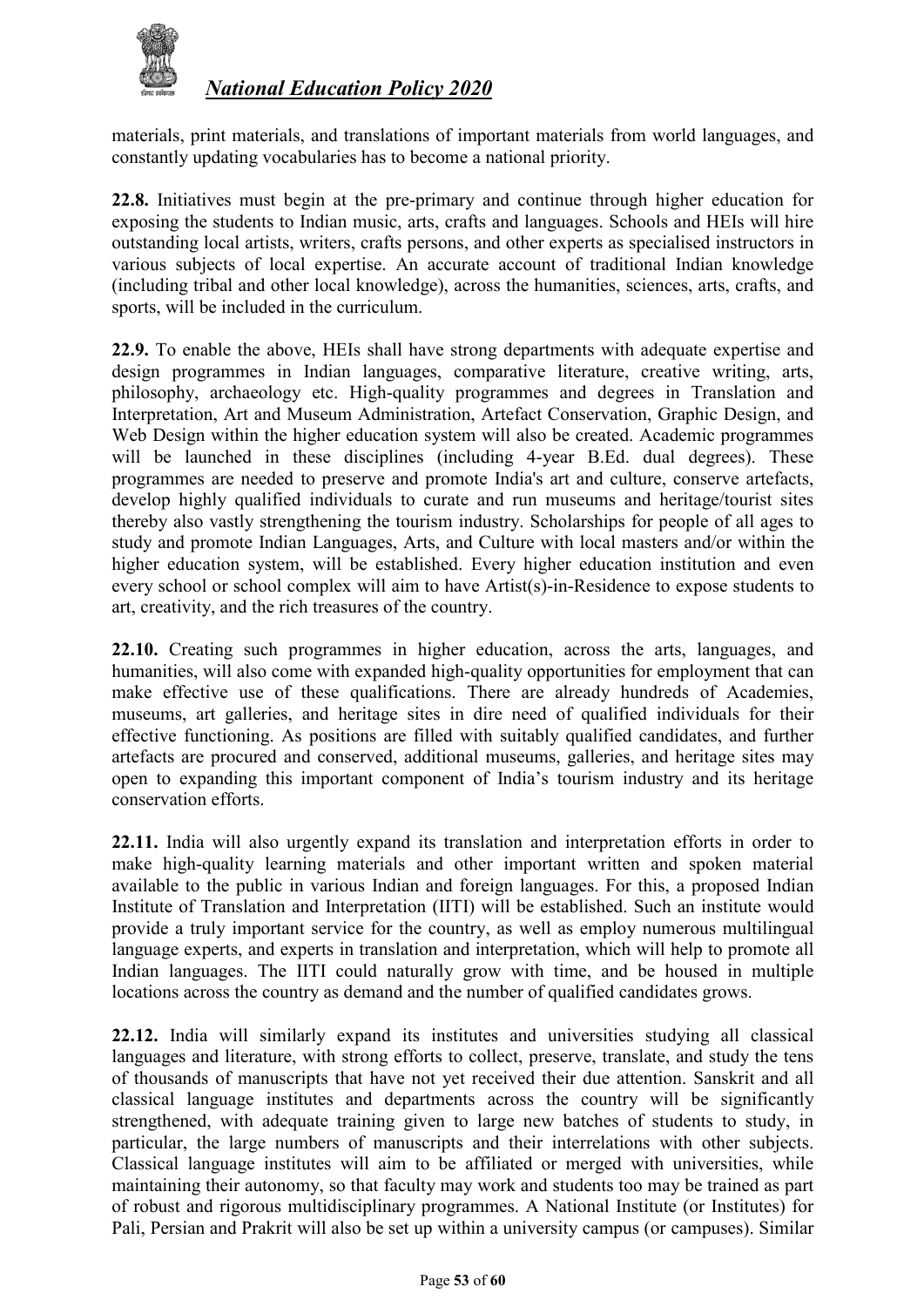

initiatives will be carried out for institutes and universities studying Indian arts, art history, and Indology. Research for outstanding work in all these areas will be supported by the NRF.

**22.13**, Academies will be established for each of the Schedule 8 languages - consisting of some of the greatest scholars and native speakers of each language - to determine simple yet accurate vocabulary for the latest concepts, and to release the latest dictionaries on a regular basis (analogous to the successful efforts for many other languages around the world). The Academies would also consult with each other, and in some cases take the best suggestions from the public, in order to construct these dictionaries - attempting to adopt common words whenever possible (e.g., if an excellent word for an emerging concept exists in Tamil, multiple languages could adopt it to optimise communication in and across Indian languages). These dictionaries would be widely disseminated, for use in education, journalism, writing, speech-making, and beyond, and would be available on the web as well as in book form. The Academies for Hindi and Sanskrit, as well as for other languages that do not belong primarily to any one state, such as Urdu and Sindhi, would be established by the Central Government. The Academies for other Schedule 8 as well as other highly spoken Indian languages would be established by State Governments in collaboration with and with suitable support from the Centre.

**22.15.** All languages in India, and their associated arts and culture will be documented via a web-based platform/portal/wiki, in order to preserve endangered and all Indian languages and their associated rich local arts and culture. The platform will contain videos, dictionaries, recordings, and more, of people (especially elders) speaking the language, telling stories, reciting poetry, and performing plays, folk songs and dances, and more. People from across the country will be invited to and able to contribute to these efforts by adding relevant material onto these platforms/portals/wikis. Universities and their research teams will work with each other and with communities across the country towards attaining rich such platforms. These preservation efforts, and their associated research projects, e.g., in history, archaeology, linguistics, etc., will be funded by the NRF.

## **23. Technology Use and Integration**

**23.1.** India is a global technology leader in information and communication and in other cutting-edge domains such as space. The Digital India Campaign is helping to transform the entire nation into a digitally empowered society and knowledge economy. While education will play a critical role in this transformation, technology itself will play an important role in the improvement of educational processes and outcomes; thus, the relationship between technology and education (at all levels) is bi-directional.

**23.2.** Given the explosive pace of technological development allied with the sheer creativity of tech-savvy teachers and entrepreneurs (including student entrepreneurs), it is certain that technology will impact education in multiple ways, only some of which can be foreseen at the present time. New technologies involving artificial intelligence, machine learning, block chains, smart boards, handheld computing devices, adaptive computer testing for student development, and other forms of educational software and hardware will not just change what students learn in the classroom but how they learn, and thus these areas and beyond will require extensive research both on the technological as well as educational fronts.

**23.3.** All use and integration of technology to improve multiple aspects of education will be supported and adopted, provided these interventions are rigorously and transparently evaluated in relevant contexts before they are scaled up. An autonomous body, the National Educational Alliance for Technology (NEAT), will be created to provide a platform for use of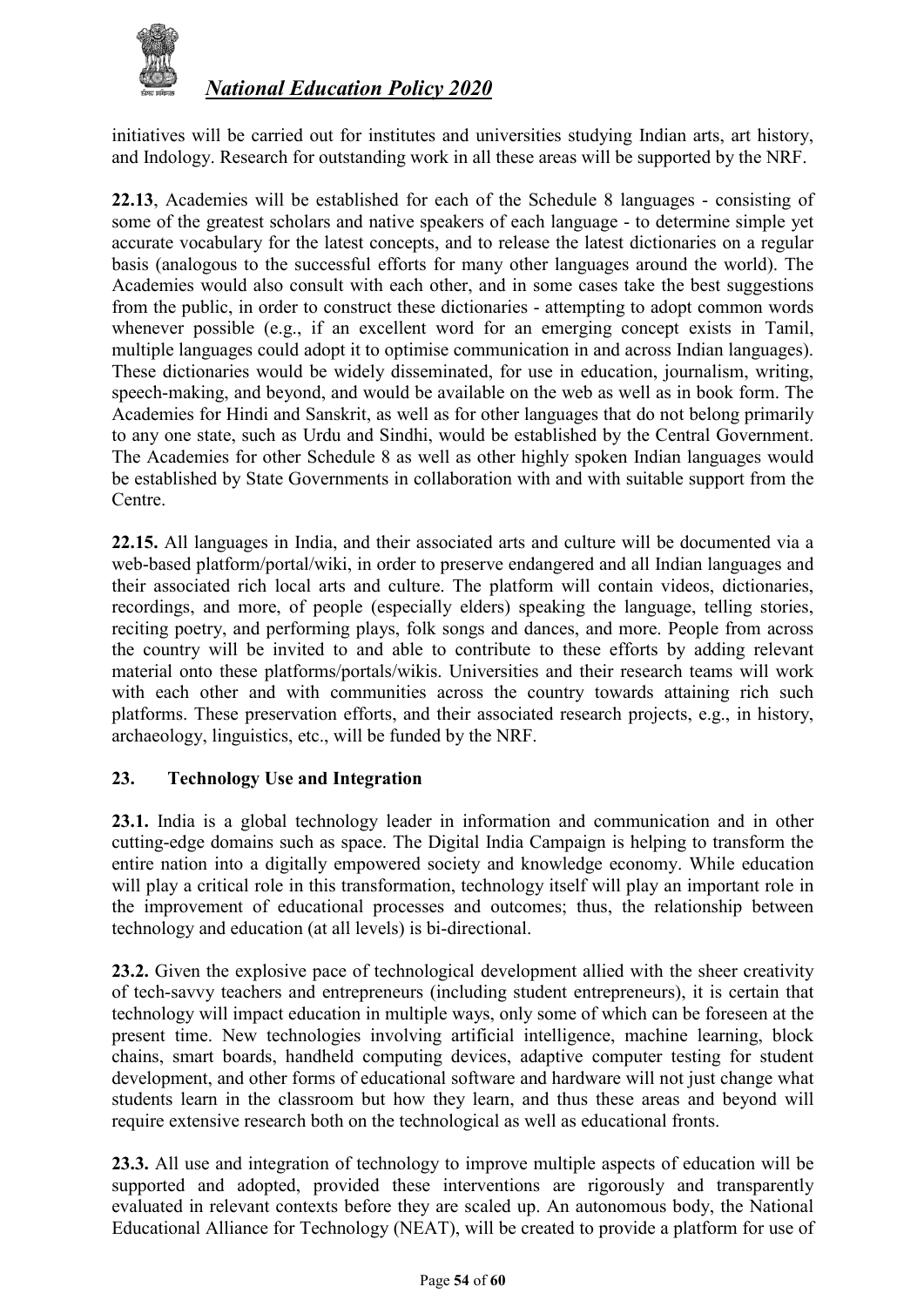

technology to enhance learning, assessment, planning, administration, and so on, both for school and higher education. The aim of NEAT will be to provide on a single portal various educational technology solutions that are tested for their robustness for improving the learning experience, with a special focus on the needs of the students with disabilities. An expert body within NEAT would facilitate decision making on the induction, deployment, and use of technology, by providing to the leadership of educational institutions, state and central governments, and other stakeholders, the latest knowledge and research as well as the opportunity to consult and share best practices with each other. NEAT will have the following roles: (a) provide best educational technology to the students using a portal (b) build intellectual and institutional capacities in educational technology; (c) provide independent evidence-based advice to Central and State governmental agencies on technology-based interventions, through its expert body; (d) envision strategic thrust areas in this domain; and (e) articulate new directions for research and innovation.

**23.4.** To remain relevant in the fast-changing field of educational technology, NEAT, through its expert body, will maintain a regular inflow of authentic data from multiple sources including educational technology innovators and practitioners, particularly at the grass-root level, and will engage with a diverse set of researchers to analyse this data. It will act as a forum for harnessing the distributed energy that democratising technology can unleash, particularly among the youth of the country who continually prove their capacity to innovate and lead, while also bringing a scholarly emphasis to ensure that the overall impact of these efforts is positive. To support the development of a vibrant body of knowledge and practice, NEAT will organise multiple regional and national conferences, workshops, etc. to solicit inputs from national and international educational technology researchers, entrepreneurs, and practitioners.

**23.5.** A rich variety of educational software will be developed and made available for students and teachers at all levels. All such software will be available in all major Indian languages and will be accessible to a wide range of users including students in remote areas and with disabilities. Teaching-learning e-content will continue to be developed by all States in all regional languages, as well as by the NCERT (including CIET), CBSE, NIOS, and other bodies/institutions, and will be uploaded onto the National Teacher's Portal. This platform may also be utilised for e-content related to Teacher's Professional Development, etc. Videoviewing equipment will be made available to teachers at all schools so that teachers can suitably integrate open educational videos into teaching-learning practices.

**23.6.** The thrust of technological interventions will be for the purposes of improving teachinglearning and evaluation processes, supporting teacher preparation and professional development, enhancing educational access, and streamlining educational planning and management including processes related to admissions, attendance, assessments, etc.

**23.7.** Particular attention will need to be paid to emerging disruptive technologies that will necessarily transform the education system and what it teaches to students. If the education system does not adapt to these rapid and disruptive changes, it would place us (individually and nationally) at a perilous disadvantage in an increasingly competitive world. While computers have largely surpassed humans in leveraging factual and procedural knowledge, our education at all levels excessively burdens students with such knowledge at the expense of developing their higher-order competencies.

**23.8.** This policy has been formulated at a time when an unquestionably disruptive technology, Artificial Intelligence (AI) has emerged. As the cost of AI-based prediction falls, AI will be able to match or outperform - and therefore be a valuable aid to - even skilled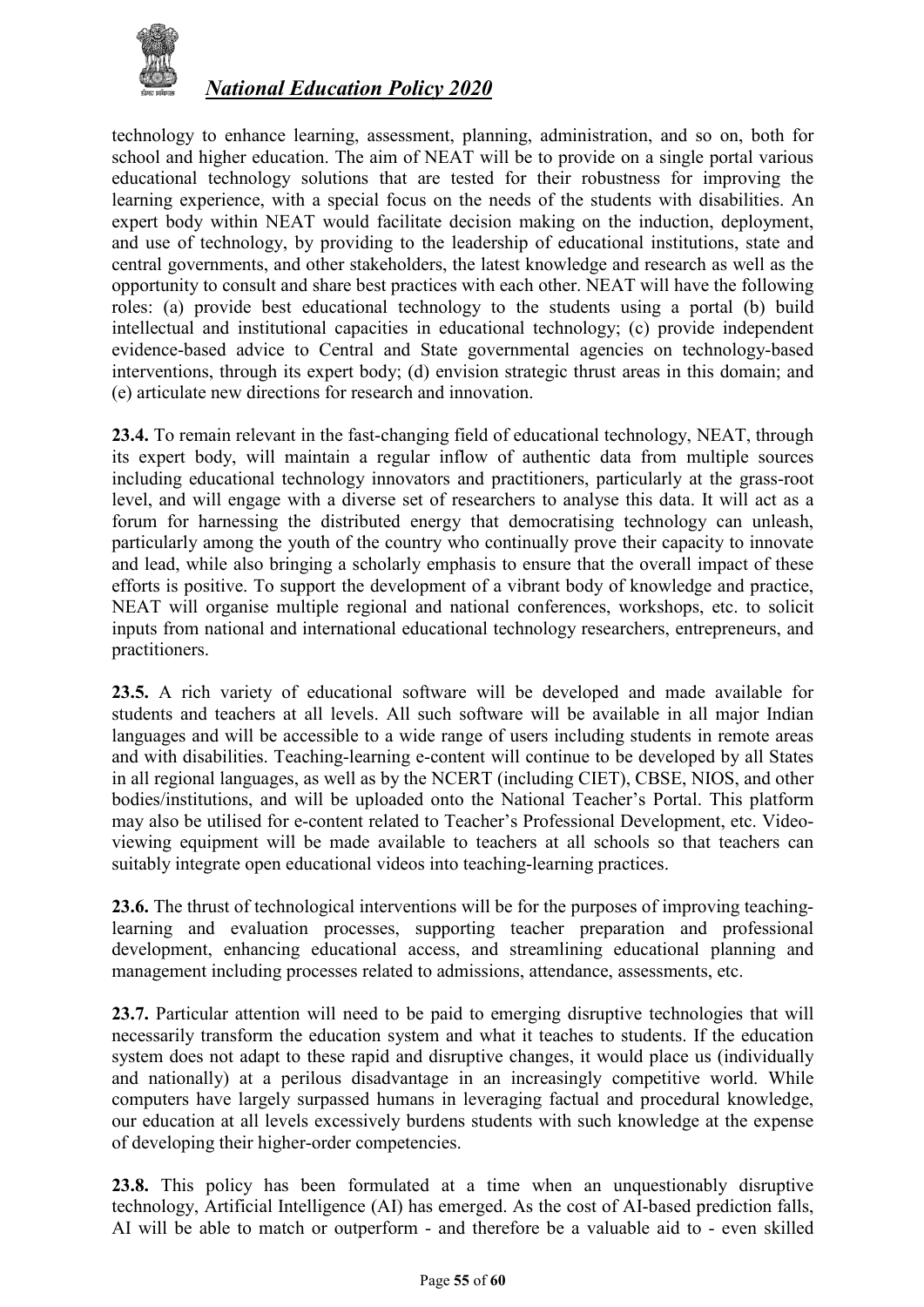

professionals such as doctors in certain predictive tasks. The National Research Foundation will initiate or expand research efforts in the technology, including fundamental research in the domain, development of the technology (including possible mega-projects), and assessment of its socio-economic impact. In the context of AI, NRF may consider a threepronged approach: (a) advancing core AI research, (b) developing and deploying applicationbased research, and (c) establishing international research efforts to address global challenges in areas such as healthcare, agriculture, and climate change using AI.

**23.9.** Universities will play an active role not only in conducting research on disruptive technologies but also in creating initial versions of instructional materials and courses (including online courses) in cutting-edge domains and assessing their impact on specific areas such as professional education. Once the technology has attained a level of maturity, autonomous colleges can scale these teaching and skilling efforts. Disruptive technologies will make certain jobs redundant and hence approaches to skilling and de-skilling that are both efficient and ensure quality will be of increasing importance to create and sustain employment. Institutions will have autonomy to approve institutional and non-institutional partners to deliver such training, which will be integrated with skills and higher education frameworks.

**23.10.** All universities will offer PhD and Masters programmes in core areas (such as Machine Learning) as well as multidisciplinary fields (" $AI + X$ ") and professional areas (healthcare, agriculture and law). They may also develop and disseminate courses in these areas via platforms, such as SWAYAM. For rapid adoption, HEIs may blend these online courses with traditional teaching in undergraduate and vocational programmes. The Colleges may also offer targeted training in low-expertise tasks for supporting the AI value chain such as data annotation, image classification, and speech transcription. Efforts to teach languages to school students will be dovetailed with efforts to enhance Natural Language Processing for India's diverse languages.

**23.11.** As disruptive technologies emerge, schooling and continuing education will assist in raising the general populace's awareness of their potential disruptive effects and will also address related issues. This awareness is necessary to have informed public consent on matters related to these technologies. In school, the study of current affairs and ethical issues will include a discussion on disruptive technologies. Appropriate instructional and discussion materials will also be prepared for continuing education.

**23.13.** Data is a key fuel for AI-based technologies, and it is critical to raise awareness on issues of privacy, laws and standards associated with data handling and data protection, etc. It is also necessary to highlight ethical issues surrounding the development and deployment of AI-based technologies. Education will play a key role in these awareness-raising efforts. Other disruptive technologies that are expected to change the way we live, and therefore change the way we educate students, including those relating to clean and renewable energy, water conservation, sustainable farming, environmental preservation, and other green initiatives; these will also receive prioritised attention in education.

# **IV. MAKING IT HAPPEN**

## **24. Establishing an Apex Advisory Body for Indian Education and an Indian Education Service (IES)**

**24.1.** Achieving successful implementation of this policy demands a long-term vision, availability of expertise on a sustained basis, and concerted action from all concerned actors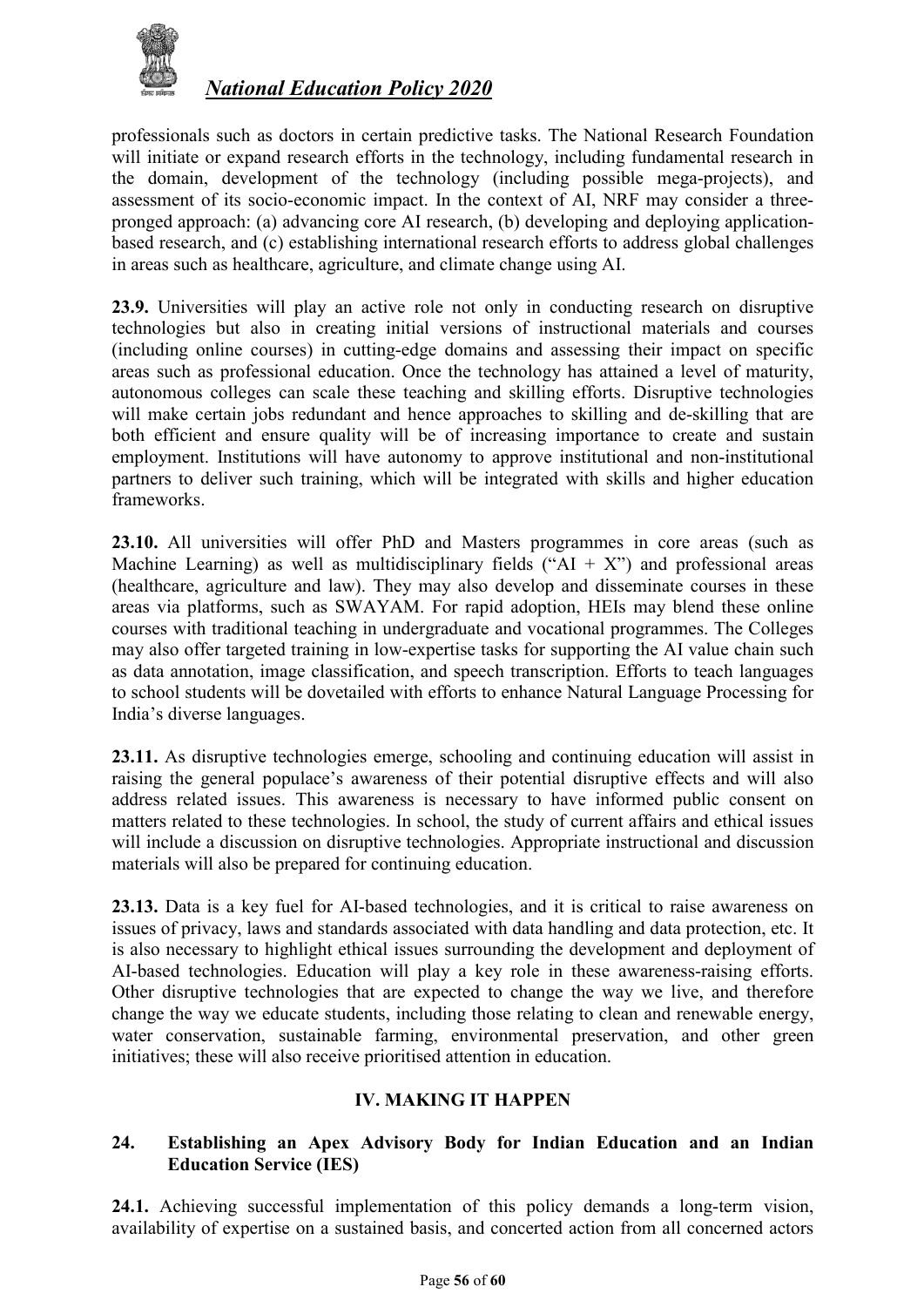

encompassing national, state, institutional, and individual levels. In this context, the policy recommends the creation of a Rashtriya Shiksha Aayog (RSA), an apex advisory body for elementary to university education in India duly replacing the Central Advisory Board of Education (CABE). CABE has provided a forum for widespread consultation and examination of issues relating to educational and cultural development. But, in view of the manifold changes taking place in the country along with the futuristic trends of education in the global context, it is imperative that Rashtriya Shiksha Aayog (RSA), be formed to lead the much needed wide-ranging reforms required for a great leap forward. The RSA shall be responsible for developing, articulating, evaluating, and revising the vision of education in the country on a continuous and sustained basis, in close collaboration with the corresponding apex bodies of States. It shall also create and continuously review the institutional frameworks that shall help attain this vision.

**24.2.** The RSA will be chaired by the Minister of Education and shall consist of 30 members, 2/3rd of whom shall be eminent educationists, researchers, and leading professionals from various fields such as the arts, science, business, health, agriculture, and social work, from India or eminent people of Indian origin; these members shall be of high expertise, unimpeachable integrity, and independence. Membership of the RSA shall also include some of the Union Ministers, in rotation, whose ministries impact education directly (e.g. Health, Woman and Child Development, Finance), as well as a representative of each State Governments/UT administration, NITI Aayog, the Secretaries in the Ministry of Education, and other such senior bureaucrats/administrators as deemed appropriate.

**24.3.** The RSA will have a Permanent Secretariat of the Rashtriya Shiksha Aayog (PSRSA) that will be headed by an Executive Director who shall be a person of eminence in education, with a deep understanding of India's education system, a record of stellar public contribution, and broad experience of administration and leadership. The ED will have a five-year term of appointment, which will be renewable one time. The ED shall be empowered to engage adequate staff including experts in education and related fields either on loan from educational institutions or recruited on a tenure basis. The PSRSA will be charged with translating the vision of the RSA into action, assessing progress through continually analysing data and making recommendations for corrective actions as needed. The PSRSA will form a reliable base of capable educationists across a range of specialties (such as early childhood education, school education, higher education, educational management, equity and inclusion, formative assessment, education technology, multidisciplinary teaching and research, undergraduate research, Indian languages and knowledge systems, etc.) that will help provide constant expertise to the Ministry of Education.

**24.4.** Similar to the RSA, a Rajya Shiksha Aayog (RjSA) may be constituted in each State, chaired by the Education Minister, and can have the following members: Ministers of other stakeholder departments, eminent educationists and professionals a senior representative from the RSA, the secretaries in the Department of Education, and other such senior bureaucrats/administrators as the government may deem appropriate. The RjSA will have a Permanent Secretariat for continuous expert analysis and recommendations for corrective actions. The creation of the RjSPs in the States will also facilitate better coordination with the RSA.

**24.5.** To bring the focus back on education and learning, the Ministry of Human Resource Development (MHRD) shall be re-designated as the Ministry of Education (MoE). The existing functions and roles within the Ministry of Education (and related ministries) shall be reviewed, mapped, and harmonised with the RSA for complementarity.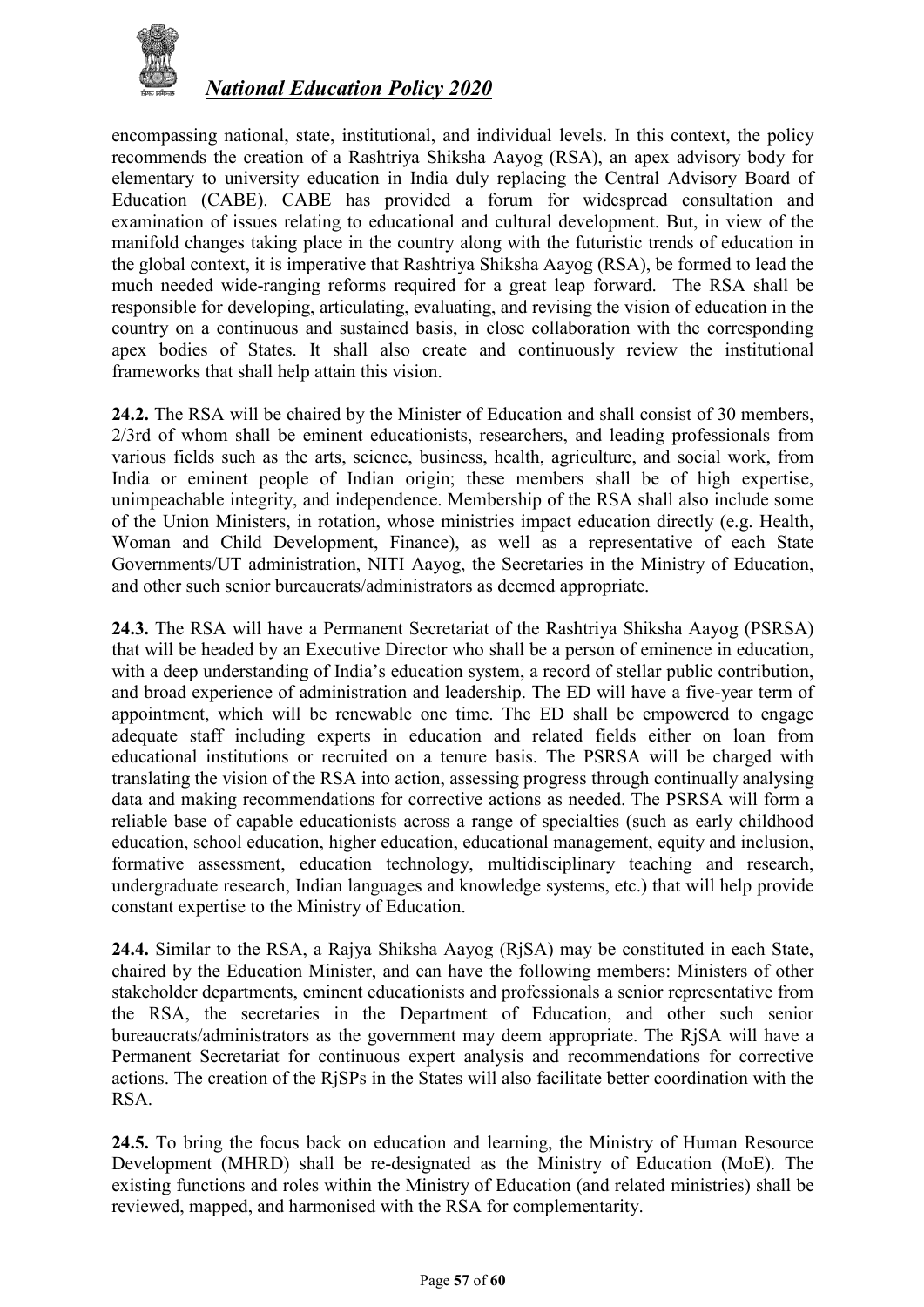

**24.6.** To ensure the effective implementation of many of the recommendations contained herein, the concomitant expansion of the administrative structures and the creation of professionally-qualified and competent educational planners and administrators are needed. A permanent Indian Education Service (IES) cadre comprising a specialist cadre of the bureaucracy will be created. The IES will institutionalise a core professional capacity within the State and Central Governments in curriculum planning and development, pedagogy, educational policy, planning, administration and financing under the sub-sectors within the education sector, in order to ensure effective planning, delivery, governance and management, and monitoring and evaluation of educational programmes. The positions of Registrars of all universities shall be reserved to be filled by the members of this service, thereby bringing in professionalism in managing the universities.

# **25. Financing: Affordable and Quality Education for All**

**25.1.** The Policy commits to significantly raising educational investment, as there is no better investment towards a society's future than the high-quality education of our young people. Public spending on education has not yet even come close to the recommended level of 6% of GDP, as envisaged by the 1968 Policy, reiterated in the Policy of 1986, and which was further reaffirmed in the 1992 review of the Policy. The current public (Government - Centre and States) expenditure on education in India has hovered around 4.43% of GDP (Analysis of Budgeted Expenditure 2017-18); and only around 10% of the total Government spending goes towards education (Economic Survey 2017-18). These numbers are far smaller than most developed and developing countries.

**25.2.** In order to attain the goal of world-class education in India, and the corresponding multitude of benefits to this Nation and its economy, this Policy unequivocally endorses and envisions an increase in public investment in education - by both the Central government and all State Governments - to reach 6% of GDP at the earliest, and reach 20% of all public expenditure over a 10-year period.

**25.3.** In particular, financial support will not be compromised on the various critical elements and components of education, such as learning resources, nutritional support, matters of student safety and well-being, adequate staffing, teacher development, and support for all initiatives to ensure an equitable high-quality education for underprivileged and underrepresented groups. Of the total budget in higher education, at least 2% will be earmarked for research and innovation.

**25.4.** In addition to one-time expenditures, primarily related to infrastructure and resources, this Policy identifies the following key longer-term thrust areas for financing to cultivate a world-class education system: (i) expanding and continually improving early childhood education; (ii) ensuring foundational literacy and numeracy; (iii) providing adequate and appropriate resourcing of school complexes; (iv) providing food and nutrition (breakfast and midday meals); (v) investing in teacher education and continuing professional development of teachers; (vi) revamping colleges and universities to foster excellence; and (vii) cultivating research.

**25.5.** Financial governance and management will focus on the smooth, timely and appropriate flow of funds, and their usage with probity. This will be enabled by the new suggested regulatory regime, with clear separations of roles, empowerment and autonomy to institutions, the appointment of outstanding qualified educationists to leadership positions, and enlightened oversight.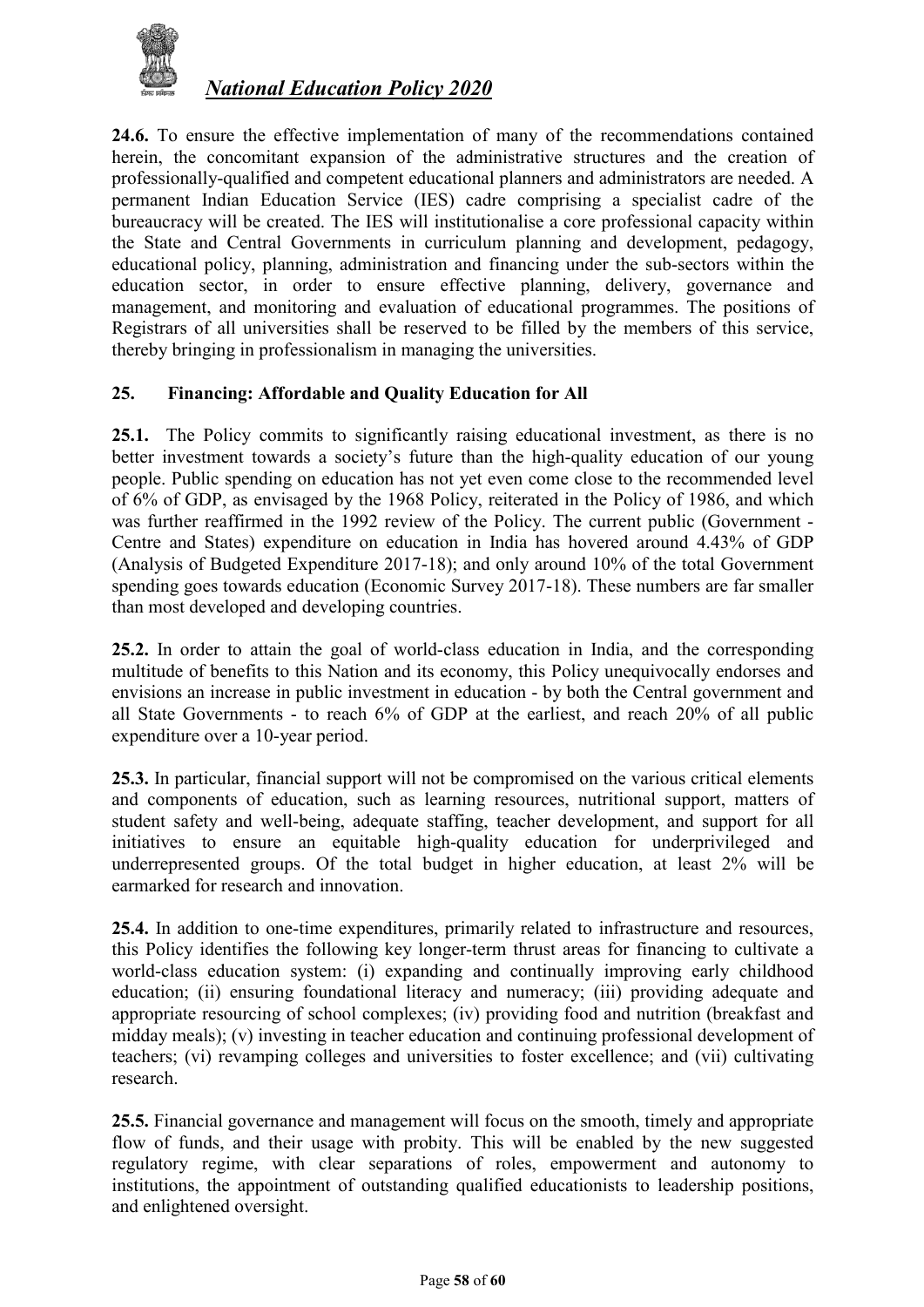

**25.6.** The Policy also calls for the rejuvenation, active promotion, and support for private philanthropic activity in the education sector. In particular, to incentivise such philanthropic participation, any public institution taking initiatives towards raising private philanthropic funds to enhance educational experiences (such as through Development Offices and Alumni Associations, etc.) will never have any public funds cut as a result.

**25.7.** Education is a public good and must not be a commercial activity or a source of profit. The matter of commercialisation of education has been dealt with by the Policy through multiple relevant fronts, including: the 'light but tight' regulatory approach that mandates full public disclosure of finances, procedures, course and programme offerings, and educational outcomes; the substantial investment in public education; and mechanisms for good governance of all institutions, public and private.

## **26. Implementation**

**26.1.** Any policy is only as good as its implementation. Such implementation will require multiple initiatives and actions, which will have to be taken by multiple bodies in a synchronised and systematic manner. Therefore, the implementation of this Policy will be led by various bodies (including MoE, RSA, Union and State Governments, education-related Ministries, State Departments of Education, Boards, NTA, the regulatory bodies of school and higher education, NCERT, SCERTs, schools, and HEIs) along with timelines and a plan for review, in order to ensure that the policy is implemented in its spirit and intent, through coherence in planning and synergy across all these bodies involved in education.

**26.2.** Implementation will be guided by the following principles. First, implementation of the spirit and intent of the Policy will be the most critical matter. While the Policy provides much detail, the intent and the spirit of the Policy must serve as the most important consideration. Second, it is important to implement the policy initiatives in a phased manner, as each policy point has several steps, each of which requires the previous step to be implemented successfully. Third, prioritisation will be important in ensuring optimal sequencing of policy points, and that the most critical and urgent actions are taken up first, thereby enabling a strong base. Fourth, comprehensiveness in implementation will be the key; as this Policy is interconnected and holistic, only a full-fledged implementation, and not a piecemeal one, will ensure that the desired objectives are achieved. Fifth, since education is a concurrent subject, it will need careful planning, joint monitoring, and collaborative implementation between the Centre and States. Sixth, timely infusion of requisite resources - human, infrastructural, and financial - at the Central and State levels will be key for the satisfactory execution of the Policy. Finally, careful analysis and review of the linkages between multiple parallel implementation steps will be necessary in order to ensure effective dovetailing of all initiatives. This will also include early investment in some of the specific actions (such as the setting up of early childhood education infrastructure) that will be imperative to ensuring a strong base and a smooth progression for all subsequent programmes and actions.

**26.3.** Subject-wise implementation committees of experts in cooperation and consultation with other relevant Ministries will be set up at both the Central and State levels to develop detailed implementation plans for each aspect of this Policy in accordance with the above principles to achieve the goals of the Policy in a clear and phased manner. Yearly joint reviews of the progress of implementation of the policy, in accordance with the targets set for each action, will be conducted by a designated team constituted by RSA and the corresponding State body. By 2030, it is expected that the past decade would have provided ample opportunities for evaluation, fine-tuning as well as major changes, if called for, to be effected. Thereafter, a comprehensive review of the status of the implementation of the policy